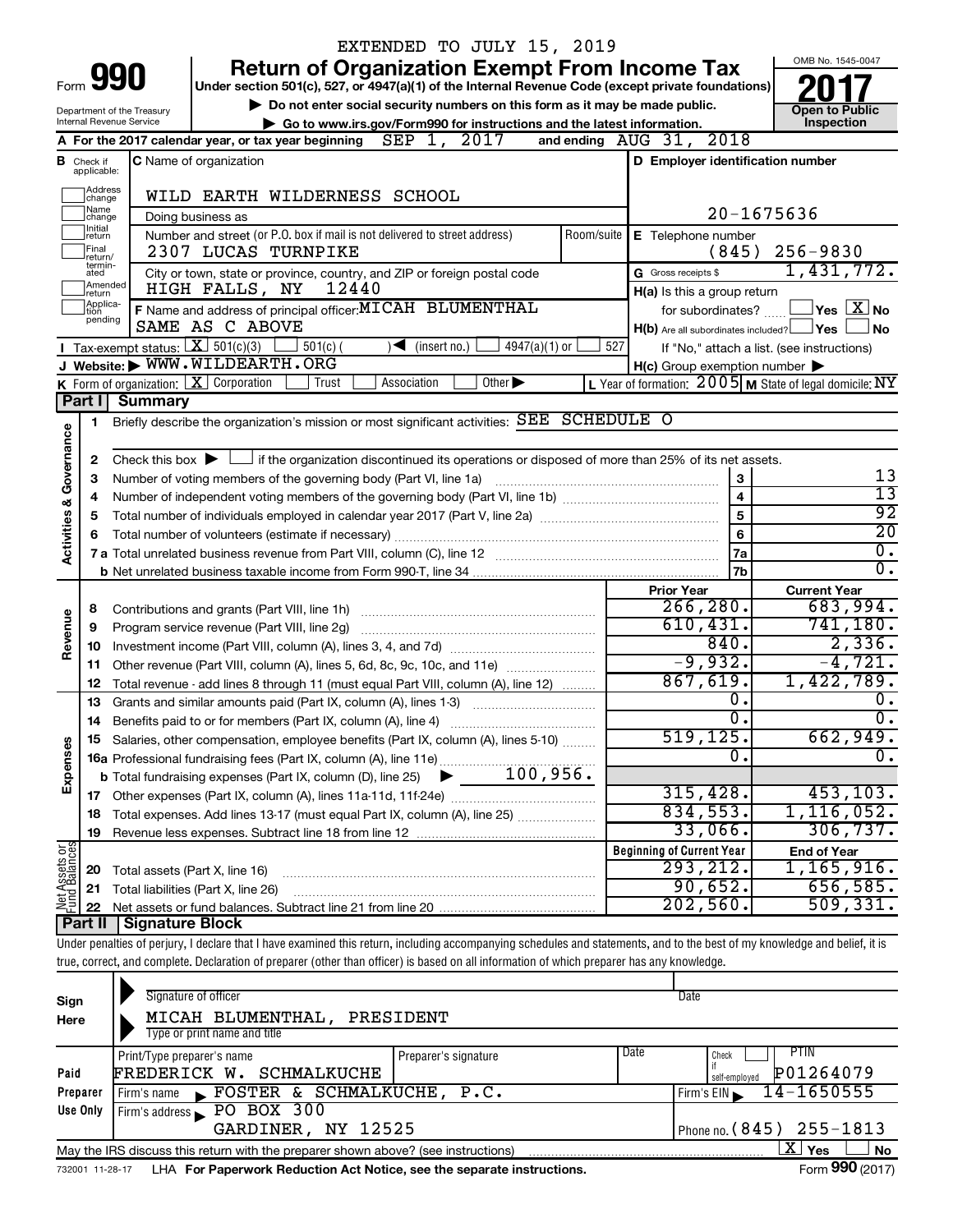|              | WILD EARTH WILDERNESS SCHOOL<br>Form 990 (2017)                                                                                              | $20 - 1675636$            | Page 2                                  |
|--------------|----------------------------------------------------------------------------------------------------------------------------------------------|---------------------------|-----------------------------------------|
|              | <b>Part III   Statement of Program Service Accomplishments</b>                                                                               |                           |                                         |
|              |                                                                                                                                              |                           |                                         |
| $\mathbf{1}$ | Briefly describe the organization's mission:                                                                                                 |                           |                                         |
|              | WILD EARTH LEADS TRANSFORMATIVE NATURE IMMERSION EXPERIENCES THAT                                                                            |                           |                                         |
|              | CULTIVATE CHARACTER, CONFIDENCE, PASSION AND PERSEVERANCE IN NEW                                                                             |                           |                                         |
|              | YORK'S YOUTH.                                                                                                                                |                           |                                         |
|              |                                                                                                                                              |                           |                                         |
| $\mathbf{2}$ | Did the organization undertake any significant program services during the year which were not listed on the                                 |                           |                                         |
|              | prior Form 990 or 990-EZ?                                                                                                                    |                           | $\exists$ Yes $\boxed{\text{X}}$ No     |
|              | If "Yes," describe these new services on Schedule O.                                                                                         |                           |                                         |
| 3            | Did the organization cease conducting, or make significant changes in how it conducts, any program services?                                 |                           | $\Box$ Yes $[\overline{\mathrm{X}}]$ No |
|              | If "Yes," describe these changes on Schedule O.                                                                                              |                           |                                         |
| 4            | Describe the organization's program service accomplishments for each of its three largest program services, as measured by expenses.         |                           |                                         |
|              | Section 501(c)(3) and 501(c)(4) organizations are required to report the amount of grants and allocations to others, the total expenses, and |                           |                                         |
| 4a           | revenue, if any, for each program service reported.<br>$940, 226$ $\cdot$ including grants of \$<br>(Expenses \$                             | ) (Revenue \$             | 744, 281.                               |
|              | (Code:<br>WILD EARTH ENGAGES YOUTH, TEENS, ADULTS AND FAMILIES IN EMPOWERING                                                                 |                           |                                         |
|              | YEAR-ROUND NATURE IMMERSION EXPERIENCES IN NEW YORK'S HUDSON VALLEY.                                                                         |                           |                                         |
|              | AT WILD EARTH, CHILDREN AND ADULTS HEAD INTO THE WOODS AND OFF THE                                                                           |                           |                                         |
|              | TRAILS, WHERE THEY MEET PLANTS AND ANIMALS, LEARN WILDERNESS SKILLS,                                                                         |                           |                                         |
|              | CREATE NATURAL CRAFTS, AND BUILD DEEP CONNECTIONS WITH FRIENDS AND                                                                           |                           |                                         |
|              | THESE PROGRAMS BUILD CURIOSITY, PASSION AND<br><b>INSPIRING MENTORS.</b>                                                                     |                           |                                         |
|              | PURPOSE, AND FOSTER AN ORIENTATION TOWARD SERVICE AND A SENSE OF                                                                             |                           |                                         |
|              | BELONGING TO COMMUNITY AND TO THE EARTH.                                                                                                     | WITH STRONG CHARACTER AND |                                         |
|              | MEANINGFUL CONNECTIONS, WILD EARTH YOUTH ARE WELL PREPARED TO ACHIEVE                                                                        |                           |                                         |
|              | INDIVIDUAL EXCELLENCE, BECOME AGENTS OF POSITIVE CHANGE AND THRIVE                                                                           |                           |                                         |
|              | INDIVIDUALLY AND IN SOCIETY. WILD EARTH SERVES APPROXIMATELY 2,900                                                                           |                           |                                         |
|              | PEOPLE.                                                                                                                                      |                           |                                         |
| 4b           |                                                                                                                                              |                           |                                         |
|              |                                                                                                                                              |                           |                                         |
|              |                                                                                                                                              |                           |                                         |
|              |                                                                                                                                              |                           |                                         |
|              |                                                                                                                                              |                           |                                         |
|              |                                                                                                                                              |                           |                                         |
|              |                                                                                                                                              |                           |                                         |
|              |                                                                                                                                              |                           |                                         |
|              |                                                                                                                                              |                           |                                         |
|              |                                                                                                                                              |                           |                                         |
|              |                                                                                                                                              |                           |                                         |
|              |                                                                                                                                              |                           |                                         |
| 4c           | (Code: ) (Expenses \$<br>including grants of \$                                                                                              | ) (Revenue \$             |                                         |
|              |                                                                                                                                              |                           |                                         |
|              |                                                                                                                                              |                           |                                         |
|              |                                                                                                                                              |                           |                                         |
|              |                                                                                                                                              |                           |                                         |
|              |                                                                                                                                              |                           |                                         |
|              |                                                                                                                                              |                           |                                         |
|              |                                                                                                                                              |                           |                                         |
|              |                                                                                                                                              |                           |                                         |
|              |                                                                                                                                              |                           |                                         |
|              |                                                                                                                                              |                           |                                         |
|              |                                                                                                                                              |                           |                                         |
|              |                                                                                                                                              |                           |                                         |
| 4d           | Other program services (Describe in Schedule O.)                                                                                             |                           |                                         |
|              | (Expenses \$<br>(Revenue \$<br>including grants of \$                                                                                        |                           |                                         |
|              | 940, 226.<br><b>4e</b> Total program service expenses $\blacktriangleright$                                                                  |                           |                                         |
|              |                                                                                                                                              |                           | Form 990 (2017)                         |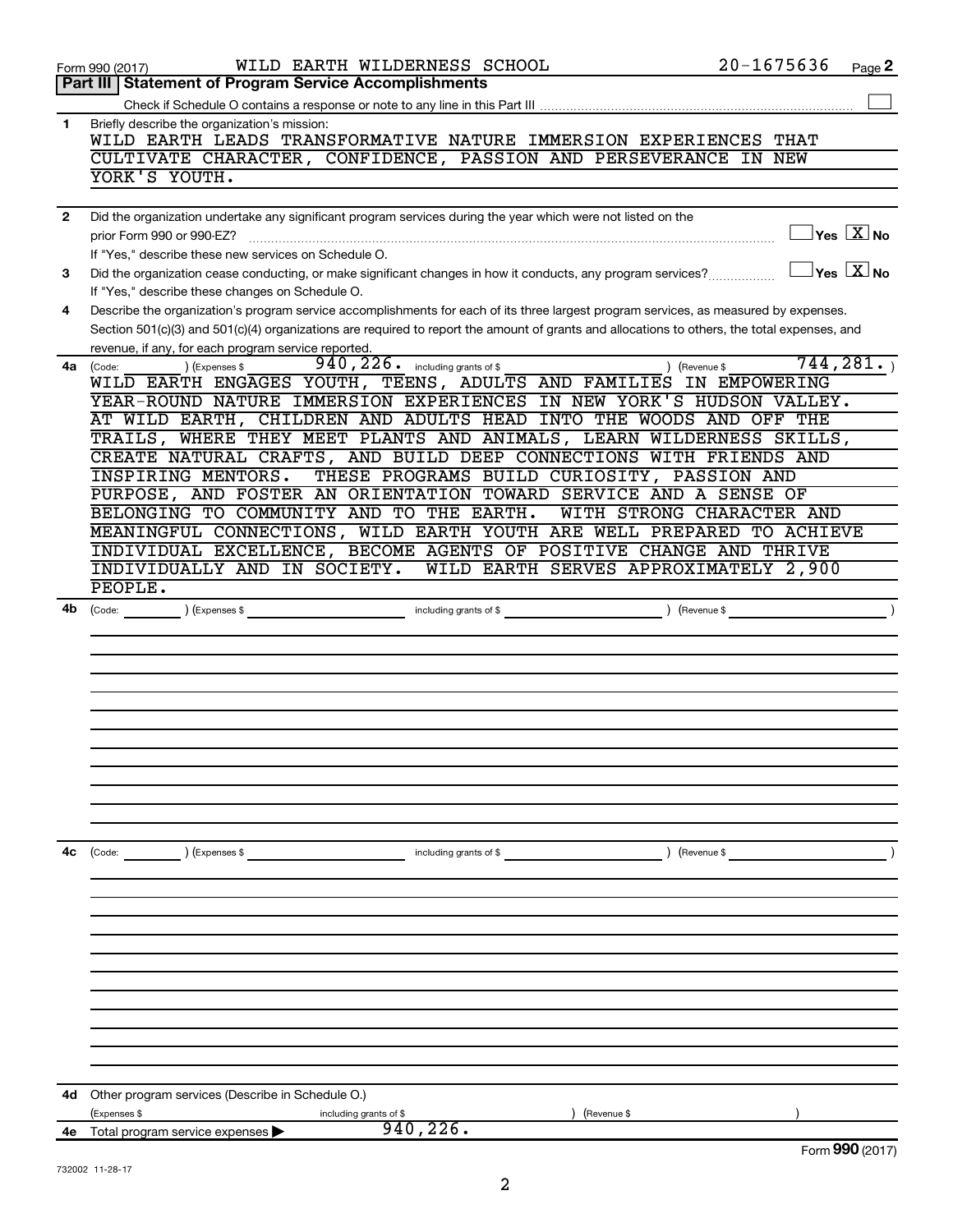| Form 990 (2017) |  |  |
|-----------------|--|--|

Form 990 (2017) Page WILD EARTH WILDERNESS SCHOOL 20-1675636

|     | Part IV   Checklist of Required Schedules                                                                                                                                                                                                                                                                                                                                                                                         |                 |                         |                              |
|-----|-----------------------------------------------------------------------------------------------------------------------------------------------------------------------------------------------------------------------------------------------------------------------------------------------------------------------------------------------------------------------------------------------------------------------------------|-----------------|-------------------------|------------------------------|
|     |                                                                                                                                                                                                                                                                                                                                                                                                                                   |                 | Yes                     | No                           |
| 1   | Is the organization described in section $501(c)(3)$ or $4947(a)(1)$ (other than a private foundation)?                                                                                                                                                                                                                                                                                                                           |                 |                         |                              |
|     |                                                                                                                                                                                                                                                                                                                                                                                                                                   | 1               | х                       |                              |
| 2   | Is the organization required to complete Schedule B, Schedule of Contributors? [11] The organization required to complete Schedule B, Schedule of Contributors?                                                                                                                                                                                                                                                                   | $\mathbf{2}$    | $\overline{\textbf{X}}$ |                              |
| 3   | Did the organization engage in direct or indirect political campaign activities on behalf of or in opposition to candidates for                                                                                                                                                                                                                                                                                                   |                 |                         |                              |
|     |                                                                                                                                                                                                                                                                                                                                                                                                                                   | 3               |                         | x                            |
| 4   | Section 501(c)(3) organizations. Did the organization engage in lobbying activities, or have a section 501(h) election in effect                                                                                                                                                                                                                                                                                                  |                 |                         |                              |
|     |                                                                                                                                                                                                                                                                                                                                                                                                                                   | 4               |                         | x                            |
| 5   | Is the organization a section 501(c)(4), 501(c)(5), or 501(c)(6) organization that receives membership dues, assessments, or                                                                                                                                                                                                                                                                                                      |                 |                         |                              |
|     |                                                                                                                                                                                                                                                                                                                                                                                                                                   | 5               |                         | x                            |
| 6   | Did the organization maintain any donor advised funds or any similar funds or accounts for which donors have the right to                                                                                                                                                                                                                                                                                                         |                 |                         |                              |
|     | provide advice on the distribution or investment of amounts in such funds or accounts? If "Yes," complete Schedule D, Part I                                                                                                                                                                                                                                                                                                      | 6               |                         | х                            |
| 7   | Did the organization receive or hold a conservation easement, including easements to preserve open space,                                                                                                                                                                                                                                                                                                                         |                 |                         |                              |
|     |                                                                                                                                                                                                                                                                                                                                                                                                                                   | $\overline{7}$  |                         | х                            |
| 8   | Did the organization maintain collections of works of art, historical treasures, or other similar assets? If "Yes," complete                                                                                                                                                                                                                                                                                                      |                 |                         |                              |
|     | Schedule D, Part III <b>Marting Constructs</b> 2014 11 2014 12:00 12:00 12:00 12:00 12:00 12:00 12:00 12:00 12:00 12:00 12:00 12:00 12:00 12:00 12:00 12:00 12:00 12:00 12:00 12:00 12:00 12:00 12:00 12:00 12:00 12:00 12:00 12:00                                                                                                                                                                                               | 8               |                         | х                            |
| 9   | Did the organization report an amount in Part X, line 21, for escrow or custodial account liability, serve as a custodian for                                                                                                                                                                                                                                                                                                     |                 |                         |                              |
|     | amounts not listed in Part X; or provide credit counseling, debt management, credit repair, or debt negotiation services?                                                                                                                                                                                                                                                                                                         |                 |                         |                              |
|     | If "Yes," complete Schedule D, Part IV                                                                                                                                                                                                                                                                                                                                                                                            | 9               |                         | x                            |
| 10  | Did the organization, directly or through a related organization, hold assets in temporarily restricted endowments, permanent                                                                                                                                                                                                                                                                                                     |                 |                         |                              |
|     |                                                                                                                                                                                                                                                                                                                                                                                                                                   | 10              |                         | x                            |
| 11  | If the organization's answer to any of the following questions is "Yes," then complete Schedule D, Parts VI, VII, VIII, IX, or X                                                                                                                                                                                                                                                                                                  |                 |                         |                              |
|     | as applicable.                                                                                                                                                                                                                                                                                                                                                                                                                    |                 |                         |                              |
|     | a Did the organization report an amount for land, buildings, and equipment in Part X, line 10? If "Yes," complete Schedule D,                                                                                                                                                                                                                                                                                                     |                 |                         |                              |
|     |                                                                                                                                                                                                                                                                                                                                                                                                                                   | 11a             | х                       |                              |
|     | <b>b</b> Did the organization report an amount for investments - other securities in Part X, line 12 that is 5% or more of its total                                                                                                                                                                                                                                                                                              |                 |                         |                              |
|     |                                                                                                                                                                                                                                                                                                                                                                                                                                   | 11 <sub>b</sub> | x                       |                              |
|     | c Did the organization report an amount for investments - program related in Part X, line 13 that is 5% or more of its total                                                                                                                                                                                                                                                                                                      |                 |                         |                              |
|     |                                                                                                                                                                                                                                                                                                                                                                                                                                   | 11c             |                         | х                            |
|     | d Did the organization report an amount for other assets in Part X, line 15 that is 5% or more of its total assets reported in                                                                                                                                                                                                                                                                                                    |                 |                         |                              |
|     |                                                                                                                                                                                                                                                                                                                                                                                                                                   | 11d             |                         | х<br>$\overline{\textbf{X}}$ |
|     |                                                                                                                                                                                                                                                                                                                                                                                                                                   | 11e             |                         |                              |
| f   | Did the organization's separate or consolidated financial statements for the tax year include a footnote that addresses                                                                                                                                                                                                                                                                                                           |                 |                         | х                            |
|     | the organization's liability for uncertain tax positions under FIN 48 (ASC 740)? If "Yes," complete Schedule D, Part X                                                                                                                                                                                                                                                                                                            | 11f             |                         |                              |
|     | 12a Did the organization obtain separate, independent audited financial statements for the tax year? If "Yes," complete<br>Schedule D, Parts XI and XII                                                                                                                                                                                                                                                                           |                 | х                       |                              |
|     | $\begin{minipage}[b]{0.5\textwidth} \centering \begin{tabular}{ c c c c c } \hline \multicolumn{1}{ c }{\textbf{0.5}} \multicolumn{1}{ c }{\textbf{0.5}} \multicolumn{1}{ c }{\textbf{0.5}} \multicolumn{1}{ c }{\textbf{0.5}} \multicolumn{1}{ c }{\textbf{0.5}} \multicolumn{1}{ c }{\textbf{0.5}} \multicolumn{1}{ c }{\textbf{0.5}} \multicolumn{1}{ c }{\textbf{0.5}} \multicolumn{1}{ c }{\textbf{0.5}} \multicolumn{1}{ c$ | 12a             |                         |                              |
|     | <b>b</b> Was the organization included in consolidated, independent audited financial statements for the tax year?<br>If "Yes," and if the organization answered "No" to line 12a, then completing Schedule D, Parts XI and XII is optional <i>www.www</i>                                                                                                                                                                        | 12 <sub>b</sub> |                         | х                            |
| 13  |                                                                                                                                                                                                                                                                                                                                                                                                                                   | 13              |                         | $\overline{\textbf{x}}$      |
| 14a |                                                                                                                                                                                                                                                                                                                                                                                                                                   | 14a             |                         | х                            |
| b   | Did the organization have aggregate revenues or expenses of more than \$10,000 from grantmaking, fundraising, business,                                                                                                                                                                                                                                                                                                           |                 |                         |                              |
|     | investment, and program service activities outside the United States, or aggregate foreign investments valued at \$100,000                                                                                                                                                                                                                                                                                                        |                 |                         |                              |
|     |                                                                                                                                                                                                                                                                                                                                                                                                                                   | 14b             |                         | х                            |
| 15  | Did the organization report on Part IX, column (A), line 3, more than \$5,000 of grants or other assistance to or for any                                                                                                                                                                                                                                                                                                         |                 |                         |                              |
|     |                                                                                                                                                                                                                                                                                                                                                                                                                                   | 15              |                         | х                            |
| 16  | Did the organization report on Part IX, column (A), line 3, more than \$5,000 of aggregate grants or other assistance to                                                                                                                                                                                                                                                                                                          |                 |                         |                              |
|     |                                                                                                                                                                                                                                                                                                                                                                                                                                   | 16              |                         | х                            |
| 17  | Did the organization report a total of more than \$15,000 of expenses for professional fundraising services on Part IX,                                                                                                                                                                                                                                                                                                           |                 |                         |                              |
|     |                                                                                                                                                                                                                                                                                                                                                                                                                                   | 17              |                         | х                            |
| 18  | Did the organization report more than \$15,000 total of fundraising event gross income and contributions on Part VIII, lines                                                                                                                                                                                                                                                                                                      |                 |                         |                              |
|     |                                                                                                                                                                                                                                                                                                                                                                                                                                   | 18              |                         | х                            |
| 19  | Did the organization report more than \$15,000 of gross income from gaming activities on Part VIII, line 9a? If "Yes,"                                                                                                                                                                                                                                                                                                            |                 |                         |                              |
|     |                                                                                                                                                                                                                                                                                                                                                                                                                                   | 19              |                         | x                            |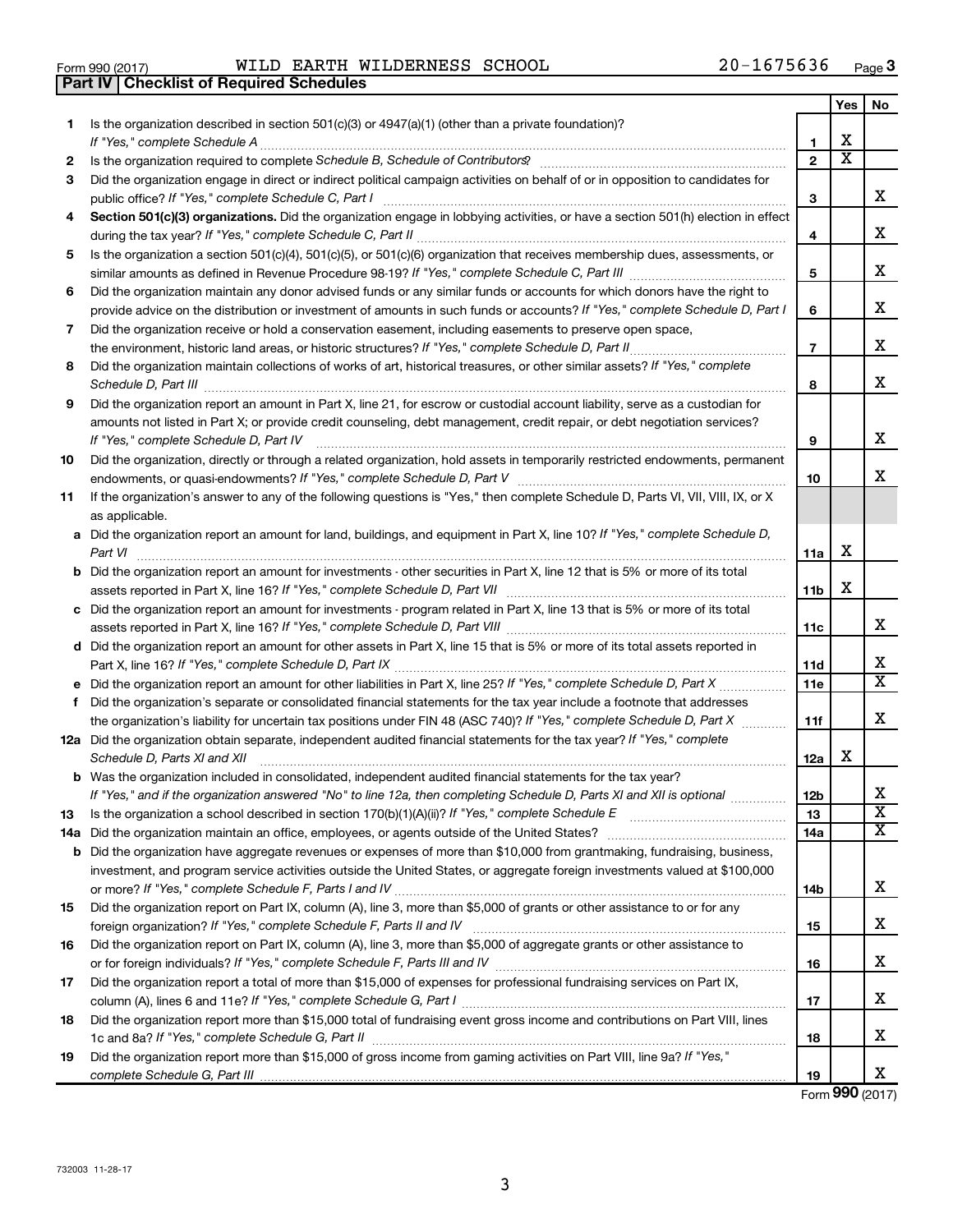|  | Form 990 (2017) |
|--|-----------------|

Form 990 (2017) Page WILD EARTH WILDERNESS SCHOOL 20-1675636

*(continued)* **Part IV Checklist of Required Schedules**

|          |                                                                                                                                                                                                                             |                 | Yes | No                      |
|----------|-----------------------------------------------------------------------------------------------------------------------------------------------------------------------------------------------------------------------------|-----------------|-----|-------------------------|
|          | 20a Did the organization operate one or more hospital facilities? If "Yes," complete Schedule H                                                                                                                             | 20a             |     | x                       |
|          | <b>b</b> If "Yes" to line 20a, did the organization attach a copy of its audited financial statements to this return?                                                                                                       | 20 <sub>b</sub> |     |                         |
| 21       | Did the organization report more than \$5,000 of grants or other assistance to any domestic organization or                                                                                                                 |                 |     |                         |
|          |                                                                                                                                                                                                                             | 21              |     | x                       |
| 22       | Did the organization report more than \$5,000 of grants or other assistance to or for domestic individuals on                                                                                                               |                 |     |                         |
|          | Part IX, column (A), line 2? If "Yes," complete Schedule I, Parts I and III                                                                                                                                                 | 22              |     | X                       |
| 23       | Did the organization answer "Yes" to Part VII, Section A, line 3, 4, or 5 about compensation of the organization's current                                                                                                  |                 |     |                         |
|          | and former officers, directors, trustees, key employees, and highest compensated employees? If "Yes," complete                                                                                                              |                 |     |                         |
|          | Schedule J                                                                                                                                                                                                                  | 23              |     | х                       |
|          | 24a Did the organization have a tax-exempt bond issue with an outstanding principal amount of more than \$100,000 as of the                                                                                                 |                 |     |                         |
|          | last day of the year, that was issued after December 31, 2002? If "Yes," answer lines 24b through 24d and complete                                                                                                          |                 |     |                         |
|          | Schedule K. If "No", go to line 25a                                                                                                                                                                                         | 24a             |     | X                       |
| b        |                                                                                                                                                                                                                             | 24 <sub>b</sub> |     |                         |
| с        | Did the organization maintain an escrow account other than a refunding escrow at any time during the year to defease                                                                                                        |                 |     |                         |
|          | any tax-exempt bonds?                                                                                                                                                                                                       | 24c             |     |                         |
|          |                                                                                                                                                                                                                             | 24d             |     |                         |
|          | 25a Section 501(c)(3), 501(c)(4), and 501(c)(29) organizations. Did the organization engage in an excess benefit                                                                                                            |                 |     |                         |
|          |                                                                                                                                                                                                                             | 25a             |     | x                       |
| b        | Is the organization aware that it engaged in an excess benefit transaction with a disqualified person in a prior year, and                                                                                                  |                 |     |                         |
|          | that the transaction has not been reported on any of the organization's prior Forms 990 or 990-EZ? If "Yes," complete                                                                                                       |                 |     |                         |
|          | Schedule L, Part I                                                                                                                                                                                                          | 25b             |     | x                       |
| 26       | Did the organization report any amount on Part X, line 5, 6, or 22 for receivables from or payables to any current or                                                                                                       |                 |     |                         |
|          | former officers, directors, trustees, key employees, highest compensated employees, or disqualified persons? If "Yes,"                                                                                                      |                 |     |                         |
|          | complete Schedule L, Part II                                                                                                                                                                                                | 26              |     | x                       |
| 27       | Did the organization provide a grant or other assistance to an officer, director, trustee, key employee, substantial                                                                                                        |                 |     |                         |
|          | contributor or employee thereof, a grant selection committee member, or to a 35% controlled entity or family member                                                                                                         |                 |     |                         |
|          |                                                                                                                                                                                                                             | 27              |     | х                       |
| 28       | Was the organization a party to a business transaction with one of the following parties (see Schedule L, Part IV                                                                                                           |                 |     |                         |
|          | instructions for applicable filing thresholds, conditions, and exceptions):                                                                                                                                                 |                 |     | х                       |
| а        | A current or former officer, director, trustee, or key employee? If "Yes," complete Schedule L, Part IV                                                                                                                     | 28a             |     | $\overline{\text{X}}$   |
| b        | A family member of a current or former officer, director, trustee, or key employee? If "Yes," complete Schedule L, Part IV                                                                                                  | 28 <sub>b</sub> |     |                         |
|          | c An entity of which a current or former officer, director, trustee, or key employee (or a family member thereof) was an officer,<br>director, trustee, or direct or indirect owner? If "Yes," complete Schedule L, Part IV |                 |     | Х                       |
|          |                                                                                                                                                                                                                             | 28c<br>29       |     | $\overline{\texttt{x}}$ |
| 29<br>30 | Did the organization receive contributions of art, historical treasures, or other similar assets, or qualified conservation                                                                                                 |                 |     |                         |
|          |                                                                                                                                                                                                                             | 30              |     | X                       |
| 31       | Did the organization liquidate, terminate, or dissolve and cease operations?                                                                                                                                                |                 |     |                         |
|          |                                                                                                                                                                                                                             | 31              |     | х                       |
| 32       | Did the organization sell, exchange, dispose of, or transfer more than 25% of its net assets? If "Yes," complete                                                                                                            |                 |     |                         |
|          |                                                                                                                                                                                                                             | 32              |     | х                       |
| 33       | Did the organization own 100% of an entity disregarded as separate from the organization under Regulations                                                                                                                  |                 |     |                         |
|          |                                                                                                                                                                                                                             | 33              |     | х                       |
| 34       | Was the organization related to any tax-exempt or taxable entity? If "Yes," complete Schedule R, Part II, III, or IV, and                                                                                                   |                 |     |                         |
|          | Part V, line 1                                                                                                                                                                                                              | 34              |     | x                       |
|          |                                                                                                                                                                                                                             | <b>35a</b>      |     | $\overline{\mathbf{X}}$ |
|          | b If "Yes" to line 35a, did the organization receive any payment from or engage in any transaction with a controlled entity                                                                                                 |                 |     |                         |
|          |                                                                                                                                                                                                                             | 35b             |     |                         |
| 36       | Section 501(c)(3) organizations. Did the organization make any transfers to an exempt non-charitable related organization?                                                                                                  |                 |     |                         |
|          |                                                                                                                                                                                                                             | 36              |     | x                       |
| 37       | Did the organization conduct more than 5% of its activities through an entity that is not a related organization                                                                                                            |                 |     |                         |
|          |                                                                                                                                                                                                                             | 37              |     | x                       |
| 38       | Did the organization complete Schedule O and provide explanations in Schedule O for Part VI, lines 11b and 19?                                                                                                              |                 |     |                         |
|          |                                                                                                                                                                                                                             | 38              | х   |                         |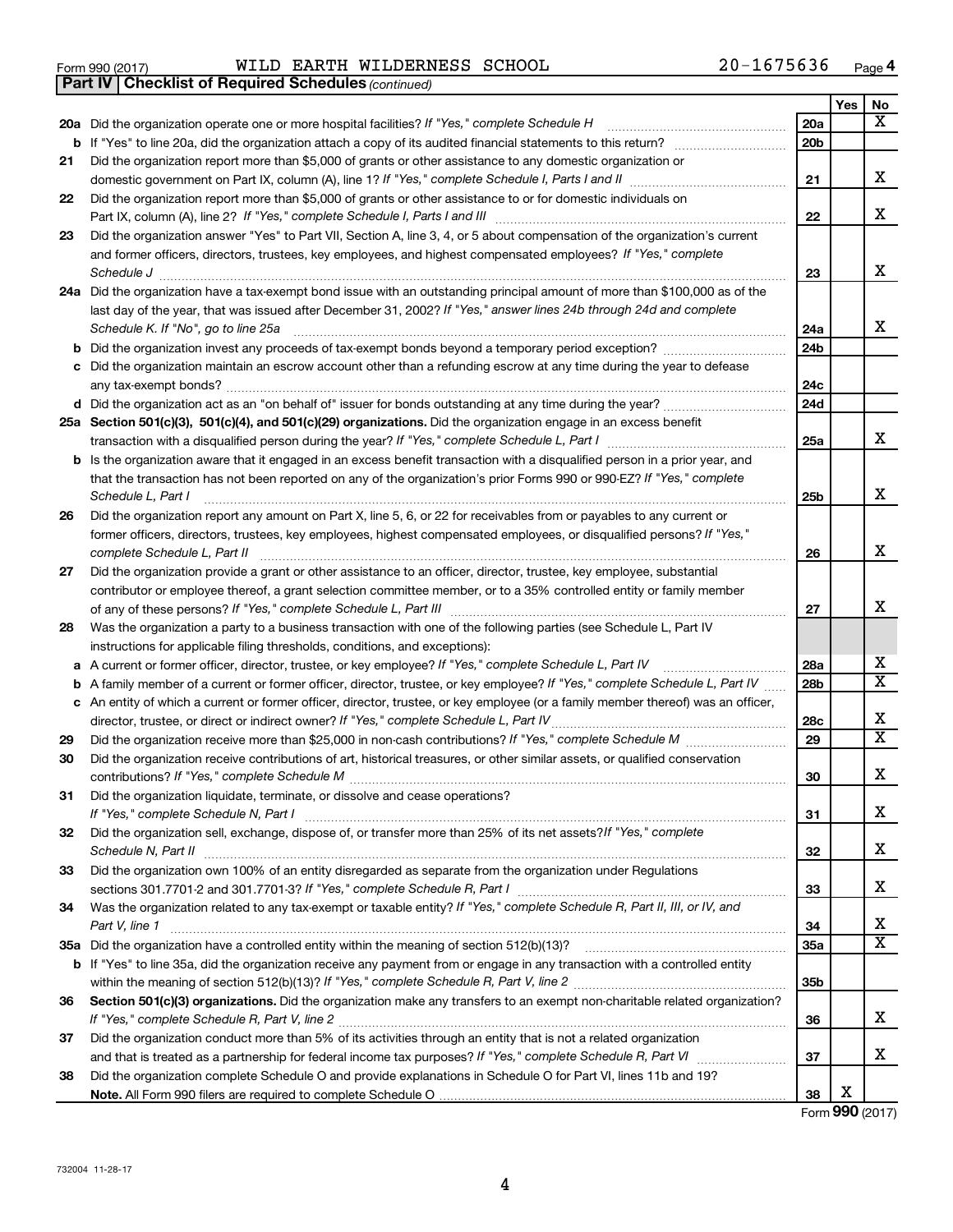|               | $20 - 1675636$<br>WILD EARTH WILDERNESS SCHOOL<br>Form 990 (2017)                                                                                                                                                               |                |     | Page 5                  |
|---------------|---------------------------------------------------------------------------------------------------------------------------------------------------------------------------------------------------------------------------------|----------------|-----|-------------------------|
| <b>Part V</b> | <b>Statements Regarding Other IRS Filings and Tax Compliance</b>                                                                                                                                                                |                |     |                         |
|               | Check if Schedule O contains a response or note to any line in this Part V                                                                                                                                                      |                |     |                         |
|               |                                                                                                                                                                                                                                 |                | Yes | No                      |
|               | 1a                                                                                                                                                                                                                              |                |     |                         |
| b             | Enter the number of Forms W-2G included in line 1a. Enter -0- if not applicable<br>1b                                                                                                                                           |                |     |                         |
| с             | Did the organization comply with backup withholding rules for reportable payments to vendors and reportable gaming                                                                                                              |                |     |                         |
|               |                                                                                                                                                                                                                                 | 1c             | х   |                         |
|               | 2a Enter the number of employees reported on Form W-3, Transmittal of Wage and Tax Statements,                                                                                                                                  |                |     |                         |
|               | 92<br>filed for the calendar year ending with or within the year covered by this return<br>2a                                                                                                                                   |                |     |                         |
| b             | If at least one is reported on line 2a, did the organization file all required federal employment tax returns?                                                                                                                  | 2 <sub>b</sub> | X   |                         |
|               | Note. If the sum of lines 1a and 2a is greater than 250, you may be required to e-file (see instructions) <i>managereroum</i>                                                                                                   |                |     |                         |
|               | 3a Did the organization have unrelated business gross income of \$1,000 or more during the year?                                                                                                                                | За             |     | х                       |
|               | <b>b</b> If "Yes," has it filed a Form 990-T for this year? If "No," to line 3b, provide an explanation in Schedule O                                                                                                           | 3b             |     |                         |
|               | 4a At any time during the calendar year, did the organization have an interest in, or a signature or other authority over, a                                                                                                    |                |     |                         |
|               | financial account in a foreign country (such as a bank account, securities account, or other financial account)?                                                                                                                | 4a             |     | x                       |
|               | <b>b</b> If "Yes," enter the name of the foreign country: $\blacktriangleright$                                                                                                                                                 |                |     |                         |
|               | See instructions for filing requirements for FinCEN Form 114, Report of Foreign Bank and Financial Accounts (FBAR).                                                                                                             |                |     |                         |
|               |                                                                                                                                                                                                                                 | 5a             |     | х                       |
|               |                                                                                                                                                                                                                                 | 5b             |     | $\overline{\mathtt{x}}$ |
|               |                                                                                                                                                                                                                                 | 5c             |     |                         |
|               | 6a Does the organization have annual gross receipts that are normally greater than \$100,000, and did the organization solicit                                                                                                  |                |     |                         |
|               | any contributions that were not tax deductible as charitable contributions?                                                                                                                                                     | 6a             |     | x                       |
|               | <b>b</b> If "Yes," did the organization include with every solicitation an express statement that such contributions or gifts                                                                                                   |                |     |                         |
|               | were not tax deductible?                                                                                                                                                                                                        | 6b             |     |                         |
| 7             | Organizations that may receive deductible contributions under section 170(c).                                                                                                                                                   |                |     |                         |
|               | Did the organization receive a payment in excess of \$75 made partly as a contribution and partly for goods and services provided to the payor?                                                                                 | 7a             |     | x                       |
| a             |                                                                                                                                                                                                                                 | 7b             |     |                         |
| b             |                                                                                                                                                                                                                                 |                |     |                         |
|               | c Did the organization sell, exchange, or otherwise dispose of tangible personal property for which it was required<br>to file Form 8282?                                                                                       |                |     | х                       |
|               | 7d                                                                                                                                                                                                                              | 7c             |     |                         |
|               |                                                                                                                                                                                                                                 | 7e             |     | х                       |
| е<br>f.       | Did the organization receive any funds, directly or indirectly, to pay premiums on a personal benefit contract?<br>Did the organization, during the year, pay premiums, directly or indirectly, on a personal benefit contract? | 7f             |     | $\overline{\mathtt{x}}$ |
|               | If the organization received a contribution of qualified intellectual property, did the organization file Form 8899 as required?                                                                                                | 7g             |     |                         |
| g<br>h.       | If the organization received a contribution of cars, boats, airplanes, or other vehicles, did the organization file a Form 1098-C?                                                                                              | 7h             |     |                         |
| 8             | Sponsoring organizations maintaining donor advised funds. Did a donor advised fund maintained by the                                                                                                                            |                |     |                         |
|               | sponsoring organization have excess business holdings at any time during the year?                                                                                                                                              | 8              |     |                         |
| 9             | Sponsoring organizations maintaining donor advised funds.                                                                                                                                                                       |                |     |                         |
| а             | Did the sponsoring organization make any taxable distributions under section 4966?                                                                                                                                              | 9а             |     |                         |
| b             |                                                                                                                                                                                                                                 | 9b             |     |                         |
| 10            | Section 501(c)(7) organizations. Enter:                                                                                                                                                                                         |                |     |                         |
| а             | 10a                                                                                                                                                                                                                             |                |     |                         |
| b             | Gross receipts, included on Form 990, Part VIII, line 12, for public use of club facilities<br>10 <sub>b</sub>                                                                                                                  |                |     |                         |
| 11            | Section 501(c)(12) organizations. Enter:                                                                                                                                                                                        |                |     |                         |
| а             | 11a                                                                                                                                                                                                                             |                |     |                         |
| b             | Gross income from other sources (Do not net amounts due or paid to other sources against                                                                                                                                        |                |     |                         |
|               | 11b                                                                                                                                                                                                                             |                |     |                         |
|               | 12a Section 4947(a)(1) non-exempt charitable trusts. Is the organization filing Form 990 in lieu of Form 1041?                                                                                                                  | 12a            |     |                         |
| b             | If "Yes," enter the amount of tax-exempt interest received or accrued during the year<br>12b                                                                                                                                    |                |     |                         |
| 13            | Section 501(c)(29) qualified nonprofit health insurance issuers.                                                                                                                                                                |                |     |                         |
| а             |                                                                                                                                                                                                                                 | 1За            |     |                         |
|               | Note. See the instructions for additional information the organization must report on Schedule O.                                                                                                                               |                |     |                         |
|               | Enter the amount of reserves the organization is required to maintain by the states in which the                                                                                                                                |                |     |                         |
| b             | 13b                                                                                                                                                                                                                             |                |     |                         |
|               | 13с                                                                                                                                                                                                                             |                |     |                         |
|               | <b>14a</b> Did the organization receive any payments for indoor tanning services during the tax year?                                                                                                                           | 14a            |     | X                       |
|               |                                                                                                                                                                                                                                 | 14b            |     |                         |
|               |                                                                                                                                                                                                                                 |                |     |                         |

| Form 990 (2017) |
|-----------------|
|-----------------|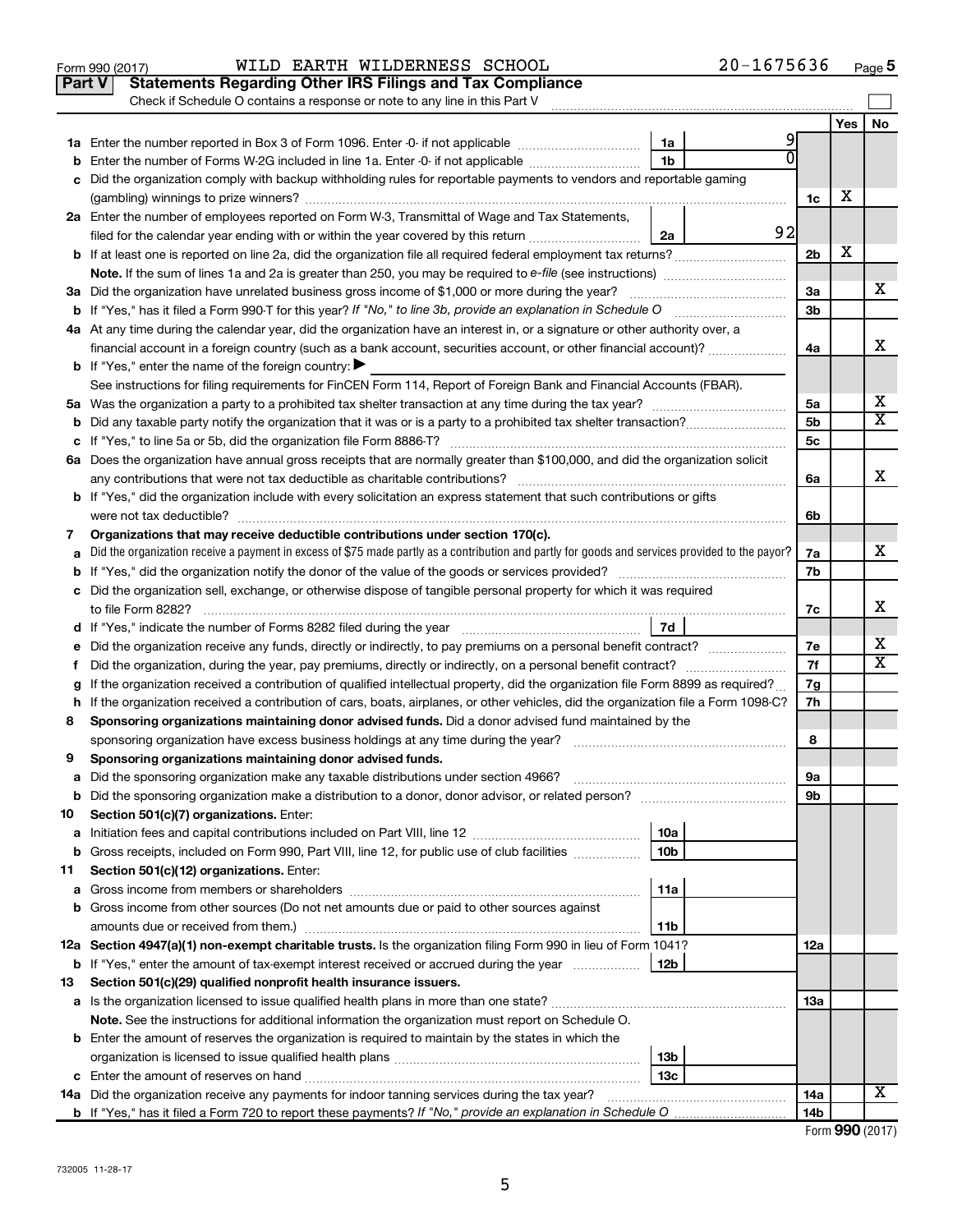|              | body delegated broad authority to an executive committee or similar committee, explain in Schedule O.                               |    |  |   |  |  |
|--------------|-------------------------------------------------------------------------------------------------------------------------------------|----|--|---|--|--|
| b            | Enter the number of voting members included in line 1a, above, who are independent                                                  | 1b |  | 1 |  |  |
| $\mathbf{2}$ | Did any officer, director, trustee, or key employee have a family relationship or a business relationship with any other            |    |  |   |  |  |
|              | officer, director, trustee, or key employee?                                                                                        |    |  |   |  |  |
| 3            | Did the organization delegate control over management duties customarily performed by or under the direct supervision               |    |  |   |  |  |
|              |                                                                                                                                     |    |  |   |  |  |
| 4            | Did the organization make any significant changes to its governing documents since the prior Form 990 was filed?                    |    |  |   |  |  |
| 5            | Did the organization become aware during the year of a significant diversion of the organization's assets?                          |    |  |   |  |  |
| 6            |                                                                                                                                     |    |  |   |  |  |
| 7a           | Did the organization have members, stockholders, or other persons who had the power to elect or appoint one or                      |    |  |   |  |  |
|              | more members of the governing body?                                                                                                 |    |  |   |  |  |
| b            | Are any governance decisions of the organization reserved to (or subject to approval by) members, stockholders, or                  |    |  |   |  |  |
|              | persons other than the governing body?                                                                                              |    |  |   |  |  |
| 8            | Did the organization contemporaneously document the meetings held or written actions undertaken during the year by the following:   |    |  |   |  |  |
| а            | The governing body?                                                                                                                 |    |  |   |  |  |
| b            |                                                                                                                                     |    |  |   |  |  |
| 9            | Is there any officer, director, trustee, or key employee listed in Part VII, Section A, who cannot be reached at the                |    |  |   |  |  |
|              |                                                                                                                                     |    |  |   |  |  |
|              | Section B. Policies (This Section B requests information about policies not required by the Internal Revenue Code.)                 |    |  |   |  |  |
|              |                                                                                                                                     |    |  |   |  |  |
|              |                                                                                                                                     |    |  |   |  |  |
|              | <b>b</b> If "Yes," did the organization have written policies and procedures governing the activities of such chapters, affiliates, |    |  |   |  |  |
|              | and branches to ensure their operations are consistent with the organization's exempt purposes?                                     |    |  |   |  |  |
|              | 11a Has the organization provided a complete copy of this Form 990 to all members of its governing body before filing the form?     |    |  |   |  |  |
|              | <b>b</b> Describe in Schedule O the process, if any, used by the organization to review this Form 990.                              |    |  |   |  |  |
|              | 12a Did the organization have a written conflict of interest policy? If "No," go to line 13                                         |    |  |   |  |  |
| b            | Were officers, directors, or trustees, and key employees required to disclose annually interests that could give rise to conflicts? |    |  |   |  |  |
| с            | Did the organization regularly and consistently monitor and enforce compliance with the policy? If "Yes," describe                  |    |  |   |  |  |
| 13           | Did the organization have a written whistleblower policy?                                                                           |    |  |   |  |  |

**1a** Enter the number of voting members of the governing body at the end of the tax year *www.fronoming* 

Check if Schedule O contains a response or note to any line in this Part VI

**Section A. Governing Body and Management**

If there are material differences in voting rights among members of the governing body, or if the governing

*to line 8a, 8b, or 10b below, describe the circumstances, processes, or changes in Schedule O. See instructions.*

#### **14 15 a** The organization's CEO, Executive Director, or top management official www.community.community.community.com **b** Other officers or key employees of the organization ~~~~~~~~~~~~~~~~~~~~~~~~~~~~~~~~~~~~ Did the organization have a written document retention and destruction policy? www.community.community.communi Did the process for determining compensation of the following persons include a review and approval by independent persons, comparability data, and contemporaneous substantiation of the deliberation and decision?

| If "Yes" to line 15a or 15b, describe the process in Schedule O (see instructions).                                                   |            |   |
|---------------------------------------------------------------------------------------------------------------------------------------|------------|---|
| 16a Did the organization invest in, contribute assets to, or participate in a joint venture or similar arrangement with a             |            |   |
| taxable entity during the year?                                                                                                       | 16a        | X |
| <b>b</b> If "Yes," did the organization follow a written policy or procedure requiring the organization to evaluate its participation |            |   |
| in joint venture arrangements under applicable federal tax law, and take steps to safeguard the organization's                        |            |   |
| exempt status with respect to such arrangements?                                                                                      | <b>16b</b> |   |

#### **Section C. Disclosure**

**17** List the states with which a copy of this Form 990 is required to be filed  $\blacktriangleright{\rm NY}$ 

| 18 | Section 6104 requires an organization to make its Forms 1023 (or 1024 if applicable), 990, and 990-T (Section 501(c)(3)s only) available          |  |
|----|---------------------------------------------------------------------------------------------------------------------------------------------------|--|
|    | for public inspection. Indicate how you made these available. Check all that apply.                                                               |  |
|    | Own website $\boxed{\textbf{X}}$ Another's website $\boxed{\textbf{X}}$ Upon request $\boxed{\phantom{\textbf{X}}}$ Other (explain in Schedule O) |  |
| 19 | Describe in Schedule O whether (and if so, how) the organization made its governing documents, conflict of interest policy, and financial         |  |

| 19 Describe in Schedule O whether (and if so, how) the organization made its governing documents, conflict of interest policy, and financial |
|----------------------------------------------------------------------------------------------------------------------------------------------|
| statements available to the public during the tax year.                                                                                      |

13

13

**2**

**7a**

**7b**

**8a 8b** X X

**9**

**10a**

**10b 11a**

**12a 12b**

**12c 13 14**

**15a 15b** **Yes No**

X

X X

X

**1a**

| rm 990 (2017) |  |
|---------------|--|
|---------------|--|

 $\boxed{\text{X}}$ 

X

X  $\overline{\text{x}}$ X X

X

X

X

X

X X

X  $\overline{\texttt{x}}$ 

**Yes No**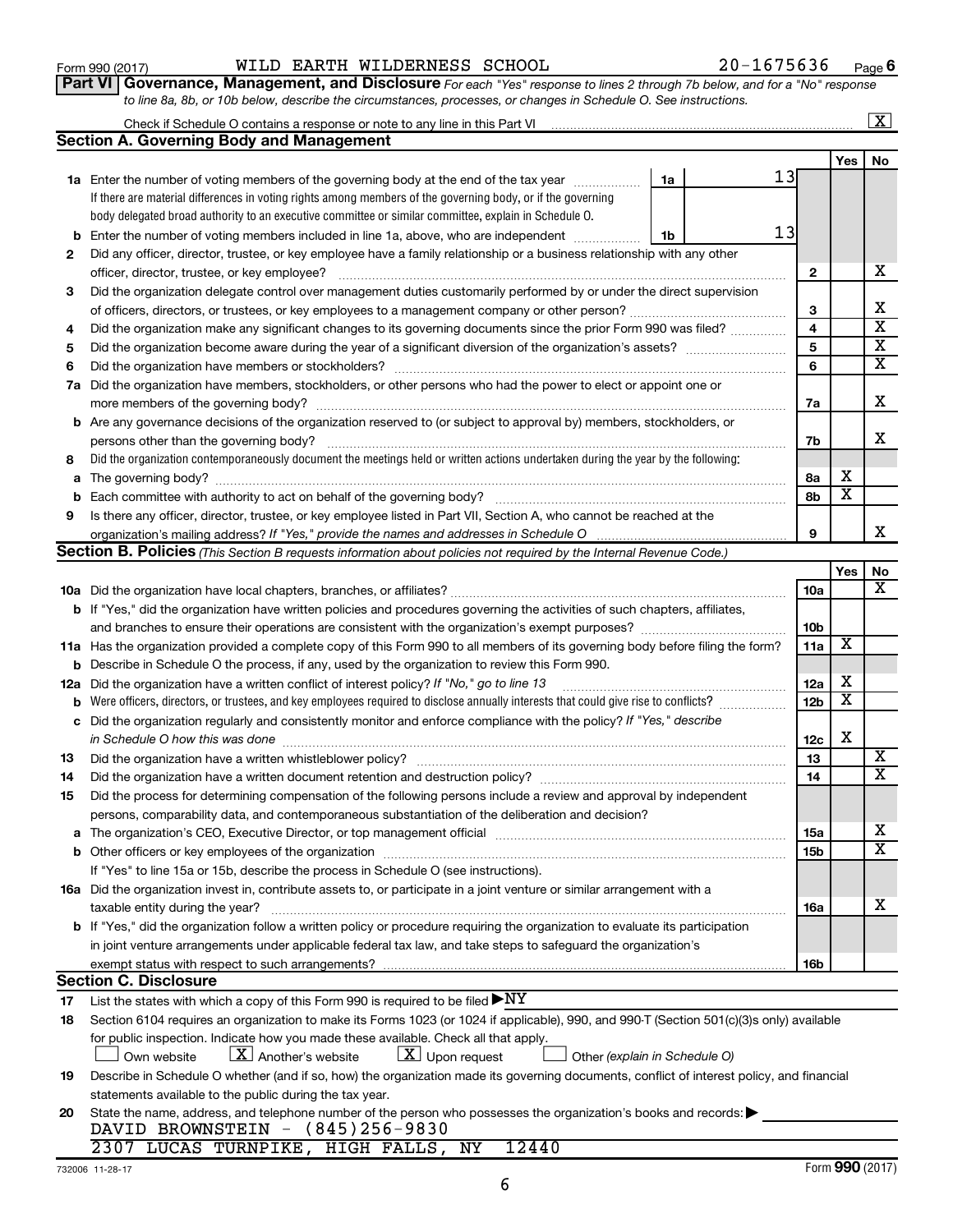$\Box$ 

| Part VII Compensation of Officers, Directors, Trustees, Key Employees, Highest Compensated |  |  |
|--------------------------------------------------------------------------------------------|--|--|
| <b>Employees, and Independent Contractors</b>                                              |  |  |

#### Check if Schedule O contains a response or note to any line in this Part VII

**Section A. Officers, Directors, Trustees, Key Employees, and Highest Compensated Employees**

**1a**  Complete this table for all persons required to be listed. Report compensation for the calendar year ending with or within the organization's tax year.

**•** List all of the organization's current officers, directors, trustees (whether individuals or organizations), regardless of amount of compensation. Enter  $-0$ - in columns  $(D)$ ,  $(E)$ , and  $(F)$  if no compensation was paid.

**•** List all of the organization's **current** key employees, if any. See instructions for definition of "key employee."

**•** List the organization's five current highest compensated employees (other than an officer, director, trustee, or key employee) who received reportable compensation (Box 5 of Form W-2 and/or Box 7 of Form 1099-MISC) of more than \$100,000 from the organization and any related organizations.

**•** List all of the organization's former officers, key employees, and highest compensated employees who received more than \$100,000 of reportable compensation from the organization and any related organizations.

**•** List all of the organization's former directors or trustees that received, in the capacity as a former director or trustee of the organization, more than \$10,000 of reportable compensation from the organization and any related organizations.

List persons in the following order: individual trustees or directors; institutional trustees; officers; key employees; highest compensated employees; and former such persons.

Check this box if neither the organization nor any related organization compensated any current officer, director, or trustee.  $\Box$ 

| (A)                      | (B)                    | (C)                            |                                                                  |             |              |                                 |        | (D)             | (E)             | (F)                          |  |  |
|--------------------------|------------------------|--------------------------------|------------------------------------------------------------------|-------------|--------------|---------------------------------|--------|-----------------|-----------------|------------------------------|--|--|
| Name and Title           | Average                |                                | Position<br>(do not check more than one                          |             |              |                                 |        | Reportable      | Reportable      | Estimated                    |  |  |
|                          | hours per              |                                | box, unless person is both an<br>officer and a director/trustee) |             |              |                                 |        | compensation    | compensation    | amount of                    |  |  |
|                          | week                   |                                |                                                                  |             |              |                                 |        | from            | from related    | other                        |  |  |
|                          | (list any              |                                |                                                                  |             |              |                                 |        | the             | organizations   | compensation                 |  |  |
|                          | hours for              |                                |                                                                  |             |              |                                 |        | organization    | (W-2/1099-MISC) | from the                     |  |  |
|                          | related                |                                |                                                                  |             |              |                                 |        | (W-2/1099-MISC) |                 | organization                 |  |  |
|                          | organizations<br>below |                                |                                                                  |             |              |                                 |        |                 |                 | and related<br>organizations |  |  |
|                          | line)                  | Individual trustee or director | Institutional trustee                                            | Officer     | Key employee | Highest compensated<br>employee | Former |                 |                 |                              |  |  |
| (1)<br>MICAH BLUMENTHAL  | 5.00                   |                                |                                                                  |             |              |                                 |        |                 |                 |                              |  |  |
| PRESIDENT                |                        | $\rm X$                        |                                                                  | $\mathbf x$ |              |                                 |        | 0.              | 0.              | $\mathbf 0$ .                |  |  |
| DOREE LIPSON<br>(2)      | 3.00                   |                                |                                                                  |             |              |                                 |        |                 |                 |                              |  |  |
| VICE PRESIDENT           |                        | X                              |                                                                  | $\mathbf X$ |              |                                 |        | 0.              | $\mathbf 0$ .   | 0.                           |  |  |
| MATT ELKIN<br>(3)        | 3.00                   |                                |                                                                  |             |              |                                 |        |                 |                 |                              |  |  |
| <b>SECRETARY</b>         |                        | X                              |                                                                  | $\mathbf X$ |              |                                 |        | 0.              | $\mathbf 0$ .   | $\mathbf 0$ .                |  |  |
| ANNE LINNEMAN<br>(4)     | 3.00                   |                                |                                                                  |             |              |                                 |        |                 |                 |                              |  |  |
| <b>TREASURER</b>         |                        | X                              |                                                                  | X           |              |                                 |        | 0.              | $\mathbf 0$ .   | $\mathbf 0$ .                |  |  |
| MISCHA COHN<br>(5)       | 3.00                   |                                |                                                                  |             |              |                                 |        |                 |                 |                              |  |  |
| <b>BOARD MEMBER</b>      |                        | $\mathbf X$                    |                                                                  |             |              |                                 |        | 0.              | $\mathbf 0$ .   | $0$ .                        |  |  |
| WILTON DUCKWORTH<br>(6)  | 3.00                   |                                |                                                                  |             |              |                                 |        |                 |                 |                              |  |  |
| BOARD MEMBER             |                        | $\mathbf X$                    |                                                                  |             |              |                                 |        | 0               | $\mathbf 0$ .   | $0$ .                        |  |  |
| <b>JOAN EWING</b><br>(7) | 3.00                   |                                |                                                                  |             |              |                                 |        |                 |                 |                              |  |  |
| BOARD MEMBER             |                        | $\mathbf X$                    |                                                                  |             |              |                                 |        | $\mathbf 0$     | $\mathbf 0$ .   | $\mathbf 0$ .                |  |  |
| DINA FALCONI<br>(8)      | 3.00                   |                                |                                                                  |             |              |                                 |        |                 |                 |                              |  |  |
| <b>BOARD MEMBER</b>      |                        | $\mathbf X$                    |                                                                  |             |              |                                 |        | 0.              | 0.              | $\mathbf 0$ .                |  |  |
| ROVIKA RAJKISHUN<br>(9)  | 3.00                   |                                |                                                                  |             |              |                                 |        |                 |                 |                              |  |  |
| <b>BOARD MEMBER</b>      |                        | $\mathbf X$                    |                                                                  |             |              |                                 |        | 0.              | $\mathbf 0$ .   | $\mathbf 0$ .                |  |  |
| (10) JASON STERN         | 3.00                   |                                |                                                                  |             |              |                                 |        |                 |                 |                              |  |  |
| BOARD MEMBER             |                        | X                              |                                                                  |             |              |                                 |        | $\mathbf 0$ .   | $\mathbf 0$ .   | $\mathbf 0$ .                |  |  |
| (11) ABBY SUBAK          | 3.00                   |                                |                                                                  |             |              |                                 |        |                 |                 |                              |  |  |
| <b>BOARD MEMBER</b>      |                        | $\mathbf X$                    |                                                                  |             |              |                                 |        | $\mathbf 0$     | $\mathbf 0$ .   | 0.                           |  |  |
| (12) MICHELLE WILLIAMS   | 3.00                   |                                |                                                                  |             |              |                                 |        |                 |                 |                              |  |  |
| <b>BOARD MEMBER</b>      |                        | X                              |                                                                  |             |              |                                 |        | $\mathbf 0$     | $\mathbf 0$ .   | $\mathbf 0$ .                |  |  |
| (13) YOLANDA WU          | 3.00                   |                                |                                                                  |             |              |                                 |        |                 |                 |                              |  |  |
| BOARD MEMBER             |                        | $\mathbf X$                    |                                                                  |             |              |                                 |        | 0.              | $\mathbf 0$ .   | $\mathbf 0$ .                |  |  |
| (14) DAVID BROWNSTEIN    | 40.00                  |                                |                                                                  |             |              |                                 |        |                 |                 |                              |  |  |
| EXECUTIVE DIRECTOR       |                        |                                |                                                                  | X           |              |                                 |        | 70,736.         | $\mathbf 0$ .   | 0.                           |  |  |
|                          |                        |                                |                                                                  |             |              |                                 |        |                 |                 |                              |  |  |
|                          |                        |                                |                                                                  |             |              |                                 |        |                 |                 |                              |  |  |
|                          |                        |                                |                                                                  |             |              |                                 |        |                 |                 |                              |  |  |
|                          |                        |                                |                                                                  |             |              |                                 |        |                 |                 |                              |  |  |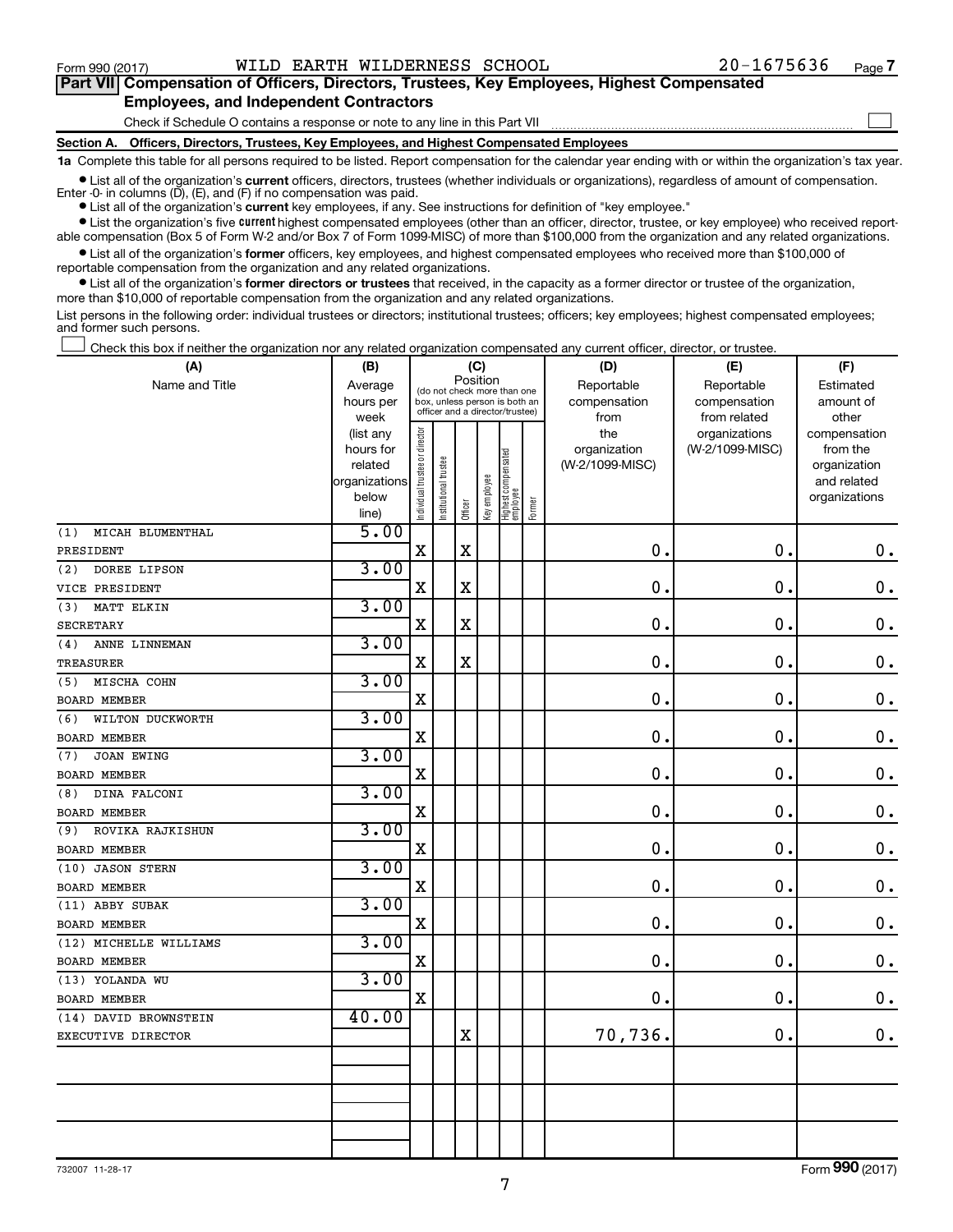|                                                                                                                           | WILD EARTH WILDERNESS SCHOOL<br>Form 990 (2017)                                                                                                                                                                                                        |                                                                      |                                |                       |         |                                                                                                                    |                                         |        |                                        | 20-1675636                                |                                                   |                                                                          | Page 8                                 |  |  |
|---------------------------------------------------------------------------------------------------------------------------|--------------------------------------------------------------------------------------------------------------------------------------------------------------------------------------------------------------------------------------------------------|----------------------------------------------------------------------|--------------------------------|-----------------------|---------|--------------------------------------------------------------------------------------------------------------------|-----------------------------------------|--------|----------------------------------------|-------------------------------------------|---------------------------------------------------|--------------------------------------------------------------------------|----------------------------------------|--|--|
| <b>Part VII</b><br>Section A. Officers, Directors, Trustees, Key Employees, and Highest Compensated Employees (continued) |                                                                                                                                                                                                                                                        |                                                                      |                                |                       |         |                                                                                                                    |                                         |        |                                        |                                           |                                                   |                                                                          |                                        |  |  |
|                                                                                                                           | (A)<br>Name and title                                                                                                                                                                                                                                  | (B)<br>Average<br>hours per<br>week                                  |                                |                       |         | (C)<br>Position<br>(do not check more than one<br>box, unless person is both an<br>officer and a director/trustee) |                                         |        |                                        | (D)<br>Reportable<br>compensation<br>from | (E)<br>Reportable<br>compensation<br>from related |                                                                          | (F)<br>Estimated<br>amount of<br>other |  |  |
|                                                                                                                           |                                                                                                                                                                                                                                                        | (list any<br>hours for<br>related<br>organizations<br>below<br>line) | Individual trustee or director | Institutional trustee | Officer | Key employee                                                                                                       | <br>  Highest compensated<br>  employee | Former | the<br>organization<br>(W-2/1099-MISC) | organizations<br>(W-2/1099-MISC)          |                                                   | compensation<br>from the<br>organization<br>and related<br>organizations |                                        |  |  |
|                                                                                                                           |                                                                                                                                                                                                                                                        |                                                                      |                                |                       |         |                                                                                                                    |                                         |        |                                        |                                           |                                                   |                                                                          |                                        |  |  |
|                                                                                                                           |                                                                                                                                                                                                                                                        |                                                                      |                                |                       |         |                                                                                                                    |                                         |        |                                        |                                           |                                                   |                                                                          |                                        |  |  |
|                                                                                                                           |                                                                                                                                                                                                                                                        |                                                                      |                                |                       |         |                                                                                                                    |                                         |        |                                        |                                           |                                                   |                                                                          |                                        |  |  |
|                                                                                                                           |                                                                                                                                                                                                                                                        |                                                                      |                                |                       |         |                                                                                                                    |                                         |        |                                        |                                           |                                                   |                                                                          |                                        |  |  |
|                                                                                                                           |                                                                                                                                                                                                                                                        |                                                                      |                                |                       |         |                                                                                                                    |                                         |        |                                        |                                           |                                                   |                                                                          |                                        |  |  |
|                                                                                                                           |                                                                                                                                                                                                                                                        |                                                                      |                                |                       |         |                                                                                                                    |                                         |        |                                        |                                           |                                                   |                                                                          |                                        |  |  |
|                                                                                                                           | 1b Sub-total                                                                                                                                                                                                                                           |                                                                      |                                |                       |         |                                                                                                                    |                                         |        | 70, 736.                               | 0.                                        |                                                   |                                                                          | $\overline{0}$ .                       |  |  |
|                                                                                                                           |                                                                                                                                                                                                                                                        |                                                                      |                                |                       |         |                                                                                                                    |                                         |        | $\overline{0}$ .                       | $\overline{0}$ .                          |                                                   |                                                                          | $\overline{0}$ .                       |  |  |
|                                                                                                                           |                                                                                                                                                                                                                                                        |                                                                      |                                |                       |         |                                                                                                                    |                                         |        | 70, 736.                               | 0.                                        |                                                   |                                                                          | $\overline{0}$ .                       |  |  |
| 2                                                                                                                         | Total number of individuals (including but not limited to those listed above) who received more than \$100,000 of reportable<br>compensation from the organization $\blacktriangleright$                                                               |                                                                      |                                |                       |         |                                                                                                                    |                                         |        |                                        |                                           |                                                   |                                                                          | 0                                      |  |  |
|                                                                                                                           |                                                                                                                                                                                                                                                        |                                                                      |                                |                       |         |                                                                                                                    |                                         |        |                                        |                                           |                                                   | Yes                                                                      | No                                     |  |  |
| 3                                                                                                                         | Did the organization list any former officer, director, or trustee, key employee, or highest compensated employee on                                                                                                                                   |                                                                      |                                |                       |         |                                                                                                                    |                                         |        |                                        |                                           | з                                                 |                                                                          | х                                      |  |  |
|                                                                                                                           | line 1a? If "Yes," complete Schedule J for such individual [11] manufacture manufacture in the set of the set o<br>For any individual listed on line 1a, is the sum of reportable compensation and other compensation from the organization            |                                                                      |                                |                       |         |                                                                                                                    |                                         |        |                                        |                                           |                                                   |                                                                          |                                        |  |  |
| 5                                                                                                                         | and related organizations greater than \$150,000? If "Yes," complete Schedule J for such individual<br>Did any person listed on line 1a receive or accrue compensation from any unrelated organization or individual for services                      |                                                                      |                                |                       |         |                                                                                                                    |                                         |        |                                        |                                           | 4                                                 |                                                                          | x                                      |  |  |
|                                                                                                                           |                                                                                                                                                                                                                                                        |                                                                      |                                |                       |         |                                                                                                                    |                                         |        |                                        |                                           | 5                                                 |                                                                          | х                                      |  |  |
|                                                                                                                           | <b>Section B. Independent Contractors</b>                                                                                                                                                                                                              |                                                                      |                                |                       |         |                                                                                                                    |                                         |        |                                        |                                           |                                                   |                                                                          |                                        |  |  |
| 1.                                                                                                                        | Complete this table for your five highest compensated independent contractors that received more than \$100,000 of compensation from<br>the organization. Report compensation for the calendar year ending with or within the organization's tax year. |                                                                      |                                |                       |         |                                                                                                                    |                                         |        |                                        |                                           |                                                   |                                                                          |                                        |  |  |
|                                                                                                                           | (A)<br>Name and business address                                                                                                                                                                                                                       |                                                                      |                                | <b>NONE</b>           |         |                                                                                                                    |                                         |        | (B)<br>Description of services         |                                           |                                                   | (C)<br>Compensation                                                      |                                        |  |  |
|                                                                                                                           |                                                                                                                                                                                                                                                        |                                                                      |                                |                       |         |                                                                                                                    |                                         |        |                                        |                                           |                                                   |                                                                          |                                        |  |  |
|                                                                                                                           |                                                                                                                                                                                                                                                        |                                                                      |                                |                       |         |                                                                                                                    |                                         |        |                                        |                                           |                                                   |                                                                          |                                        |  |  |
|                                                                                                                           |                                                                                                                                                                                                                                                        |                                                                      |                                |                       |         |                                                                                                                    |                                         |        |                                        |                                           |                                                   |                                                                          |                                        |  |  |
| 2                                                                                                                         | Total number of independent contractors (including but not limited to those listed above) who received more than                                                                                                                                       |                                                                      |                                |                       |         |                                                                                                                    |                                         |        |                                        |                                           |                                                   |                                                                          |                                        |  |  |
|                                                                                                                           | \$100,000 of compensation from the organization                                                                                                                                                                                                        |                                                                      |                                |                       |         | 0                                                                                                                  |                                         |        |                                        |                                           |                                                   |                                                                          |                                        |  |  |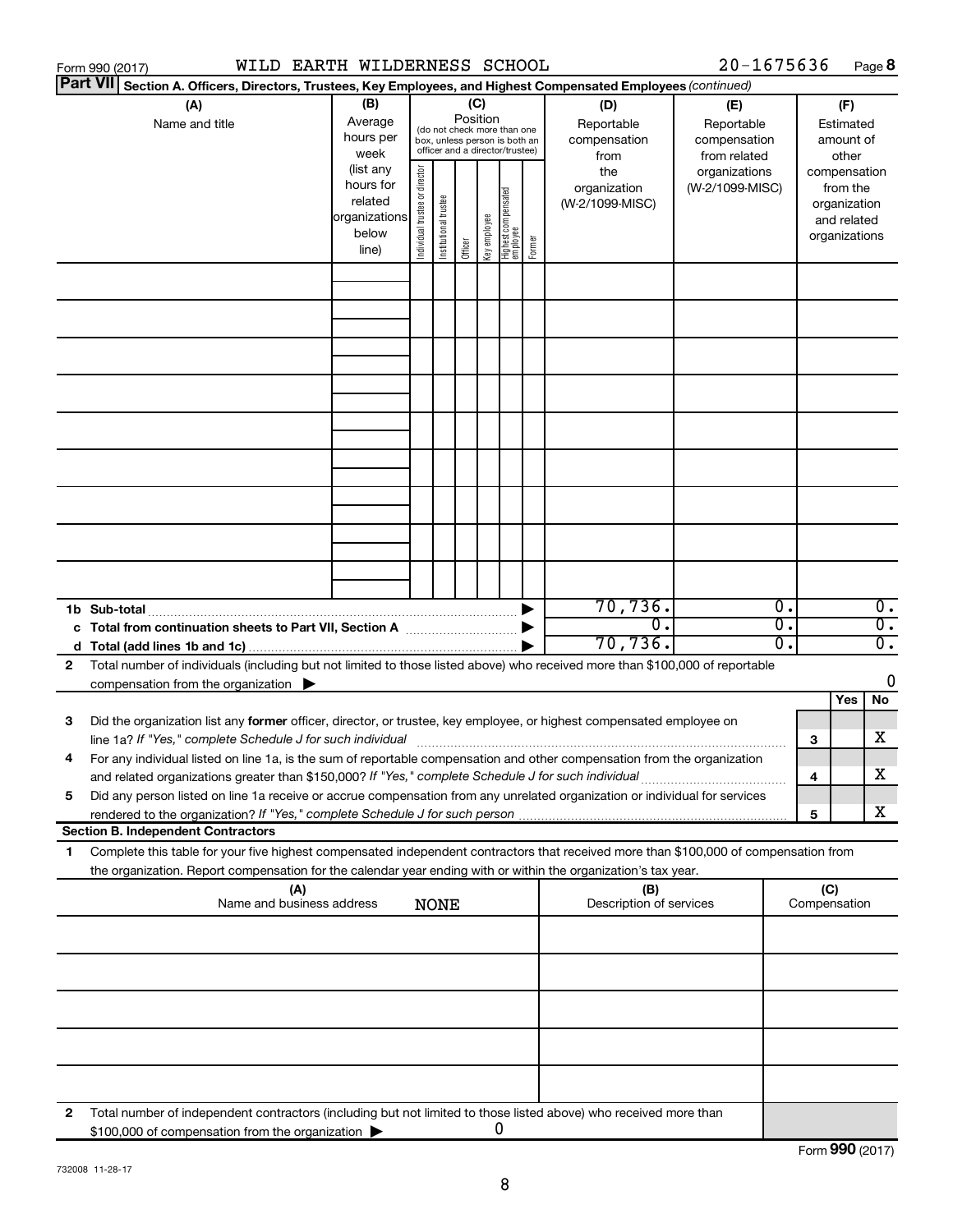|                                                                                         | <b>Part VIII</b>                                                                                                           | <b>Statement of Revenue</b>                                                                                                                                                                                                                                                                                                                                                                                                                                                                                              |                                                                      |                                                                 |                                  |                                          |                                  |                                                                    |
|-----------------------------------------------------------------------------------------|----------------------------------------------------------------------------------------------------------------------------|--------------------------------------------------------------------------------------------------------------------------------------------------------------------------------------------------------------------------------------------------------------------------------------------------------------------------------------------------------------------------------------------------------------------------------------------------------------------------------------------------------------------------|----------------------------------------------------------------------|-----------------------------------------------------------------|----------------------------------|------------------------------------------|----------------------------------|--------------------------------------------------------------------|
|                                                                                         |                                                                                                                            |                                                                                                                                                                                                                                                                                                                                                                                                                                                                                                                          |                                                                      |                                                                 |                                  |                                          |                                  |                                                                    |
|                                                                                         |                                                                                                                            |                                                                                                                                                                                                                                                                                                                                                                                                                                                                                                                          |                                                                      |                                                                 | Total revenue                    | Related or<br>exempt function<br>revenue | Unrelated<br>business<br>revenue | (D)<br>Revenue excluded<br>from tax under<br>sections<br>512 - 514 |
| Contributions, Gifts, Grants<br>and Other Similar Amounts<br>Program Service<br>Revenue | b<br>с<br>d<br>е<br>f.                                                                                                     | 1 a Federated campaigns<br><b>b</b> Membership dues<br>c Fundraising events<br>d Related organizations<br>e Government grants (contributions)<br>f All other contributions, gifts, grants, and<br>similar amounts not included above<br>g Noncash contributions included in lines 1a-1f: \$<br>2 a EDUCATIONAL PROGRAMS<br>the control of the control of the control of the control of the control of<br>the control of the control of the control of the control of the control of<br>All other program service revenue | 1a<br>1 <sub>b</sub><br>1 <sub>c</sub><br>1 <sub>d</sub><br>1e<br>1f | 2,961.<br>681,033.<br>15,979.<br><b>Business Code</b><br>611600 | 683,994.<br>741,180.<br>741,180. | 741,180.                                 |                                  |                                                                    |
|                                                                                         | 3<br>Investment income (including dividends, interest, and<br>Income from investment of tax-exempt bond proceeds<br>4<br>5 |                                                                                                                                                                                                                                                                                                                                                                                                                                                                                                                          |                                                                      |                                                                 | 2,336.                           |                                          |                                  | 2,336.                                                             |
|                                                                                         |                                                                                                                            | 6 a Gross rents<br><b>b</b> Less: rental expenses<br>c Rental income or (loss)<br>7 a Gross amount from sales of                                                                                                                                                                                                                                                                                                                                                                                                         | (i) Real<br>(i) Securities                                           | (ii) Personal<br>(ii) Other                                     |                                  |                                          |                                  |                                                                    |
|                                                                                         |                                                                                                                            | assets other than inventory<br><b>b</b> Less: cost or other basis<br>and sales expenses                                                                                                                                                                                                                                                                                                                                                                                                                                  |                                                                      |                                                                 |                                  |                                          |                                  |                                                                    |
| <b>Other Revenue</b>                                                                    |                                                                                                                            | 8 a Gross income from fundraising events (not  <br>$2$ ,961. $\circ$ f<br>including $$$<br>contributions reported on line 1c). See                                                                                                                                                                                                                                                                                                                                                                                       | $\mathbf{b}$                                                         | 0.<br>7,822.                                                    |                                  |                                          |                                  |                                                                    |
|                                                                                         |                                                                                                                            | c Net income or (loss) from fundraising events<br>9 a Gross income from gaming activities. See<br>c Net income or (loss) from gaming activities                                                                                                                                                                                                                                                                                                                                                                          | b                                                                    | .                                                               | $-7,822.$                        |                                          |                                  | $-7,822.$                                                          |
|                                                                                         |                                                                                                                            | 10 a Gross sales of inventory, less returns<br><b>b</b> Less: cost of goods sold<br>c Net income or (loss) from sales of inventory                                                                                                                                                                                                                                                                                                                                                                                       | b                                                                    | 1,406.<br>1,161,                                                | 245.                             | 245.                                     |                                  |                                                                    |
|                                                                                         | 11 a<br>b<br>с                                                                                                             | Miscellaneous Revenue<br>INSURANCE REIMBURSEMEN                                                                                                                                                                                                                                                                                                                                                                                                                                                                          |                                                                      | <b>Business Code</b><br>611600                                  | 2,856.                           | 2,856.                                   |                                  |                                                                    |
|                                                                                         | d                                                                                                                          |                                                                                                                                                                                                                                                                                                                                                                                                                                                                                                                          |                                                                      |                                                                 |                                  |                                          |                                  |                                                                    |
|                                                                                         |                                                                                                                            |                                                                                                                                                                                                                                                                                                                                                                                                                                                                                                                          |                                                                      |                                                                 | 2,856.                           |                                          |                                  |                                                                    |
|                                                                                         | 12                                                                                                                         |                                                                                                                                                                                                                                                                                                                                                                                                                                                                                                                          |                                                                      |                                                                 | 422,789.                         | 744, 281.                                | $\overline{\phantom{a}}$         | $-5,486.$                                                          |

Form 990 (2017) **WILD EARTH WILDERNESS SCHOOL**  $20-1675636$  Page

**9**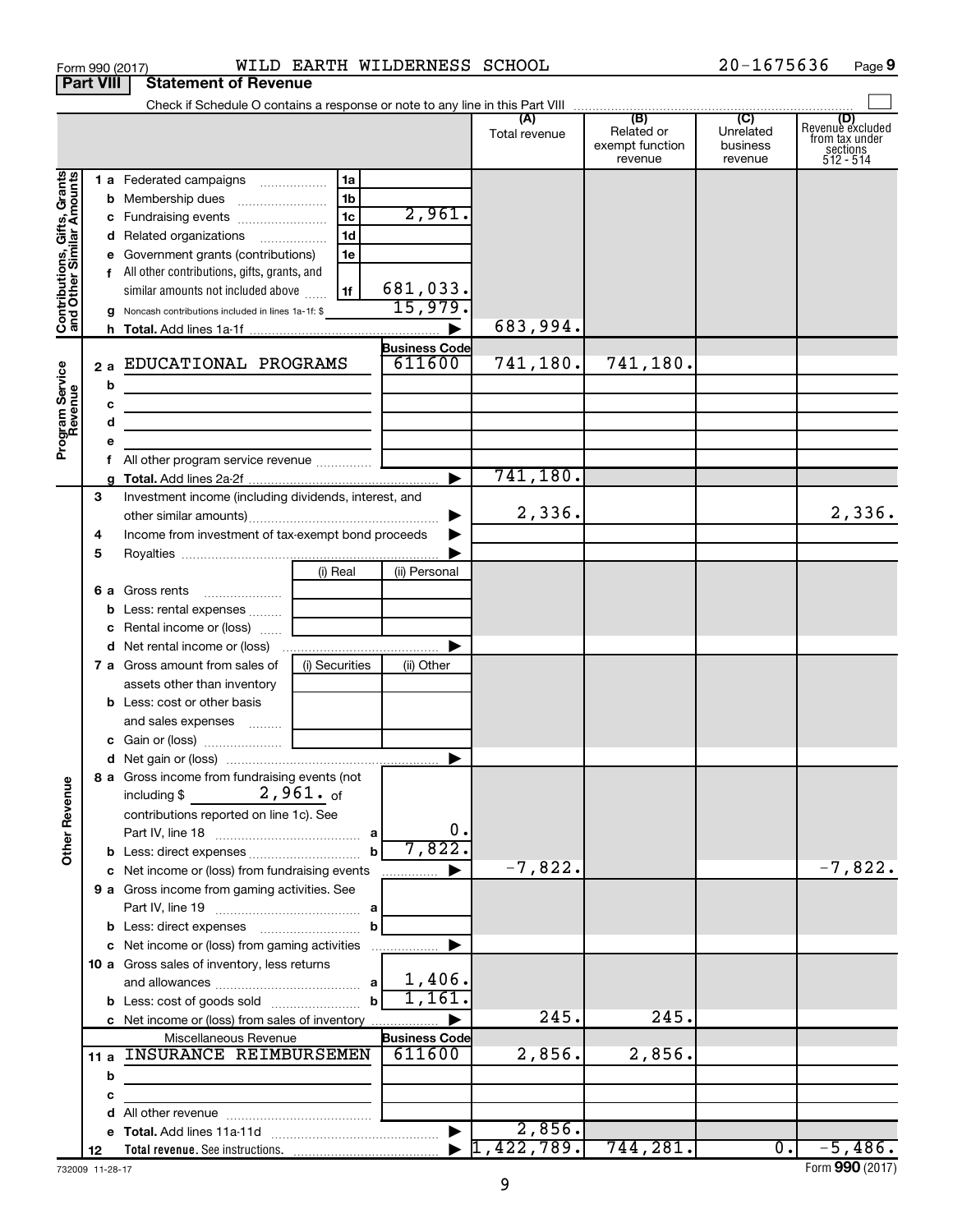**Part IX Statement of Functional Expenses** 

Form 990 (2017) Page WILD EARTH WILDERNESS SCHOOL 20-1675636

| Section 501(c)(3) and 501(c)(4) organizations must complete all columns. All other organizations must complete column (A). |                                                                                                                                                             |                       |                                    |                                           |                                |  |  |  |  |
|----------------------------------------------------------------------------------------------------------------------------|-------------------------------------------------------------------------------------------------------------------------------------------------------------|-----------------------|------------------------------------|-------------------------------------------|--------------------------------|--|--|--|--|
|                                                                                                                            | Check if Schedule O contains a response or note to any line in this Part IX                                                                                 |                       |                                    |                                           |                                |  |  |  |  |
|                                                                                                                            | Do not include amounts reported on lines 6b,<br>7b, 8b, 9b, and 10b of Part VIII.                                                                           | (A)<br>Total expenses | (B)<br>Program service<br>expenses | (C)<br>Management and<br>general expenses | (D)<br>Fundraising<br>expenses |  |  |  |  |
| 1.                                                                                                                         | Grants and other assistance to domestic organizations                                                                                                       |                       |                                    |                                           |                                |  |  |  |  |
|                                                                                                                            | and domestic governments. See Part IV, line 21                                                                                                              |                       |                                    |                                           |                                |  |  |  |  |
| $\mathbf{2}$                                                                                                               | Grants and other assistance to domestic                                                                                                                     |                       |                                    |                                           |                                |  |  |  |  |
|                                                                                                                            | individuals. See Part IV, line 22                                                                                                                           |                       |                                    |                                           |                                |  |  |  |  |
| 3                                                                                                                          | Grants and other assistance to foreign                                                                                                                      |                       |                                    |                                           |                                |  |  |  |  |
|                                                                                                                            | organizations, foreign governments, and foreign                                                                                                             |                       |                                    |                                           |                                |  |  |  |  |
|                                                                                                                            | individuals. See Part IV, lines 15 and 16                                                                                                                   |                       |                                    |                                           |                                |  |  |  |  |
| 4                                                                                                                          | Benefits paid to or for members                                                                                                                             |                       |                                    |                                           |                                |  |  |  |  |
| 5                                                                                                                          | Compensation of current officers, directors,                                                                                                                |                       |                                    |                                           |                                |  |  |  |  |
|                                                                                                                            | trustees, and key employees                                                                                                                                 | 96,000.               | 52,800.                            | 14,400.                                   | 28,800.                        |  |  |  |  |
| 6                                                                                                                          | Compensation not included above, to disqualified                                                                                                            |                       |                                    |                                           |                                |  |  |  |  |
|                                                                                                                            | persons (as defined under section 4958(f)(1)) and                                                                                                           |                       |                                    |                                           |                                |  |  |  |  |
|                                                                                                                            | persons described in section 4958(c)(3)(B)                                                                                                                  |                       |                                    |                                           |                                |  |  |  |  |
| 7                                                                                                                          | Other salaries and wages                                                                                                                                    | 506, 133.             | 448,860.                           | 31, 363.                                  | 25,910.                        |  |  |  |  |
| 8                                                                                                                          | Pension plan accruals and contributions (include                                                                                                            |                       |                                    |                                           |                                |  |  |  |  |
|                                                                                                                            | section 401(k) and 403(b) employer contributions)                                                                                                           | 8,418.                | 5,683.                             | 1,134.                                    | 1,601.                         |  |  |  |  |
| 9                                                                                                                          |                                                                                                                                                             |                       |                                    |                                           |                                |  |  |  |  |
| 10                                                                                                                         |                                                                                                                                                             | 52,398.               | 44,553.                            | 3,595.                                    | 4,250.                         |  |  |  |  |
| 11                                                                                                                         | Fees for services (non-employees):                                                                                                                          |                       |                                    |                                           |                                |  |  |  |  |
| a                                                                                                                          |                                                                                                                                                             |                       |                                    |                                           |                                |  |  |  |  |
| b                                                                                                                          |                                                                                                                                                             | 825.                  |                                    | 825.                                      |                                |  |  |  |  |
| с                                                                                                                          |                                                                                                                                                             | 11,240.               |                                    | 11, 240.                                  |                                |  |  |  |  |
| d                                                                                                                          |                                                                                                                                                             |                       |                                    |                                           |                                |  |  |  |  |
| е                                                                                                                          | Professional fundraising services. See Part IV, line 17                                                                                                     |                       |                                    |                                           |                                |  |  |  |  |
| f                                                                                                                          | Investment management fees                                                                                                                                  |                       |                                    |                                           |                                |  |  |  |  |
| g                                                                                                                          | Other. (If line 11g amount exceeds 10% of line 25,                                                                                                          |                       |                                    |                                           |                                |  |  |  |  |
|                                                                                                                            | column (A) amount, list line 11g expenses on Sch O.)                                                                                                        |                       |                                    |                                           |                                |  |  |  |  |
| 12                                                                                                                         |                                                                                                                                                             | 9,820.                | 9,820.                             |                                           |                                |  |  |  |  |
| 13                                                                                                                         |                                                                                                                                                             | 29,872.               | 25,857.                            | 2,494.                                    | 1,521.                         |  |  |  |  |
| 14                                                                                                                         |                                                                                                                                                             |                       |                                    |                                           |                                |  |  |  |  |
| 15                                                                                                                         |                                                                                                                                                             |                       |                                    |                                           |                                |  |  |  |  |
| 16                                                                                                                         |                                                                                                                                                             | 28,898.               | 20, 228.                           | 4,335.                                    | 4,335.                         |  |  |  |  |
| 17                                                                                                                         |                                                                                                                                                             |                       |                                    |                                           |                                |  |  |  |  |
| 18                                                                                                                         | Payments of travel or entertainment expenses                                                                                                                |                       |                                    |                                           |                                |  |  |  |  |
|                                                                                                                            | for any federal, state, or local public officials                                                                                                           |                       |                                    |                                           |                                |  |  |  |  |
| 19                                                                                                                         | Conferences, conventions, and meetings                                                                                                                      |                       |                                    |                                           |                                |  |  |  |  |
| 20                                                                                                                         | Interest                                                                                                                                                    |                       |                                    |                                           |                                |  |  |  |  |
| 21                                                                                                                         |                                                                                                                                                             | 2,468.                |                                    | 2,468.                                    |                                |  |  |  |  |
| 22                                                                                                                         | Depreciation, depletion, and amortization                                                                                                                   | 28,022.               | 24,726                             | 1,912.                                    | 1,384.                         |  |  |  |  |
| 23                                                                                                                         | Insurance<br>Other expenses. Itemize expenses not covered                                                                                                   |                       |                                    |                                           |                                |  |  |  |  |
| 24                                                                                                                         | above. (List miscellaneous expenses in line 24e. If line<br>24e amount exceeds 10% of line 25, column (A)<br>amount, list line 24e expenses on Schedule O.) |                       |                                    |                                           |                                |  |  |  |  |
| a                                                                                                                          | FINANCIAL AID                                                                                                                                               | 154,840.              | 154,840.                           |                                           |                                |  |  |  |  |
| b                                                                                                                          | PROGRAM SUPPLIES                                                                                                                                            | 69,657.               | 69,657.                            |                                           |                                |  |  |  |  |
|                                                                                                                            | <b>INDEPENDENT CONTRACTORS</b>                                                                                                                              | 56, 527.              | 24,465.                            |                                           | 32,062.                        |  |  |  |  |
| d                                                                                                                          | <b>LAND RENTAL</b>                                                                                                                                          | 37,850.               | 37,850.                            |                                           |                                |  |  |  |  |
|                                                                                                                            | e All other expenses                                                                                                                                        | 23,084.               | 20,887.                            | 1,104.                                    | 1,093.                         |  |  |  |  |
| 25                                                                                                                         | Total functional expenses. Add lines 1 through 24e                                                                                                          | 1, 116, 052.          | 940, 226.                          | $74,870$ .                                | 100, 956.                      |  |  |  |  |
| 26                                                                                                                         | Joint costs. Complete this line only if the organization                                                                                                    |                       |                                    |                                           |                                |  |  |  |  |
|                                                                                                                            | reported in column (B) joint costs from a combined                                                                                                          |                       |                                    |                                           |                                |  |  |  |  |
|                                                                                                                            | educational campaign and fundraising solicitation.                                                                                                          |                       |                                    |                                           |                                |  |  |  |  |
|                                                                                                                            | Check here $\blacktriangleright$<br>if following SOP 98-2 (ASC 958-720)                                                                                     |                       |                                    |                                           |                                |  |  |  |  |

732010 11-28-17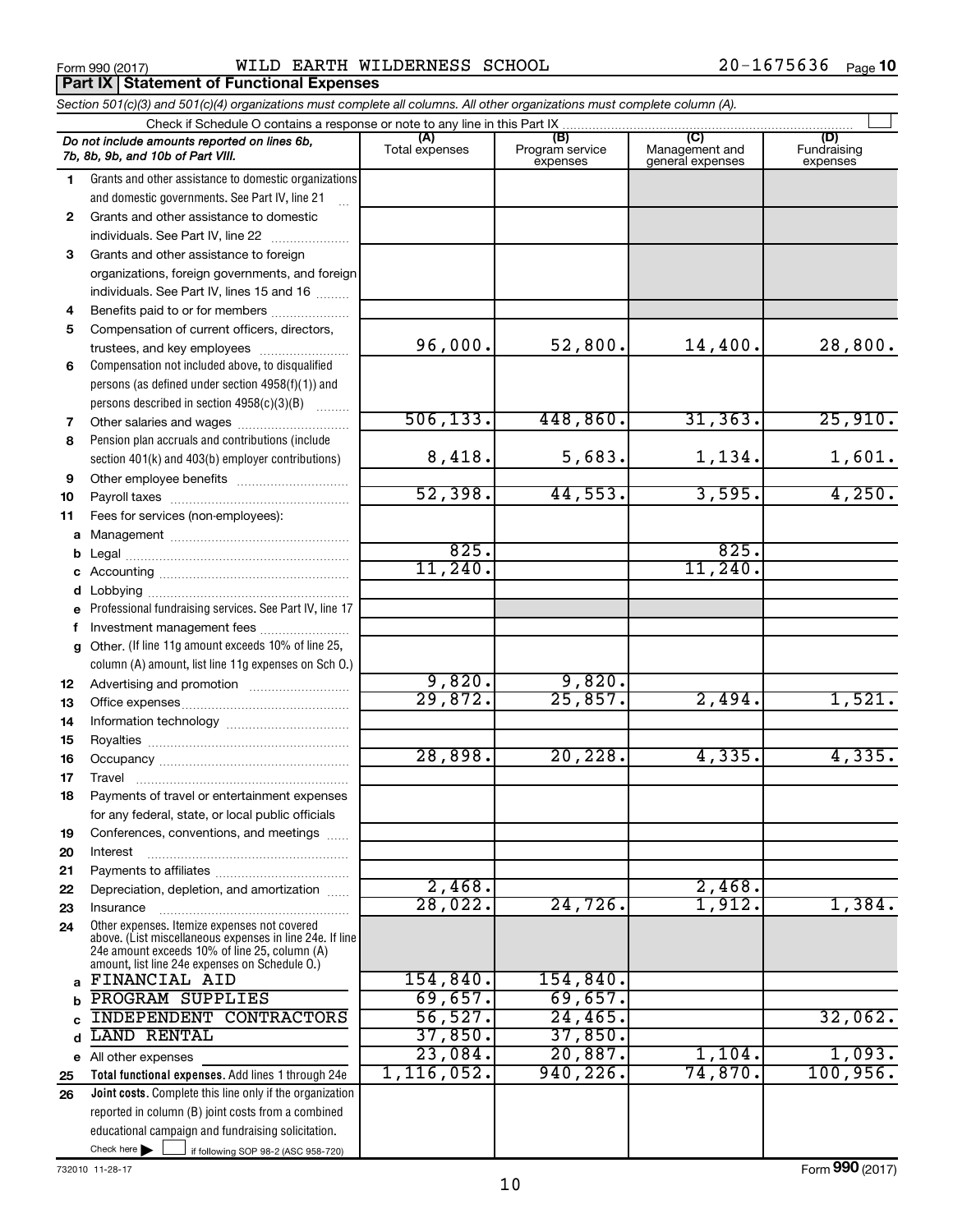| (2017)<br>-<br>Form | ----<br>W⊥ | ______<br>`RTh<br>. .<br>CAR | WILDERNESS | SCHOOL | $\sim$ $\sim$<br>ס כ<br>ּ סנ | Page |
|---------------------|------------|------------------------------|------------|--------|------------------------------|------|
|                     |            |                              |            |        |                              |      |

|                             |    |                                                                                                                                                                                                                               |                 | (A)<br>Beginning of year |                          | (B)<br>End of year     |
|-----------------------------|----|-------------------------------------------------------------------------------------------------------------------------------------------------------------------------------------------------------------------------------|-----------------|--------------------------|--------------------------|------------------------|
|                             | 1  |                                                                                                                                                                                                                               |                 | 3,822.                   | $\mathbf{1}$             | 6, 203.                |
|                             | 2  |                                                                                                                                                                                                                               |                 | 116, 128.                | $\mathbf{2}$             | 180,032.               |
|                             | З  |                                                                                                                                                                                                                               |                 |                          | З                        | 9,870.                 |
|                             | 4  |                                                                                                                                                                                                                               |                 | 38, 130.                 | $\overline{\mathbf{4}}$  | 67, 331.               |
|                             | 5  | Loans and other receivables from current and former officers, directors,                                                                                                                                                      |                 |                          |                          |                        |
|                             |    | trustees, key employees, and highest compensated employees. Complete                                                                                                                                                          |                 |                          |                          |                        |
|                             |    | Part II of Schedule L                                                                                                                                                                                                         |                 |                          | 5                        |                        |
|                             | 6  | Loans and other receivables from other disqualified persons (as defined under                                                                                                                                                 |                 |                          |                          |                        |
|                             |    | section 4958(f)(1)), persons described in section 4958(c)(3)(B), and contributing                                                                                                                                             |                 |                          |                          |                        |
|                             |    | employers and sponsoring organizations of section 501(c)(9) voluntary                                                                                                                                                         |                 |                          |                          |                        |
|                             |    | employees' beneficiary organizations (see instr). Complete Part II of Sch L                                                                                                                                                   |                 |                          | 6                        |                        |
| Assets                      | 7  |                                                                                                                                                                                                                               |                 |                          | $\overline{\phantom{a}}$ |                        |
|                             | 8  |                                                                                                                                                                                                                               |                 |                          | 8                        |                        |
|                             | 9  | Prepaid expenses and deferred charges [11] [11] Prepaid expenses and deferred charges [11] [11] Martin Marian Marian Marian Marian Marian Marian Marian Marian Marian Marian Marian Marian Marian Marian Marian Marian Marian |                 | 22,875.                  | $\boldsymbol{9}$         | 40, 244.               |
|                             |    | 10a Land, buildings, and equipment: cost or other                                                                                                                                                                             |                 |                          |                          |                        |
|                             |    | basis. Complete Part VI of Schedule D                                                                                                                                                                                         | 607,686.<br>10a |                          |                          |                        |
|                             |    | 10 <sub>b</sub><br><b>b</b> Less: accumulated depreciation                                                                                                                                                                    | 6,316.          | 9,646.                   | 10 <sub>c</sub>          | 601,370.               |
|                             | 11 |                                                                                                                                                                                                                               |                 |                          | 11                       |                        |
|                             | 12 |                                                                                                                                                                                                                               |                 | 99,611.                  | 12                       | 258,766.               |
|                             | 13 |                                                                                                                                                                                                                               |                 |                          | 13                       |                        |
|                             | 14 |                                                                                                                                                                                                                               |                 | 14                       |                          |                        |
|                             | 15 |                                                                                                                                                                                                                               |                 | 3,000.<br>293, 212.      | 15                       | 2,100.<br>1, 165, 916. |
|                             | 16 |                                                                                                                                                                                                                               | 15,351.         | 16                       | 21,719.                  |                        |
|                             | 17 |                                                                                                                                                                                                                               |                 |                          | 17                       |                        |
|                             | 18 |                                                                                                                                                                                                                               |                 | 75,301.                  | 18                       | 84,866.                |
|                             | 19 |                                                                                                                                                                                                                               |                 |                          | 19                       |                        |
|                             | 20 |                                                                                                                                                                                                                               |                 |                          | 20                       |                        |
|                             | 21 | Escrow or custodial account liability. Complete Part IV of Schedule D                                                                                                                                                         |                 |                          | 21                       |                        |
| Liabilities                 | 22 | Loans and other payables to current and former officers, directors, trustees,                                                                                                                                                 |                 |                          |                          |                        |
|                             |    | key employees, highest compensated employees, and disqualified persons.                                                                                                                                                       |                 |                          | 22                       |                        |
|                             | 23 | Secured mortgages and notes payable to unrelated third parties                                                                                                                                                                |                 |                          | 23                       | 550,000.               |
|                             | 24 | Unsecured notes and loans payable to unrelated third parties                                                                                                                                                                  |                 |                          | 24                       |                        |
|                             | 25 | Other liabilities (including federal income tax, payables to related third                                                                                                                                                    |                 |                          |                          |                        |
|                             |    | parties, and other liabilities not included on lines 17-24). Complete Part X of                                                                                                                                               |                 |                          |                          |                        |
|                             |    | Schedule D                                                                                                                                                                                                                    |                 |                          | 25                       |                        |
|                             | 26 |                                                                                                                                                                                                                               |                 | 90,652.                  | 26                       | 656,585.               |
|                             |    | Organizations that follow SFAS 117 (ASC 958), check here $\blacktriangleright \begin{array}{c} \boxed{X} \end{array}$ and                                                                                                     |                 |                          |                          |                        |
|                             |    | complete lines 27 through 29, and lines 33 and 34.                                                                                                                                                                            |                 |                          |                          |                        |
|                             | 27 |                                                                                                                                                                                                                               |                 | 201,060.                 | 27                       | 292,024.               |
|                             | 28 |                                                                                                                                                                                                                               |                 | 1,500.                   | 28                       | 217,307.               |
|                             | 29 | Permanently restricted net assets                                                                                                                                                                                             |                 |                          | 29                       |                        |
|                             |    | Organizations that do not follow SFAS 117 (ASC 958), check here ▶                                                                                                                                                             |                 |                          |                          |                        |
| Net Assets or Fund Balances |    | and complete lines 30 through 34.                                                                                                                                                                                             |                 |                          |                          |                        |
|                             | 30 |                                                                                                                                                                                                                               |                 |                          | 30                       |                        |
|                             | 31 | Paid-in or capital surplus, or land, building, or equipment fund                                                                                                                                                              |                 |                          | 31                       |                        |
|                             | 32 | Retained earnings, endowment, accumulated income, or other funds                                                                                                                                                              |                 |                          | 32                       |                        |
|                             | 33 |                                                                                                                                                                                                                               |                 | 202,560.                 | 33                       | 509, 331.              |
|                             | 34 |                                                                                                                                                                                                                               |                 | 293, 212.                | 34                       | 1, 165, 916.           |

| Form 990 (2017) |                               |  |
|-----------------|-------------------------------|--|
|                 | <b>Part X   Balance Sheet</b> |  |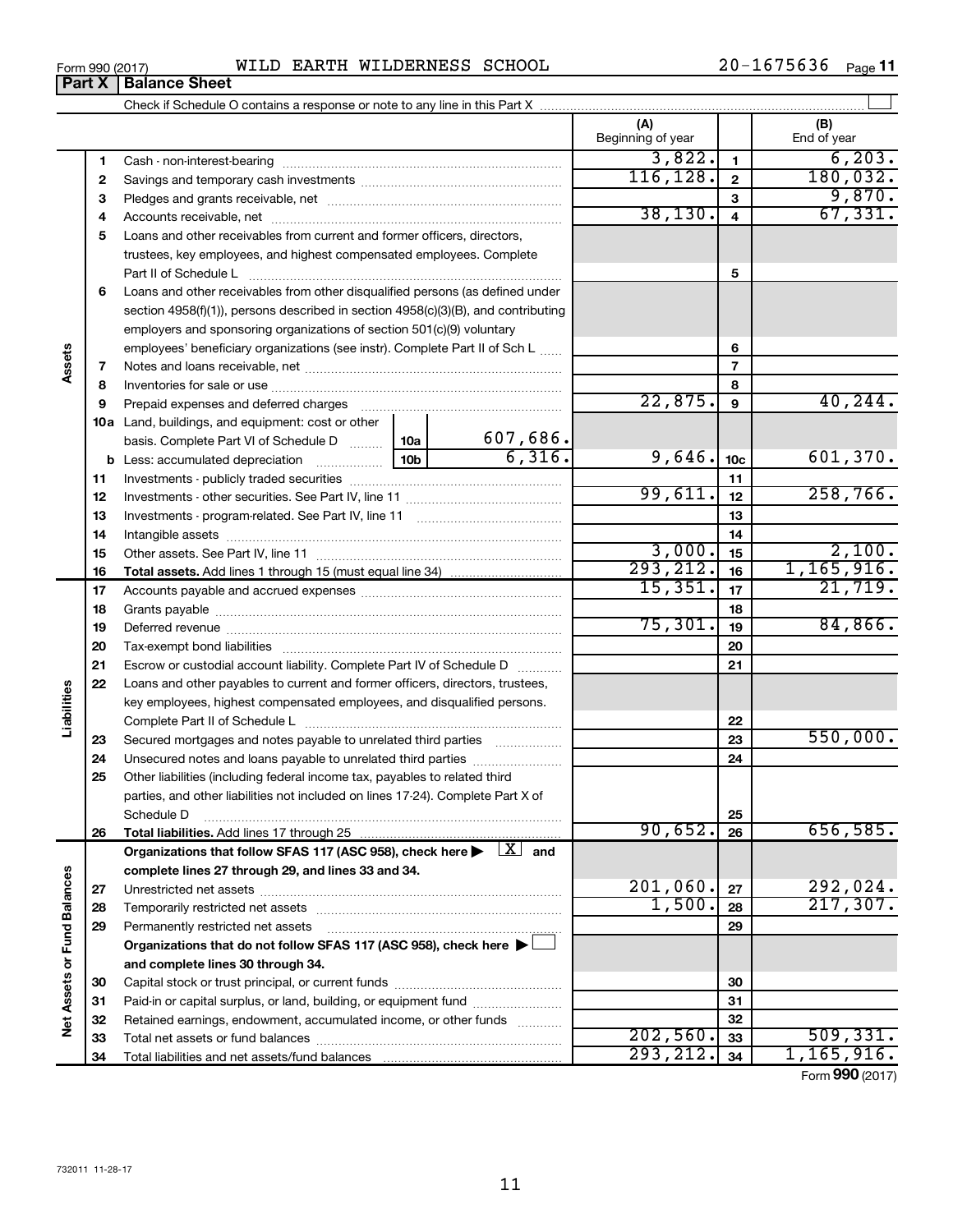|    | WILD EARTH WILDERNESS SCHOOL<br>Form 990 (2017)                                                                                                                        |                         | 20-1675636     |              | Page 12          |
|----|------------------------------------------------------------------------------------------------------------------------------------------------------------------------|-------------------------|----------------|--------------|------------------|
|    | Part XI<br><b>Reconciliation of Net Assets</b>                                                                                                                         |                         |                |              |                  |
|    | Check if Schedule O contains a response or note to any line in this Part XI [11] [12] [13] Check if Schedule O contains a response or note to any line in this Part XI |                         |                |              |                  |
|    |                                                                                                                                                                        |                         |                |              |                  |
| 1  |                                                                                                                                                                        | 1                       | 1,422,789.     |              |                  |
| 2  |                                                                                                                                                                        | $\mathbf{2}$            | 1, 116, 052.   |              |                  |
| 3  | Revenue less expenses. Subtract line 2 from line 1                                                                                                                     | 3                       |                |              | 306, 737.        |
| 4  |                                                                                                                                                                        | $\overline{\mathbf{4}}$ |                |              | 202,560.         |
| 5  |                                                                                                                                                                        | 5                       |                |              | 34.              |
| 6  | Donated services and use of facilities                                                                                                                                 | 6                       |                |              |                  |
| 7  | Investment expenses                                                                                                                                                    | $\overline{7}$          |                |              |                  |
| 8  |                                                                                                                                                                        | 8                       |                |              |                  |
| 9  |                                                                                                                                                                        | 9                       |                |              | $\overline{0}$ . |
| 10 | Net assets or fund balances at end of year. Combine lines 3 through 9 (must equal Part X, line 33,                                                                     |                         |                |              |                  |
|    | column (B))                                                                                                                                                            | 10                      |                |              | 509,331.         |
|    | <b>Part XII Financial Statements and Reporting</b>                                                                                                                     |                         |                |              |                  |
|    |                                                                                                                                                                        |                         |                |              |                  |
|    |                                                                                                                                                                        |                         |                | Yes          | No               |
| 1  | $\lfloor \mathbf{X} \rfloor$ Accrual<br>Accounting method used to prepare the Form 990: $\Box$ Cash<br>$\Box$ Other                                                    |                         |                |              |                  |
|    | If the organization changed its method of accounting from a prior year or checked "Other," explain in Schedule O.                                                      |                         |                |              |                  |
|    |                                                                                                                                                                        |                         | 2a             |              | x                |
|    | If "Yes," check a box below to indicate whether the financial statements for the year were compiled or reviewed on a                                                   |                         |                |              |                  |
|    | separate basis, consolidated basis, or both:                                                                                                                           |                         |                |              |                  |
|    | Both consolidated and separate basis<br>Separate basis<br>Consolidated basis                                                                                           |                         |                |              |                  |
|    |                                                                                                                                                                        |                         | 2 <sub>b</sub> | x            |                  |
|    | If "Yes," check a box below to indicate whether the financial statements for the year were audited on a separate basis,                                                |                         |                |              |                  |
|    | consolidated basis, or both:                                                                                                                                           |                         |                |              |                  |
|    | $ \mathbf{X} $ Separate basis<br>Consolidated basis<br>Both consolidated and separate basis                                                                            |                         |                |              |                  |
|    | c If "Yes" to line 2a or 2b, does the organization have a committee that assumes responsibility for oversight of the audit,                                            |                         |                |              |                  |
|    |                                                                                                                                                                        |                         | 2c             |              | x                |
|    | If the organization changed either its oversight process or selection process during the tax year, explain in Schedule O.                                              |                         |                |              |                  |
|    | 3a As a result of a federal award, was the organization required to undergo an audit or audits as set forth in the Single Audit                                        |                         |                |              |                  |
|    |                                                                                                                                                                        |                         | 3a             |              | x                |
|    | <b>b</b> If "Yes," did the organization undergo the required audit or audits? If the organization did not undergo the required audit                                   |                         |                |              |                  |
|    |                                                                                                                                                                        |                         | 3b             | $000 \omega$ |                  |
|    |                                                                                                                                                                        |                         |                |              |                  |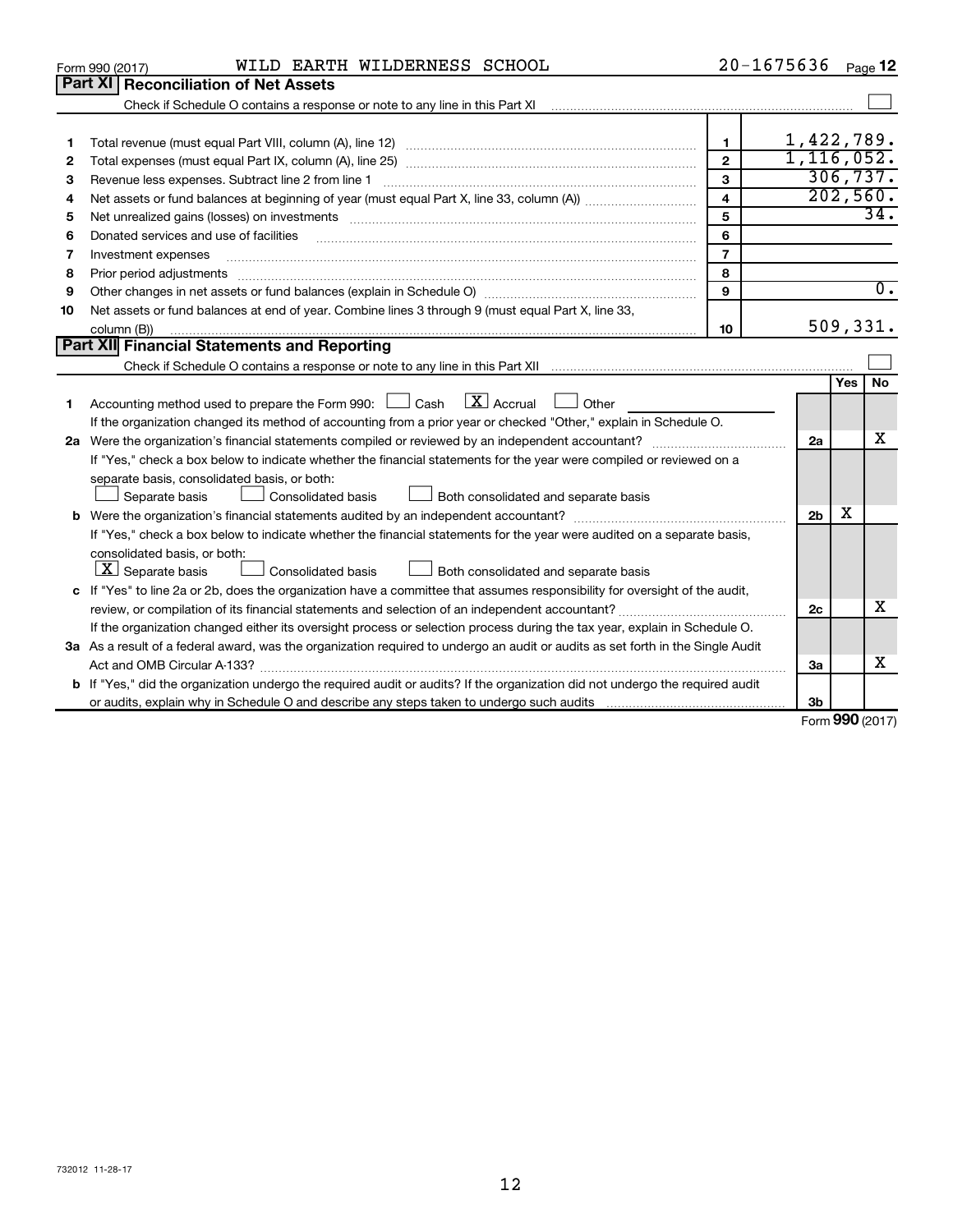**SCHEDULE A**

Department of the Treasury Internal Revenue Service

# Form 990 or 990-EZ)<br>
Complete if the organization is a section 501(c)(3) organization or a section<br> **Public Charity Status and Public Support**

**4947(a)(1) nonexempt charitable trust. | Attach to Form 990 or Form 990-EZ.** 

| <b>P</b> Allach to Form 330 or Form 330-LZ.                              |
|--------------------------------------------------------------------------|
| ▶ Go to www.irs.gov/Form990 for instructions and the latest information. |

**Open to Public Inspection Name of the organization Employer identification number**

OMB No. 1545-0047

|       |             |                                                                                                                                            |                                                                                                                                                                                                 |          | WILD EARTH WILDERNESS SCHOOL                          |                                    |    |                            |  | спрюуст коспенсатон нап<br>20-1675636 |  |
|-------|-------------|--------------------------------------------------------------------------------------------------------------------------------------------|-------------------------------------------------------------------------------------------------------------------------------------------------------------------------------------------------|----------|-------------------------------------------------------|------------------------------------|----|----------------------------|--|---------------------------------------|--|
|       | Part I      |                                                                                                                                            | Reason for Public Charity Status (All organizations must complete this part.) See instructions.                                                                                                 |          |                                                       |                                    |    |                            |  |                                       |  |
|       |             |                                                                                                                                            | The organization is not a private foundation because it is: (For lines 1 through 12, check only one box.)                                                                                       |          |                                                       |                                    |    |                            |  |                                       |  |
| 1     |             |                                                                                                                                            |                                                                                                                                                                                                 |          |                                                       |                                    |    |                            |  |                                       |  |
| 2     |             |                                                                                                                                            | A church, convention of churches, or association of churches described in section 170(b)(1)(A)(i).<br>A school described in section 170(b)(1)(A)(ii). (Attach Schedule E (Form 990 or 990-EZ).) |          |                                                       |                                    |    |                            |  |                                       |  |
| З     |             |                                                                                                                                            | A hospital or a cooperative hospital service organization described in section 170(b)(1)(A)(iii).                                                                                               |          |                                                       |                                    |    |                            |  |                                       |  |
| 4     |             | A medical research organization operated in conjunction with a hospital described in section 170(b)(1)(A)(iii). Enter the hospital's name, |                                                                                                                                                                                                 |          |                                                       |                                    |    |                            |  |                                       |  |
|       |             | city, and state:                                                                                                                           |                                                                                                                                                                                                 |          |                                                       |                                    |    |                            |  |                                       |  |
| 5     |             |                                                                                                                                            | An organization operated for the benefit of a college or university owned or operated by a governmental unit described in                                                                       |          |                                                       |                                    |    |                            |  |                                       |  |
|       |             |                                                                                                                                            | section 170(b)(1)(A)(iv). (Complete Part II.)                                                                                                                                                   |          |                                                       |                                    |    |                            |  |                                       |  |
| 6     |             |                                                                                                                                            | A federal, state, or local government or governmental unit described in section 170(b)(1)(A)(v).                                                                                                |          |                                                       |                                    |    |                            |  |                                       |  |
| 7     |             |                                                                                                                                            | An organization that normally receives a substantial part of its support from a governmental unit or from the general public described in                                                       |          |                                                       |                                    |    |                            |  |                                       |  |
|       |             |                                                                                                                                            | section 170(b)(1)(A)(vi). (Complete Part II.)                                                                                                                                                   |          |                                                       |                                    |    |                            |  |                                       |  |
| 8     |             |                                                                                                                                            | A community trust described in section 170(b)(1)(A)(vi). (Complete Part II.)                                                                                                                    |          |                                                       |                                    |    |                            |  |                                       |  |
| 9     |             |                                                                                                                                            | An agricultural research organization described in section 170(b)(1)(A)(ix) operated in conjunction with a land-grant college                                                                   |          |                                                       |                                    |    |                            |  |                                       |  |
|       |             |                                                                                                                                            | or university or a non-land-grant college of agriculture (see instructions). Enter the name, city, and state of the college or                                                                  |          |                                                       |                                    |    |                            |  |                                       |  |
|       |             |                                                                                                                                            | university:                                                                                                                                                                                     |          |                                                       |                                    |    |                            |  |                                       |  |
|       | $10 \mid X$ |                                                                                                                                            | An organization that normally receives: (1) more than 33 1/3% of its support from contributions, membership fees, and gross receipts from                                                       |          |                                                       |                                    |    |                            |  |                                       |  |
|       |             |                                                                                                                                            | activities related to its exempt functions - subject to certain exceptions, and (2) no more than 33 1/3% of its support from gross investment                                                   |          |                                                       |                                    |    |                            |  |                                       |  |
|       |             |                                                                                                                                            | income and unrelated business taxable income (less section 511 tax) from businesses acquired by the organization after June 30, 1975.                                                           |          |                                                       |                                    |    |                            |  |                                       |  |
|       |             |                                                                                                                                            | See section 509(a)(2). (Complete Part III.)                                                                                                                                                     |          |                                                       |                                    |    |                            |  |                                       |  |
| 11    |             |                                                                                                                                            | An organization organized and operated exclusively to test for public safety. See section 509(a)(4).                                                                                            |          |                                                       |                                    |    |                            |  |                                       |  |
| 12    |             |                                                                                                                                            | An organization organized and operated exclusively for the benefit of, to perform the functions of, or to carry out the purposes of one or                                                      |          |                                                       |                                    |    |                            |  |                                       |  |
|       |             |                                                                                                                                            | more publicly supported organizations described in section 509(a)(1) or section 509(a)(2). See section 509(a)(3). Check the box in                                                              |          |                                                       |                                    |    |                            |  |                                       |  |
|       |             |                                                                                                                                            | lines 12a through 12d that describes the type of supporting organization and complete lines 12e, 12f, and 12g.                                                                                  |          |                                                       |                                    |    |                            |  |                                       |  |
| а     |             |                                                                                                                                            | Type I. A supporting organization operated, supervised, or controlled by its supported organization(s), typically by giving                                                                     |          |                                                       |                                    |    |                            |  |                                       |  |
|       |             |                                                                                                                                            | the supported organization(s) the power to regularly appoint or elect a majority of the directors or trustees of the supporting                                                                 |          |                                                       |                                    |    |                            |  |                                       |  |
|       |             |                                                                                                                                            | organization. You must complete Part IV, Sections A and B.                                                                                                                                      |          |                                                       |                                    |    |                            |  |                                       |  |
| b     |             |                                                                                                                                            | Type II. A supporting organization supervised or controlled in connection with its supported organization(s), by having                                                                         |          |                                                       |                                    |    |                            |  |                                       |  |
|       |             |                                                                                                                                            |                                                                                                                                                                                                 |          |                                                       |                                    |    |                            |  |                                       |  |
|       |             |                                                                                                                                            | control or management of the supporting organization vested in the same persons that control or manage the supported                                                                            |          |                                                       |                                    |    |                            |  |                                       |  |
|       |             |                                                                                                                                            | organization(s). You must complete Part IV, Sections A and C.                                                                                                                                   |          |                                                       |                                    |    |                            |  |                                       |  |
| с     |             |                                                                                                                                            | Type III functionally integrated. A supporting organization operated in connection with, and functionally integrated with,                                                                      |          |                                                       |                                    |    |                            |  |                                       |  |
| d     |             |                                                                                                                                            | its supported organization(s) (see instructions). You must complete Part IV, Sections A, D, and E.                                                                                              |          |                                                       |                                    |    |                            |  |                                       |  |
|       |             |                                                                                                                                            | Type III non-functionally integrated. A supporting organization operated in connection with its supported organization(s)                                                                       |          |                                                       |                                    |    |                            |  |                                       |  |
|       |             |                                                                                                                                            | that is not functionally integrated. The organization generally must satisfy a distribution requirement and an attentiveness                                                                    |          |                                                       |                                    |    |                            |  |                                       |  |
|       |             |                                                                                                                                            | requirement (see instructions). You must complete Part IV, Sections A and D, and Part V.                                                                                                        |          |                                                       |                                    |    |                            |  |                                       |  |
| е     |             |                                                                                                                                            | Check this box if the organization received a written determination from the IRS that it is a Type I, Type II, Type III                                                                         |          |                                                       |                                    |    |                            |  |                                       |  |
|       |             |                                                                                                                                            | functionally integrated, or Type III non-functionally integrated supporting organization.<br>Enter the number of supported organizations                                                        |          |                                                       |                                    |    |                            |  |                                       |  |
|       |             |                                                                                                                                            | Provide the following information about the supported organization(s).                                                                                                                          |          |                                                       |                                    |    |                            |  |                                       |  |
|       |             |                                                                                                                                            | (i) Name of supported                                                                                                                                                                           | (ii) EIN | (iii) Type of organization                            | (iv) Is the organization listed    |    | (v) Amount of monetary     |  | (vi) Amount of other                  |  |
|       |             |                                                                                                                                            | organization                                                                                                                                                                                    |          | (described on lines 1-10<br>above (see instructions)) | in your governing document?<br>Yes | No | support (see instructions) |  | support (see instructions)            |  |
|       |             |                                                                                                                                            |                                                                                                                                                                                                 |          |                                                       |                                    |    |                            |  |                                       |  |
|       |             |                                                                                                                                            |                                                                                                                                                                                                 |          |                                                       |                                    |    |                            |  |                                       |  |
|       |             |                                                                                                                                            |                                                                                                                                                                                                 |          |                                                       |                                    |    |                            |  |                                       |  |
|       |             |                                                                                                                                            |                                                                                                                                                                                                 |          |                                                       |                                    |    |                            |  |                                       |  |
|       |             |                                                                                                                                            |                                                                                                                                                                                                 |          |                                                       |                                    |    |                            |  |                                       |  |
|       |             |                                                                                                                                            |                                                                                                                                                                                                 |          |                                                       |                                    |    |                            |  |                                       |  |
|       |             |                                                                                                                                            |                                                                                                                                                                                                 |          |                                                       |                                    |    |                            |  |                                       |  |
|       |             |                                                                                                                                            |                                                                                                                                                                                                 |          |                                                       |                                    |    |                            |  |                                       |  |
|       |             |                                                                                                                                            |                                                                                                                                                                                                 |          |                                                       |                                    |    |                            |  |                                       |  |
|       |             |                                                                                                                                            |                                                                                                                                                                                                 |          |                                                       |                                    |    |                            |  |                                       |  |
| Total |             |                                                                                                                                            |                                                                                                                                                                                                 |          |                                                       |                                    |    |                            |  |                                       |  |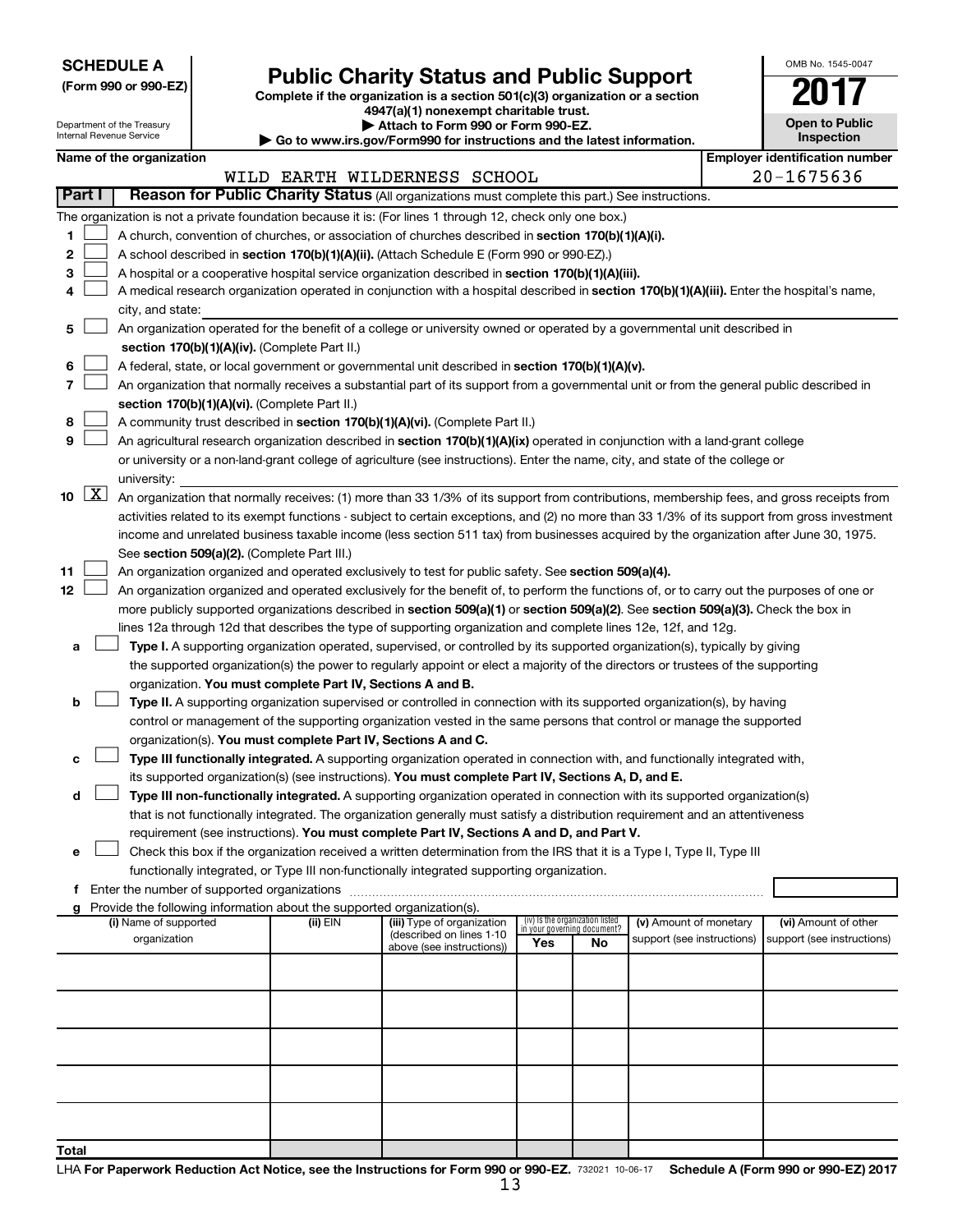# Schedule A (Form 990 or 990-EZ) 2017 WILD EARTH WILDERNESS SCHOOL  $20-1675636$  Page

(Complete only if you checked the box on line 5, 7, or 8 of Part I or if the organization failed to qualify under Part III. If the organization fails to qualify under the tests listed below, please complete Part III.) **Part II Support Schedule for Organizations Described in Sections 170(b)(1)(A)(iv) and 170(b)(1)(A)(vi)**

|   | <b>Section A. Public Support</b>                                                                                                                                                                                               |          |          |            |            |          |           |
|---|--------------------------------------------------------------------------------------------------------------------------------------------------------------------------------------------------------------------------------|----------|----------|------------|------------|----------|-----------|
|   | Calendar year (or fiscal year beginning in)                                                                                                                                                                                    | (a) 2013 | (b) 2014 | $(c)$ 2015 | $(d)$ 2016 | (e) 2017 | (f) Total |
|   | 1 Gifts, grants, contributions, and                                                                                                                                                                                            |          |          |            |            |          |           |
|   | membership fees received. (Do not                                                                                                                                                                                              |          |          |            |            |          |           |
|   | include any "unusual grants.")                                                                                                                                                                                                 |          |          |            |            |          |           |
|   | 2 Tax revenues levied for the organ-                                                                                                                                                                                           |          |          |            |            |          |           |
|   | ization's benefit and either paid to                                                                                                                                                                                           |          |          |            |            |          |           |
|   | or expended on its behalf                                                                                                                                                                                                      |          |          |            |            |          |           |
|   | 3 The value of services or facilities                                                                                                                                                                                          |          |          |            |            |          |           |
|   | furnished by a governmental unit to                                                                                                                                                                                            |          |          |            |            |          |           |
|   | the organization without charge                                                                                                                                                                                                |          |          |            |            |          |           |
|   | 4 Total. Add lines 1 through 3                                                                                                                                                                                                 |          |          |            |            |          |           |
|   | 5 The portion of total contributions                                                                                                                                                                                           |          |          |            |            |          |           |
|   | by each person (other than a                                                                                                                                                                                                   |          |          |            |            |          |           |
|   | governmental unit or publicly                                                                                                                                                                                                  |          |          |            |            |          |           |
|   | supported organization) included                                                                                                                                                                                               |          |          |            |            |          |           |
|   | on line 1 that exceeds 2% of the                                                                                                                                                                                               |          |          |            |            |          |           |
|   | amount shown on line 11,                                                                                                                                                                                                       |          |          |            |            |          |           |
|   | column (f)                                                                                                                                                                                                                     |          |          |            |            |          |           |
|   | 6 Public support. Subtract line 5 from line 4.                                                                                                                                                                                 |          |          |            |            |          |           |
|   | <b>Section B. Total Support</b>                                                                                                                                                                                                |          |          |            |            |          |           |
|   | Calendar year (or fiscal year beginning in)                                                                                                                                                                                    | (a) 2013 | (b) 2014 | $(c)$ 2015 | $(d)$ 2016 | (e) 2017 | (f) Total |
|   | 7 Amounts from line 4                                                                                                                                                                                                          |          |          |            |            |          |           |
| 8 | Gross income from interest,                                                                                                                                                                                                    |          |          |            |            |          |           |
|   | dividends, payments received on                                                                                                                                                                                                |          |          |            |            |          |           |
|   | securities loans, rents, royalties,                                                                                                                                                                                            |          |          |            |            |          |           |
|   | and income from similar sources                                                                                                                                                                                                |          |          |            |            |          |           |
| 9 | Net income from unrelated business                                                                                                                                                                                             |          |          |            |            |          |           |
|   | activities, whether or not the                                                                                                                                                                                                 |          |          |            |            |          |           |
|   | business is regularly carried on                                                                                                                                                                                               |          |          |            |            |          |           |
|   | 10 Other income. Do not include gain                                                                                                                                                                                           |          |          |            |            |          |           |
|   | or loss from the sale of capital                                                                                                                                                                                               |          |          |            |            |          |           |
|   | assets (Explain in Part VI.)                                                                                                                                                                                                   |          |          |            |            |          |           |
|   | 11 Total support. Add lines 7 through 10                                                                                                                                                                                       |          |          |            |            |          |           |
|   | <b>12</b> Gross receipts from related activities, etc. (see instructions)                                                                                                                                                      |          |          |            |            | 12       |           |
|   | 13 First five years. If the Form 990 is for the organization's first, second, third, fourth, or fifth tax year as a section 501(c)(3)                                                                                          |          |          |            |            |          |           |
|   | organization, check this box and stop here                                                                                                                                                                                     |          |          |            |            |          |           |
|   | <b>Section C. Computation of Public Support Percentage</b>                                                                                                                                                                     |          |          |            |            |          |           |
|   |                                                                                                                                                                                                                                |          |          |            |            | 14       | %         |
|   |                                                                                                                                                                                                                                |          |          |            |            | 15       | %         |
|   | 16a 33 1/3% support test - 2017. If the organization did not check the box on line 13, and line 14 is 33 1/3% or more, check this box and                                                                                      |          |          |            |            |          |           |
|   | stop here. The organization qualifies as a publicly supported organization manufaction manufacture or the organization manufacture or the organization manufacture or the organization manufacture or the state of the state o |          |          |            |            |          |           |
|   | b 33 1/3% support test - 2016. If the organization did not check a box on line 13 or 16a, and line 15 is 33 1/3% or more, check this box                                                                                       |          |          |            |            |          |           |
|   |                                                                                                                                                                                                                                |          |          |            |            |          |           |
|   | 17a 10% -facts-and-circumstances test - 2017. If the organization did not check a box on line 13, 16a, or 16b, and line 14 is 10% or more,                                                                                     |          |          |            |            |          |           |
|   | and if the organization meets the "facts-and-circumstances" test, check this box and stop here. Explain in Part VI how the organization                                                                                        |          |          |            |            |          |           |
|   |                                                                                                                                                                                                                                |          |          |            |            |          |           |
|   | b 10% -facts-and-circumstances test - 2016. If the organization did not check a box on line 13, 16a, 16b, or 17a, and line 15 is 10% or                                                                                        |          |          |            |            |          |           |
|   | more, and if the organization meets the "facts-and-circumstances" test, check this box and stop here. Explain in Part VI how the                                                                                               |          |          |            |            |          |           |
|   | organization meets the "facts-and-circumstances" test. The organization qualifies as a publicly supported organization                                                                                                         |          |          |            |            |          |           |
|   | 18 Private foundation. If the organization did not check a box on line 13, 16a, 16b, 17a, or 17b, check this box and see instructions                                                                                          |          |          |            |            |          |           |
|   |                                                                                                                                                                                                                                |          |          |            |            |          |           |

**Schedule A (Form 990 or 990-EZ) 2017**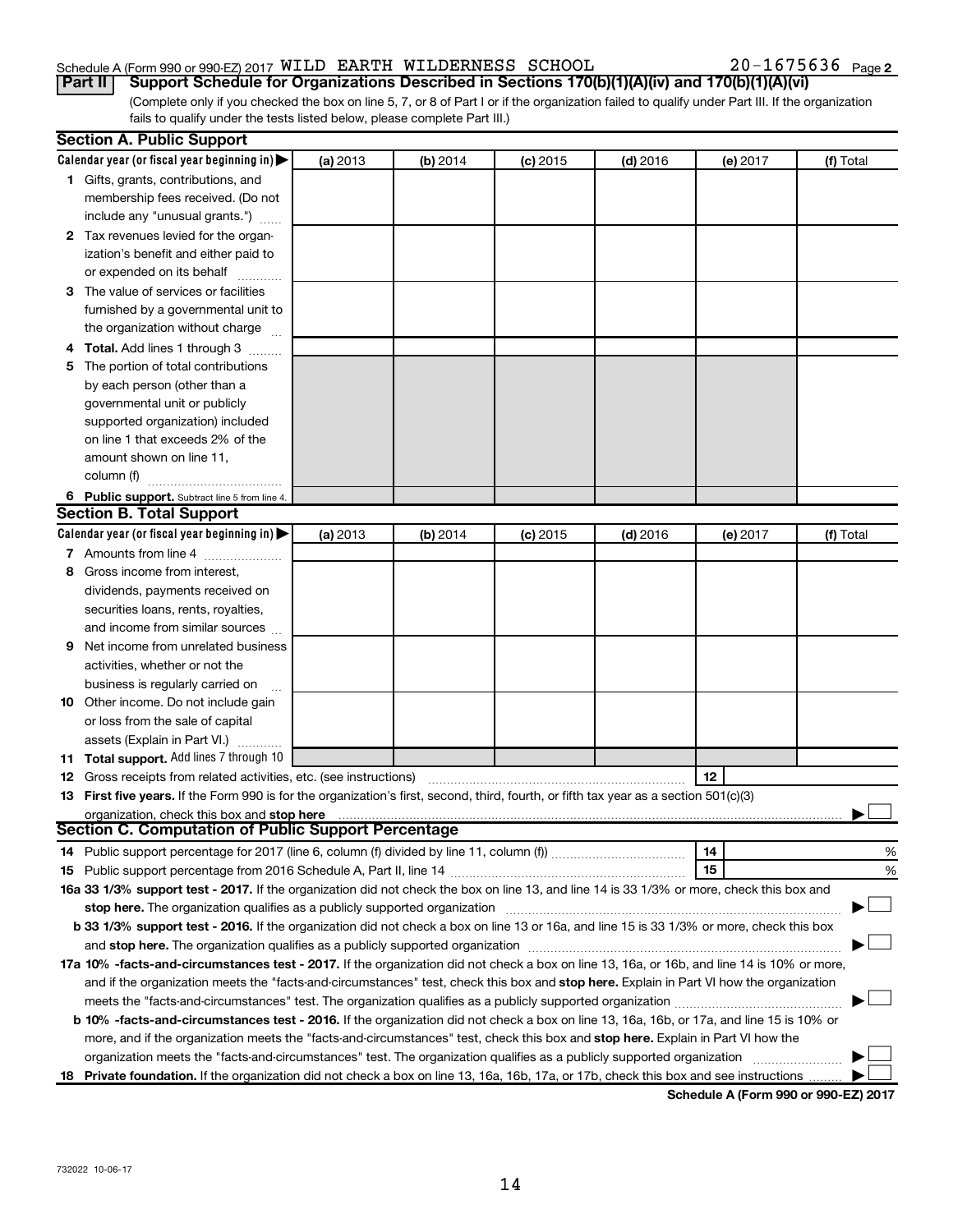#### Schedule A (Form 990 or 990-EZ) 2017 WILD EARTH WILDERNESS SCHOOL  $20-1675636$  Page **Part III Support Schedule for Organizations Described in Section 509(a)(2)**

(Complete only if you checked the box on line 10 of Part I or if the organization failed to qualify under Part II. If the organization fails to qualify under the tests listed below, please complete Part II.)

| <b>Section A. Public Support</b>                                                                                                                    |           |                      |            |                                 |            |                                    |
|-----------------------------------------------------------------------------------------------------------------------------------------------------|-----------|----------------------|------------|---------------------------------|------------|------------------------------------|
| Calendar year (or fiscal year beginning in)                                                                                                         | (a) 2013  | (b) 2014             | $(c)$ 2015 | $(d)$ 2016                      | (e) 2017   | (f) Total                          |
| 1 Gifts, grants, contributions, and                                                                                                                 |           |                      |            |                                 |            |                                    |
| membership fees received. (Do not                                                                                                                   |           |                      |            |                                 |            |                                    |
| include any "unusual grants.")                                                                                                                      | 120, 707. | 161, 945.            | 222,041.   | 266, 280.                       | 681,033.   | 1,452,006.                         |
| 2 Gross receipts from admissions,                                                                                                                   |           |                      |            |                                 |            |                                    |
| merchandise sold or services per-                                                                                                                   |           |                      |            |                                 |            |                                    |
| formed, or facilities furnished in                                                                                                                  |           |                      |            |                                 |            |                                    |
| any activity that is related to the<br>organization's tax-exempt purpose                                                                            | 589, 894. |                      |            | $486, 551.$ 547, 330. 612, 452. | 745,548.   | 2,981,775.                         |
| 3 Gross receipts from activities that                                                                                                               |           |                      |            |                                 |            |                                    |
| are not an unrelated trade or bus-                                                                                                                  |           |                      |            |                                 |            |                                    |
| iness under section 513                                                                                                                             |           |                      |            |                                 |            |                                    |
|                                                                                                                                                     |           |                      |            |                                 |            |                                    |
| 4 Tax revenues levied for the organ-                                                                                                                |           |                      |            |                                 |            |                                    |
| ization's benefit and either paid to                                                                                                                |           |                      |            |                                 |            |                                    |
| or expended on its behalf                                                                                                                           |           |                      |            |                                 |            |                                    |
| 5 The value of services or facilities                                                                                                               |           |                      |            |                                 |            |                                    |
| furnished by a governmental unit to                                                                                                                 |           |                      |            |                                 |            |                                    |
| the organization without charge                                                                                                                     |           |                      |            |                                 |            |                                    |
| <b>6 Total.</b> Add lines 1 through 5                                                                                                               | 710,601.  | 648, 496.            | 769,371.   | 878,732.                        | 1,426,581  | 4, 433, 781.                       |
| 7a Amounts included on lines 1, 2, and                                                                                                              |           |                      |            |                                 |            |                                    |
| 3 received from disqualified persons                                                                                                                |           |                      |            |                                 |            | 0.                                 |
| <b>b</b> Amounts included on lines 2 and 3 received                                                                                                 |           |                      |            |                                 |            |                                    |
| from other than disqualified persons that<br>exceed the greater of \$5,000 or 1% of the                                                             |           |                      |            |                                 |            |                                    |
| amount on line 13 for the year                                                                                                                      |           |                      |            |                                 |            | 0.                                 |
| c Add lines 7a and 7b                                                                                                                               |           |                      |            |                                 |            | σ.                                 |
| 8 Public support. (Subtract line 7c from line 6.)                                                                                                   |           |                      |            |                                 |            | 4, 433, 781.                       |
| <b>Section B. Total Support</b>                                                                                                                     |           |                      |            |                                 |            |                                    |
| Calendar year (or fiscal year beginning in)                                                                                                         | (a) 2013  | (b) 2014             | $(c)$ 2015 | $(d)$ 2016                      | (e) 2017   | (f) Total                          |
| <b>9</b> Amounts from line 6                                                                                                                        | 710,601.  | 648,496.             | 769,371.   | 878,732.                        | 1,426,581  | 4, 433, 781.                       |
| <b>10a</b> Gross income from interest,                                                                                                              |           |                      |            |                                 |            |                                    |
| dividends, payments received on                                                                                                                     |           |                      |            |                                 |            |                                    |
| securities loans, rents, royalties,<br>and income from similar sources                                                                              | 534.      | 573.                 | 737.       | 840.                            | 2,336.     | 5,020.                             |
| <b>b</b> Unrelated business taxable income                                                                                                          |           |                      |            |                                 |            |                                    |
| (less section 511 taxes) from businesses                                                                                                            |           |                      |            |                                 |            |                                    |
| acquired after June 30, 1975                                                                                                                        |           |                      |            |                                 |            |                                    |
| c Add lines 10a and 10b                                                                                                                             | 534.      | 573.                 | 737.       | 840.                            | 2,336.     | 5,020.                             |
| <b>11</b> Net income from unrelated business                                                                                                        |           |                      |            |                                 |            |                                    |
| activities not included in line 10b,                                                                                                                |           |                      |            |                                 |            |                                    |
| whether or not the business is                                                                                                                      |           |                      |            |                                 |            |                                    |
| regularly carried on<br>12 Other income. Do not include gain                                                                                        |           |                      |            |                                 |            |                                    |
| or loss from the sale of capital                                                                                                                    |           |                      |            | 1,734.                          |            | 4,590.                             |
| assets (Explain in Part VI.)                                                                                                                        |           | $711, 135.$ 649,069. | 770, 108.  | 881,306.                        | 2,856.     |                                    |
| <b>13</b> Total support. (Add lines 9, 10c, 11, and 12.)                                                                                            |           |                      |            |                                 | 1,431,773. | 4, 443, 391.                       |
| 14 First five years. If the Form 990 is for the organization's first, second, third, fourth, or fifth tax year as a section 501(c)(3) organization, |           |                      |            |                                 |            |                                    |
| check this box and stop here                                                                                                                        |           |                      |            |                                 |            |                                    |
| Section C. Computation of Public Support Percentage                                                                                                 |           |                      |            |                                 |            |                                    |
|                                                                                                                                                     |           |                      |            |                                 | 15         | 99.78<br>%                         |
| 16 Public support percentage from 2016 Schedule A, Part III, line 15                                                                                |           |                      |            |                                 | 16         | 99.86<br>$\%$                      |
| Section D. Computation of Investment Income Percentage                                                                                              |           |                      |            |                                 |            |                                    |
| 17 Investment income percentage for 2017 (line 10c, column (f) divided by line 13, column (f))                                                      |           |                      |            |                                 | 17         | .11<br>$\%$                        |
| 18 Investment income percentage from 2016 Schedule A, Part III, line 17                                                                             |           |                      |            |                                 | 18         | .09<br>$\%$                        |
| 19a 33 1/3% support tests - 2017. If the organization did not check the box on line 14, and line 15 is more than 33 1/3%, and line 17 is not        |           |                      |            |                                 |            |                                    |
| more than 33 1/3%, check this box and stop here. The organization qualifies as a publicly supported organization                                    |           |                      |            |                                 |            | $\blacktriangleright$ $\mathbf{X}$ |
| b 33 1/3% support tests - 2016. If the organization did not check a box on line 14 or line 19a, and line 16 is more than 33 1/3%, and               |           |                      |            |                                 |            |                                    |
| line 18 is not more than 33 1/3%, check this box and stop here. The organization qualifies as a publicly supported organization                     |           |                      |            |                                 |            |                                    |
|                                                                                                                                                     |           |                      |            |                                 |            |                                    |

**Schedule A (Form 990 or 990-EZ) 2017**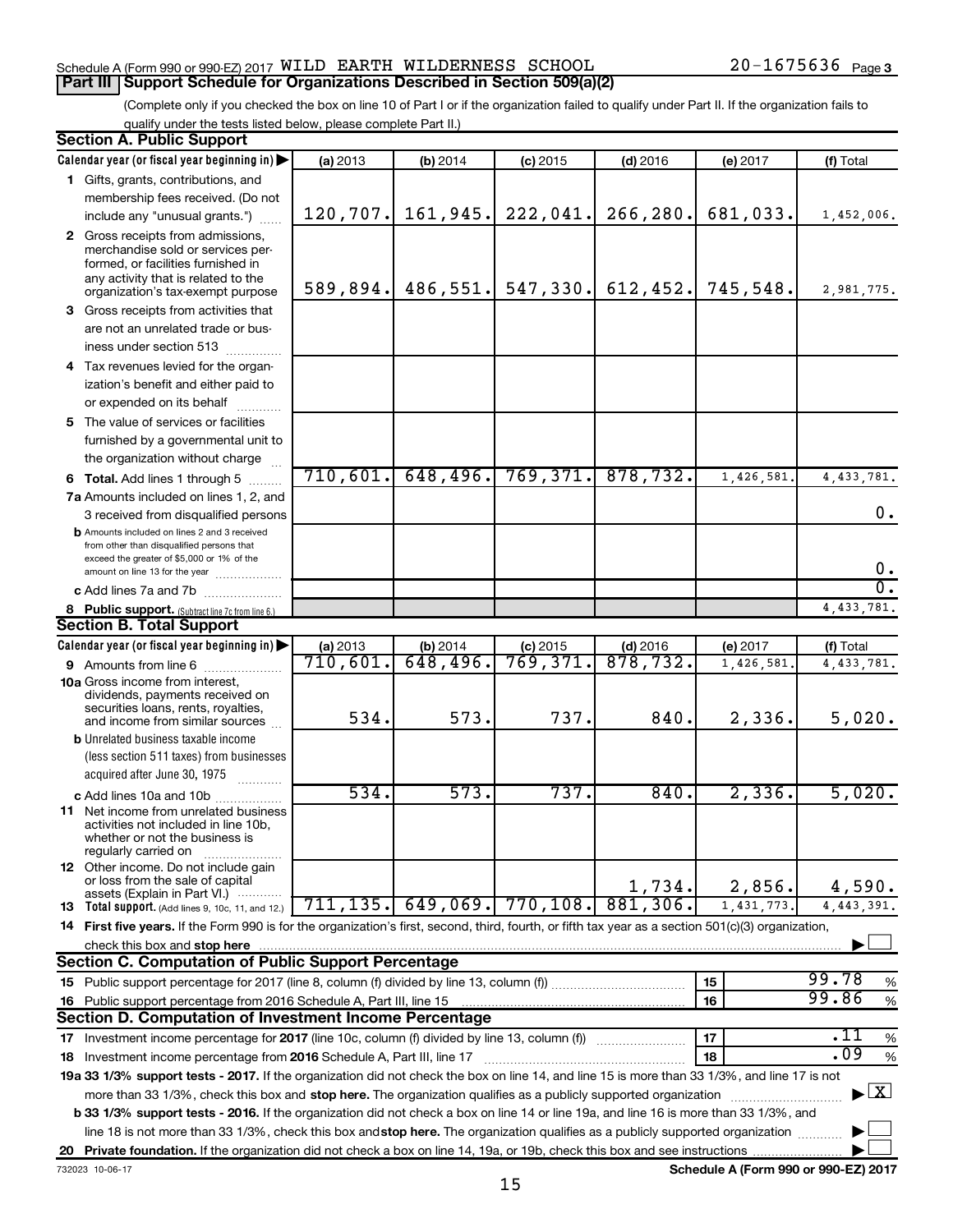**Yes No**

# **Part IV Supporting Organizations**

(Complete only if you checked a box in line 12 on Part I. If you checked 12a of Part I, complete Sections A and B. If you checked 12b of Part I, complete Sections A and C. If you checked 12c of Part I, complete Sections A, D, and E. If you checked 12d of Part I, complete Sections A and D, and complete Part V.)

### **Section A. All Supporting Organizations**

- **1** Are all of the organization's supported organizations listed by name in the organization's governing documents? If "No," describe in Part VI how the supported organizations are designated. If designated by *class or purpose, describe the designation. If historic and continuing relationship, explain.*
- **2** Did the organization have any supported organization that does not have an IRS determination of status under section 509(a)(1) or (2)? If "Yes," explain in Part **VI** how the organization determined that the supported *organization was described in section 509(a)(1) or (2).*
- **3a** Did the organization have a supported organization described in section 501(c)(4), (5), or (6)? If "Yes," answer *(b) and (c) below.*
- **b** Did the organization confirm that each supported organization qualified under section 501(c)(4), (5), or (6) and satisfied the public support tests under section 509(a)(2)? If "Yes," describe in Part VI when and how the *organization made the determination.*
- **c** Did the organization ensure that all support to such organizations was used exclusively for section 170(c)(2)(B) purposes? If "Yes," explain in Part VI what controls the organization put in place to ensure such use.
- **4 a** *If* Was any supported organization not organized in the United States ("foreign supported organization")? *"Yes," and if you checked 12a or 12b in Part I, answer (b) and (c) below.*
- **b** Did the organization have ultimate control and discretion in deciding whether to make grants to the foreign supported organization? If "Yes," describe in Part VI how the organization had such control and discretion *despite being controlled or supervised by or in connection with its supported organizations.*
- **c** Did the organization support any foreign supported organization that does not have an IRS determination under sections 501(c)(3) and 509(a)(1) or (2)? If "Yes," explain in Part VI what controls the organization used *to ensure that all support to the foreign supported organization was used exclusively for section 170(c)(2)(B) purposes.*
- **5a** Did the organization add, substitute, or remove any supported organizations during the tax year? If "Yes," answer (b) and (c) below (if applicable). Also, provide detail in **Part VI,** including (i) the names and EIN *numbers of the supported organizations added, substituted, or removed; (ii) the reasons for each such action; (iii) the authority under the organization's organizing document authorizing such action; and (iv) how the action was accomplished (such as by amendment to the organizing document).*
- **b Type I or Type II only.** Was any added or substituted supported organization part of a class already designated in the organization's organizing document?
- **c Substitutions only.**  Was the substitution the result of an event beyond the organization's control?
- **6** Did the organization provide support (whether in the form of grants or the provision of services or facilities) to **Part VI.** support or benefit one or more of the filing organization's supported organizations? If "Yes," provide detail in anyone other than (i) its supported organizations, (ii) individuals that are part of the charitable class benefited by one or more of its supported organizations, or (iii) other supporting organizations that also
- **7** Did the organization provide a grant, loan, compensation, or other similar payment to a substantial contributor regard to a substantial contributor? If "Yes," complete Part I of Schedule L (Form 990 or 990-EZ). (defined in section 4958(c)(3)(C)), a family member of a substantial contributor, or a 35% controlled entity with
- **8** Did the organization make a loan to a disqualified person (as defined in section 4958) not described in line 7? *If "Yes," complete Part I of Schedule L (Form 990 or 990-EZ).*
- **9 a** Was the organization controlled directly or indirectly at any time during the tax year by one or more in section 509(a)(1) or (2))? If "Yes," provide detail in **Part VI.** disqualified persons as defined in section 4946 (other than foundation managers and organizations described
- **b** Did one or more disqualified persons (as defined in line 9a) hold a controlling interest in any entity in which the supporting organization had an interest? If "Yes," provide detail in Part VI.
- **c** Did a disqualified person (as defined in line 9a) have an ownership interest in, or derive any personal benefit from, assets in which the supporting organization also had an interest? If "Yes," provide detail in Part VI.
- **10 a** Was the organization subject to the excess business holdings rules of section 4943 because of section supporting organizations)? If "Yes," answer 10b below. 4943(f) (regarding certain Type II supporting organizations, and all Type III non-functionally integrated
	- **b** Did the organization have any excess business holdings in the tax year? (Use Schedule C, Form 4720, to *determine whether the organization had excess business holdings.)*

**1 2 3a 3b 3c 4a 4b 4c 5a 5b 5c 6 7 8 9a 9b 9c 10a**

**10b**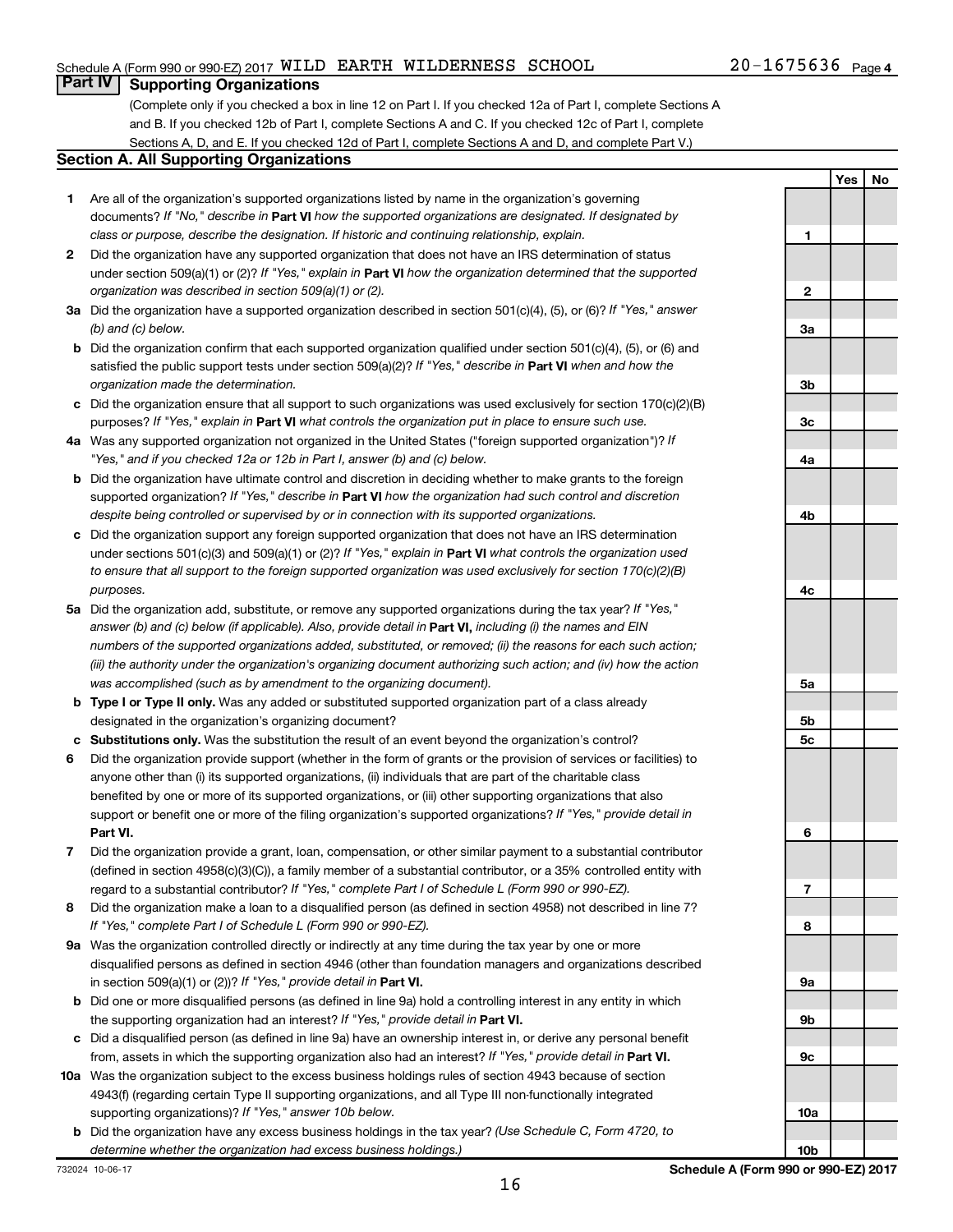# Schedule A (Form 990 or 990-EZ) 2017 WILD EARTH WILDERNESS SCHOOL  $20-1675636$  Page **Part IV Supporting Organizations** *(continued)*

|    |                                                                                                                                 |              | Yes | No |
|----|---------------------------------------------------------------------------------------------------------------------------------|--------------|-----|----|
| 11 | Has the organization accepted a gift or contribution from any of the following persons?                                         |              |     |    |
|    | a A person who directly or indirectly controls, either alone or together with persons described in (b) and (c)                  |              |     |    |
|    | below, the governing body of a supported organization?                                                                          | 11a          |     |    |
|    | <b>b</b> A family member of a person described in (a) above?                                                                    | 11b          |     |    |
| с  | A 35% controlled entity of a person described in (a) or (b) above? If "Yes" to a, b, or c, provide detail in Part VI.           | 11c          |     |    |
|    | <b>Section B. Type I Supporting Organizations</b>                                                                               |              |     |    |
|    |                                                                                                                                 |              | Yes | No |
| 1  | Did the directors, trustees, or membership of one or more supported organizations have the power to                             |              |     |    |
|    | regularly appoint or elect at least a majority of the organization's directors or trustees at all times during the              |              |     |    |
|    | tax year? If "No," describe in Part VI how the supported organization(s) effectively operated, supervised, or                   |              |     |    |
|    | controlled the organization's activities. If the organization had more than one supported organization,                         |              |     |    |
|    | describe how the powers to appoint and/or remove directors or trustees were allocated among the supported                       |              |     |    |
|    | organizations and what conditions or restrictions, if any, applied to such powers during the tax year.                          | 1            |     |    |
| 2  | Did the organization operate for the benefit of any supported organization other than the supported                             |              |     |    |
|    | organization(s) that operated, supervised, or controlled the supporting organization? If "Yes," explain in                      |              |     |    |
|    |                                                                                                                                 |              |     |    |
|    | Part VI how providing such benefit carried out the purposes of the supported organization(s) that operated,                     |              |     |    |
|    | supervised, or controlled the supporting organization.<br><b>Section C. Type II Supporting Organizations</b>                    | $\mathbf{2}$ |     |    |
|    |                                                                                                                                 |              |     |    |
|    |                                                                                                                                 |              | Yes | No |
| 1  | Were a majority of the organization's directors or trustees during the tax year also a majority of the directors                |              |     |    |
|    | or trustees of each of the organization's supported organization(s)? If "No," describe in Part VI how control                   |              |     |    |
|    | or management of the supporting organization was vested in the same persons that controlled or managed                          |              |     |    |
|    | the supported organization(s).                                                                                                  | 1            |     |    |
|    | <b>Section D. All Type III Supporting Organizations</b>                                                                         |              |     |    |
|    |                                                                                                                                 |              | Yes | No |
| 1  | Did the organization provide to each of its supported organizations, by the last day of the fifth month of the                  |              |     |    |
|    | organization's tax year, (i) a written notice describing the type and amount of support provided during the prior tax           |              |     |    |
|    | year, (ii) a copy of the Form 990 that was most recently filed as of the date of notification, and (iii) copies of the          |              |     |    |
|    | organization's governing documents in effect on the date of notification, to the extent not previously provided?                | 1            |     |    |
| 2  | Were any of the organization's officers, directors, or trustees either (i) appointed or elected by the supported                |              |     |    |
|    | organization(s) or (ii) serving on the governing body of a supported organization? If "No," explain in Part VI how              |              |     |    |
|    | the organization maintained a close and continuous working relationship with the supported organization(s).                     | 2            |     |    |
| 3  | By reason of the relationship described in (2), did the organization's supported organizations have a                           |              |     |    |
|    | significant voice in the organization's investment policies and in directing the use of the organization's                      |              |     |    |
|    | income or assets at all times during the tax year? If "Yes," describe in Part VI the role the organization's                    |              |     |    |
|    | supported organizations played in this regard.                                                                                  | З            |     |    |
|    | Section E. Type III Functionally Integrated Supporting Organizations                                                            |              |     |    |
| 1. | Check the box next to the method that the organization used to satisfy the Integral Part Test during the yealsee instructions). |              |     |    |
| a  | The organization satisfied the Activities Test. Complete line 2 below.                                                          |              |     |    |
| b  | The organization is the parent of each of its supported organizations. Complete line 3 below.                                   |              |     |    |
| с  | The organization supported a governmental entity. Describe in Part VI how you supported a government entity (see instructions). |              |     |    |
| 2  | Activities Test. Answer (a) and (b) below.                                                                                      |              | Yes | No |
| а  | Did substantially all of the organization's activities during the tax year directly further the exempt purposes of              |              |     |    |
|    | the supported organization(s) to which the organization was responsive? If "Yes," then in Part VI identify                      |              |     |    |
|    | those supported organizations and explain how these activities directly furthered their exempt purposes,                        |              |     |    |
|    | how the organization was responsive to those supported organizations, and how the organization determined                       |              |     |    |
|    | that these activities constituted substantially all of its activities.                                                          | 2a           |     |    |
| b  | Did the activities described in (a) constitute activities that, but for the organization's involvement, one or more             |              |     |    |
|    | of the organization's supported organization(s) would have been engaged in? If "Yes," explain in Part VI the                    |              |     |    |
|    | reasons for the organization's position that its supported organization(s) would have engaged in these                          |              |     |    |
|    | activities but for the organization's involvement.                                                                              | 2b           |     |    |
| з  | Parent of Supported Organizations. Answer (a) and (b) below.                                                                    |              |     |    |
| а  | Did the organization have the power to regularly appoint or elect a majority of the officers, directors, or                     |              |     |    |
|    | trustees of each of the supported organizations? Provide details in Part VI.                                                    | За           |     |    |
|    | <b>b</b> Did the organization exercise a substantial degree of direction over the policies, programs, and activities of each    |              |     |    |
|    | of its supported organizations? If "Yes," describe in Part VI the role played by the organization in this regard.               | 3b           |     |    |
|    |                                                                                                                                 |              |     |    |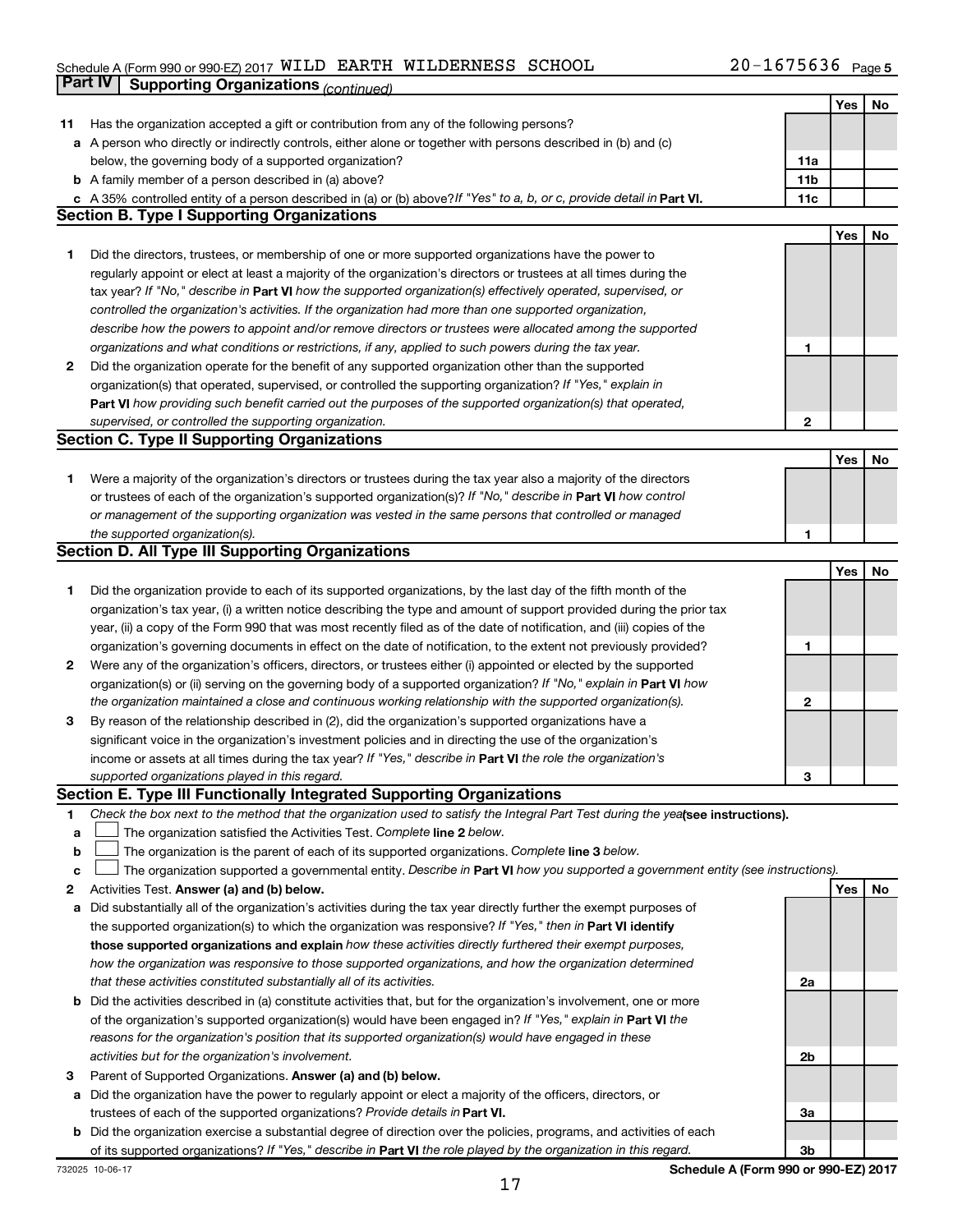### Schedule A (Form 990 or 990-EZ) 2017 WILD EARTH WILDERNESS SCHOOL  $20-1675636$  Page **Part V Type III Non-Functionally Integrated 509(a)(3) Supporting Organizations**

## 1 **Letter See instructions.** All Check here if the organization satisfied the Integral Part Test as a qualifying trust on Nov. 20, 1970 (explain in Part VI.) See instructions. All other Type III non-functionally integrated supporting organizations must complete Sections A through E.

| Section A - Adjusted Net Income |                                                                              |                | (A) Prior Year | (B) Current Year<br>(optional) |
|---------------------------------|------------------------------------------------------------------------------|----------------|----------------|--------------------------------|
| 1                               | Net short-term capital gain                                                  | 1              |                |                                |
| $\overline{2}$                  | Recoveries of prior-year distributions                                       | $\mathbf{2}$   |                |                                |
| 3                               | Other gross income (see instructions)                                        | 3              |                |                                |
| 4                               | Add lines 1 through 3                                                        | 4              |                |                                |
| 5                               | Depreciation and depletion                                                   | 5              |                |                                |
| 6                               | Portion of operating expenses paid or incurred for production or             |                |                |                                |
|                                 | collection of gross income or for management, conservation, or               |                |                |                                |
|                                 | maintenance of property held for production of income (see instructions)     | 6              |                |                                |
| 7                               | Other expenses (see instructions)                                            | $\overline{7}$ |                |                                |
| 8                               | Adjusted Net Income (subtract lines 5, 6, and 7 from line 4)                 | 8              |                |                                |
|                                 | <b>Section B - Minimum Asset Amount</b>                                      |                | (A) Prior Year | (B) Current Year<br>(optional) |
| 1                               | Aggregate fair market value of all non-exempt-use assets (see                |                |                |                                |
|                                 | instructions for short tax year or assets held for part of year):            |                |                |                                |
|                                 | a Average monthly value of securities                                        | 1a             |                |                                |
|                                 | <b>b</b> Average monthly cash balances                                       | 1b             |                |                                |
|                                 | c Fair market value of other non-exempt-use assets                           | 1c             |                |                                |
|                                 | d Total (add lines 1a, 1b, and 1c)                                           | 1d             |                |                                |
|                                 | <b>e</b> Discount claimed for blockage or other                              |                |                |                                |
|                                 | factors (explain in detail in Part VI):                                      |                |                |                                |
| 2                               | Acquisition indebtedness applicable to non-exempt-use assets                 | $\mathbf{2}$   |                |                                |
| З                               | Subtract line 2 from line 1d                                                 | 3              |                |                                |
| 4                               | Cash deemed held for exempt use. Enter 1-1/2% of line 3 (for greater amount, |                |                |                                |
|                                 | see instructions)                                                            | 4              |                |                                |
| 5                               | Net value of non-exempt-use assets (subtract line 4 from line 3)             | 5              |                |                                |
| 6                               | 035. Multiply line 5 by                                                      | 6              |                |                                |
| 7                               | Recoveries of prior-year distributions                                       | $\overline{7}$ |                |                                |
| 8                               | <b>Minimum Asset Amount (add line 7 to line 6)</b>                           | 8              |                |                                |
|                                 | <b>Section C - Distributable Amount</b>                                      |                |                | <b>Current Year</b>            |
| 1                               | Adjusted net income for prior year (from Section A, line 8, Column A)        | 1              |                |                                |
| $\mathbf{2}$                    | Enter 85% of line 1                                                          | $\mathbf{2}$   |                |                                |
| 3                               | Minimum asset amount for prior year (from Section B, line 8, Column A)       | 3              |                |                                |
| 4                               | Enter greater of line 2 or line 3                                            | 4              |                |                                |
| 5                               | Income tax imposed in prior year                                             | 5              |                |                                |
| 6                               | Distributable Amount. Subtract line 5 from line 4, unless subject to         |                |                |                                |
|                                 | emergency temporary reduction (see instructions)                             | 6              |                |                                |
|                                 |                                                                              |                |                |                                |

**7** Check here if the current year is the organization's first as a non-functionally integrated Type III supporting organization (see † instructions).

**Schedule A (Form 990 or 990-EZ) 2017**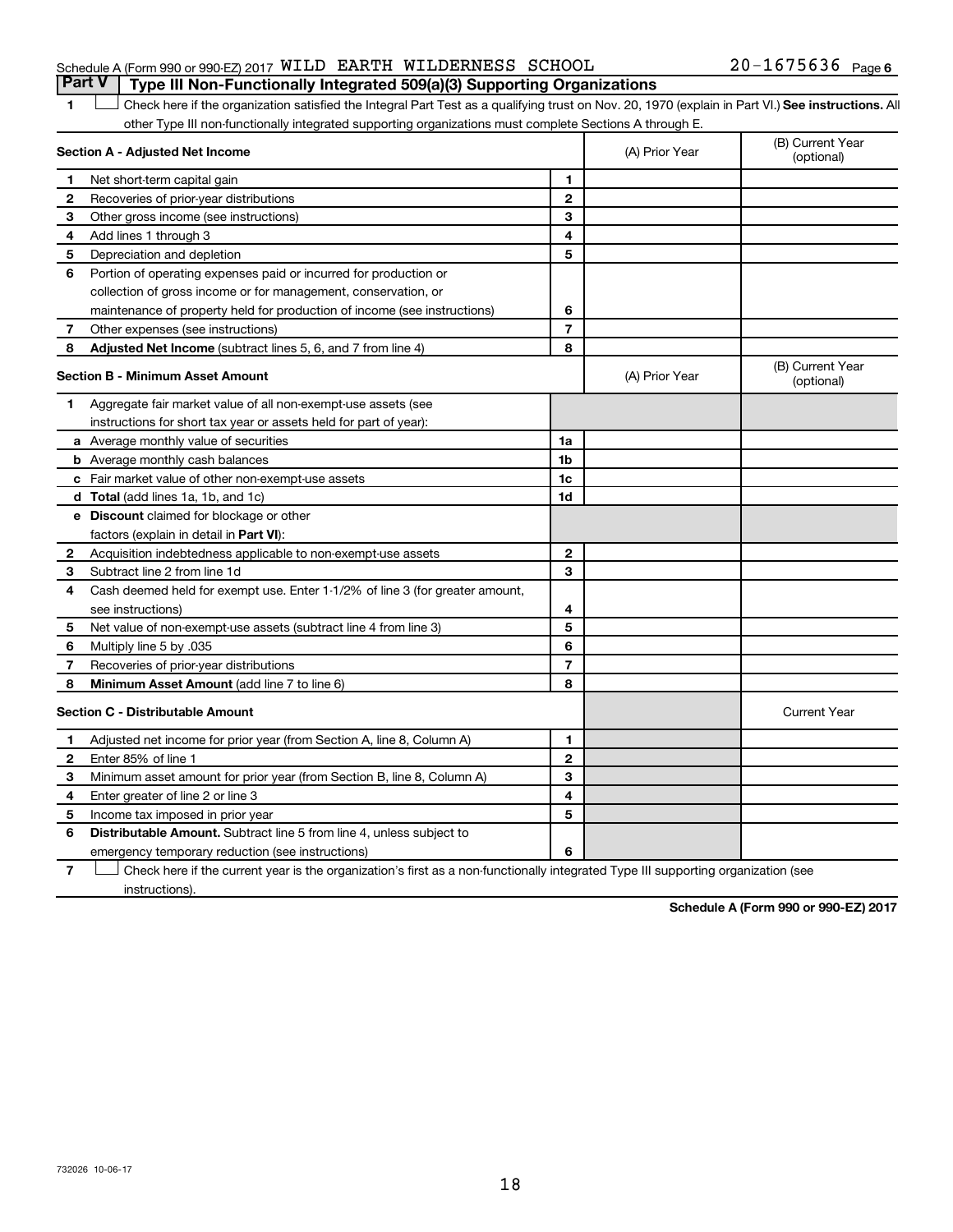#### Schedule A (Form 990 or 990-EZ) 2017 WILLD EARTH WILLDERNESS SCHOOL ZU-I6 / 56 36 Page WILD EARTH WILDERNESS SCHOOL 20-1675636

| <b>Part V</b> | Type III Non-Functionally Integrated 509(a)(3) Supporting Organizations (continued)        |                             |                                       |                                                |  |  |  |
|---------------|--------------------------------------------------------------------------------------------|-----------------------------|---------------------------------------|------------------------------------------------|--|--|--|
|               | <b>Section D - Distributions</b>                                                           |                             |                                       | <b>Current Year</b>                            |  |  |  |
| 1             | Amounts paid to supported organizations to accomplish exempt purposes                      |                             |                                       |                                                |  |  |  |
| 2             | Amounts paid to perform activity that directly furthers exempt purposes of supported       |                             |                                       |                                                |  |  |  |
|               | organizations, in excess of income from activity                                           |                             |                                       |                                                |  |  |  |
| 3             | Administrative expenses paid to accomplish exempt purposes of supported organizations      |                             |                                       |                                                |  |  |  |
| 4             | Amounts paid to acquire exempt-use assets                                                  |                             |                                       |                                                |  |  |  |
| 5             | Qualified set-aside amounts (prior IRS approval required)                                  |                             |                                       |                                                |  |  |  |
| 6             | Other distributions (describe in Part VI). See instructions.                               |                             |                                       |                                                |  |  |  |
| 7             | Total annual distributions. Add lines 1 through 6.                                         |                             |                                       |                                                |  |  |  |
| 8             | Distributions to attentive supported organizations to which the organization is responsive |                             |                                       |                                                |  |  |  |
|               | (provide details in Part VI). See instructions.                                            |                             |                                       |                                                |  |  |  |
| 9             | Distributable amount for 2017 from Section C, line 6                                       |                             |                                       |                                                |  |  |  |
| 10            | Line 8 amount divided by line 9 amount                                                     |                             |                                       |                                                |  |  |  |
|               |                                                                                            | (i)                         | (ii)                                  | (iii)                                          |  |  |  |
|               | Section E - Distribution Allocations (see instructions)                                    | <b>Excess Distributions</b> | <b>Underdistributions</b><br>Pre-2017 | <b>Distributable</b><br><b>Amount for 2017</b> |  |  |  |
| 1.            | Distributable amount for 2017 from Section C, line 6                                       |                             |                                       |                                                |  |  |  |
| $\mathbf{2}$  | Underdistributions, if any, for years prior to 2017 (reason-                               |                             |                                       |                                                |  |  |  |
|               | able cause required- explain in Part VI). See instructions.                                |                             |                                       |                                                |  |  |  |
| 3             | Excess distributions carryover, if any, to 2017                                            |                             |                                       |                                                |  |  |  |
| a             |                                                                                            |                             |                                       |                                                |  |  |  |
|               | <b>b</b> From 2013                                                                         |                             |                                       |                                                |  |  |  |
|               | c From 2014                                                                                |                             |                                       |                                                |  |  |  |
|               | d From 2015                                                                                |                             |                                       |                                                |  |  |  |
|               | e From 2016                                                                                |                             |                                       |                                                |  |  |  |
|               | f Total of lines 3a through e                                                              |                             |                                       |                                                |  |  |  |
|               | <b>g</b> Applied to underdistributions of prior years                                      |                             |                                       |                                                |  |  |  |
|               | <b>h</b> Applied to 2017 distributable amount                                              |                             |                                       |                                                |  |  |  |
|               | Carryover from 2012 not applied (see instructions)                                         |                             |                                       |                                                |  |  |  |
|               | Remainder. Subtract lines 3g, 3h, and 3i from 3f.                                          |                             |                                       |                                                |  |  |  |
| 4             | Distributions for 2017 from Section D,                                                     |                             |                                       |                                                |  |  |  |
|               | $line 7$ :                                                                                 |                             |                                       |                                                |  |  |  |
|               | a Applied to underdistributions of prior years                                             |                             |                                       |                                                |  |  |  |
|               | <b>b</b> Applied to 2017 distributable amount                                              |                             |                                       |                                                |  |  |  |
| с             | Remainder. Subtract lines 4a and 4b from 4.                                                |                             |                                       |                                                |  |  |  |
| 5             | Remaining underdistributions for years prior to 2017, if                                   |                             |                                       |                                                |  |  |  |
|               | any. Subtract lines 3g and 4a from line 2. For result greater                              |                             |                                       |                                                |  |  |  |
|               | than zero, explain in Part VI. See instructions.                                           |                             |                                       |                                                |  |  |  |
| 6             | Remaining underdistributions for 2017. Subtract lines 3h                                   |                             |                                       |                                                |  |  |  |
|               | and 4b from line 1. For result greater than zero, explain in                               |                             |                                       |                                                |  |  |  |
|               | <b>Part VI.</b> See instructions.                                                          |                             |                                       |                                                |  |  |  |
| $\mathbf{7}$  | Excess distributions carryover to 2018. Add lines 3j                                       |                             |                                       |                                                |  |  |  |
|               | and 4c.                                                                                    |                             |                                       |                                                |  |  |  |
| 8             | Breakdown of line 7:                                                                       |                             |                                       |                                                |  |  |  |
|               | a Excess from 2013                                                                         |                             |                                       |                                                |  |  |  |
|               | <b>b</b> Excess from 2014                                                                  |                             |                                       |                                                |  |  |  |
|               | c Excess from 2015                                                                         |                             |                                       |                                                |  |  |  |
|               | d Excess from 2016                                                                         |                             |                                       |                                                |  |  |  |
|               | e Excess from 2017                                                                         |                             |                                       |                                                |  |  |  |

**Schedule A (Form 990 or 990-EZ) 2017**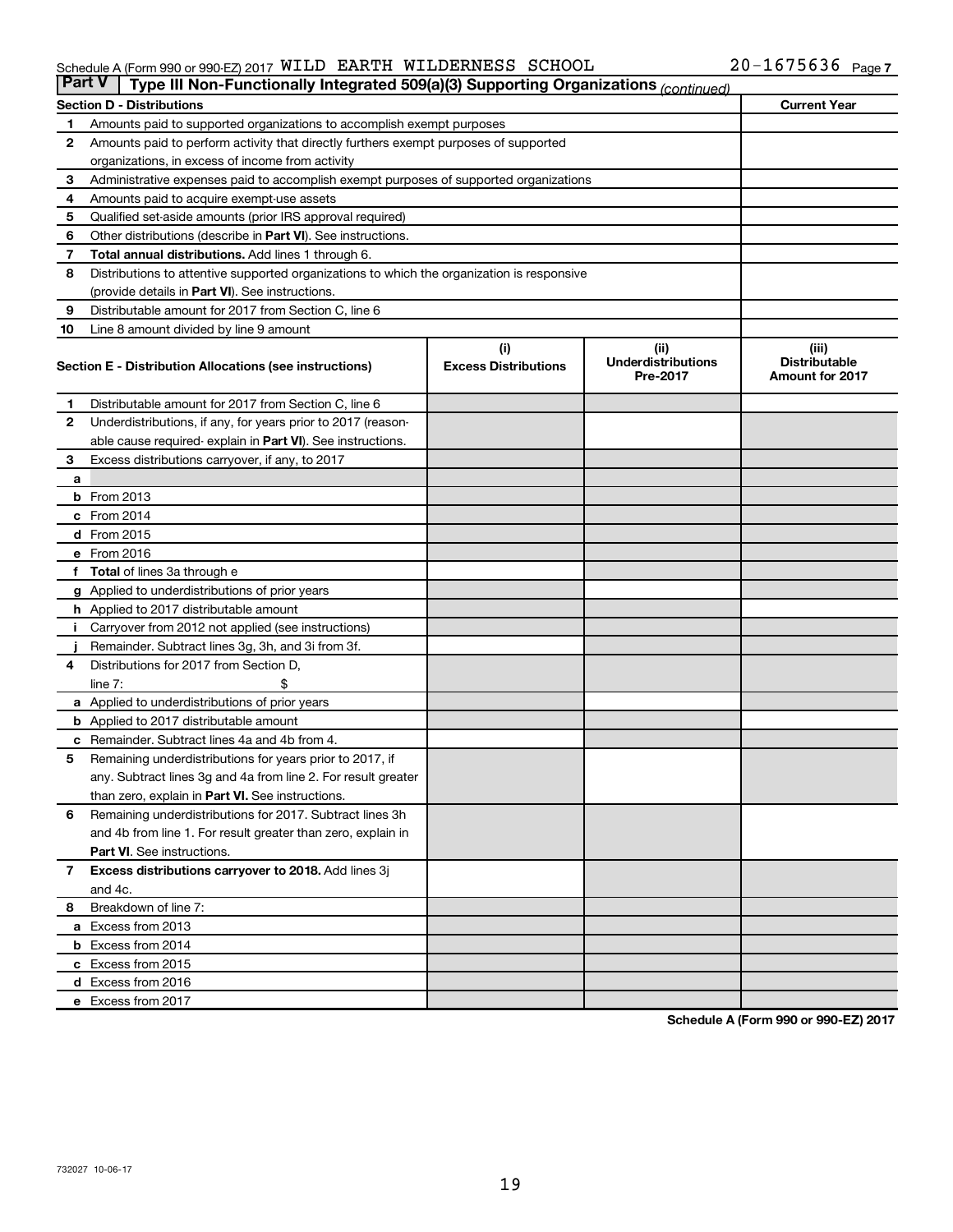| Schedule A (Form 990 or 990-EZ) 2017 WILD EARTH WILDERNESS SCHOOL                                                                                                                                                                                                                                | 20-1675636 Page 8 |
|--------------------------------------------------------------------------------------------------------------------------------------------------------------------------------------------------------------------------------------------------------------------------------------------------|-------------------|
| <b>Part VI</b><br>Supplemental Information. Provide the explanations required by Part II, line 10; Part II, line 17a or 17b; Part III, line 12;                                                                                                                                                  |                   |
| Part IV, Section A, lines 1, 2, 3b, 3c, 4b, 4c, 5a, 6, 9a, 9b, 9c, 11a, 11b, and 11c; Part IV, Section B, lines 1 and 2; Part IV, Section C,<br>line 1; Part IV, Section D, lines 2 and 3; Part IV, Section E, lines 1c, 2a, 2b, 3a, and 3b; Part V, line 1; Part V, Section B, line 1e; Part V, |                   |
| Section D, lines 5, 6, and 8; and Part V, Section E, lines 2, 5, and 6. Also complete this part for any additional information.                                                                                                                                                                  |                   |
| (See instructions.)                                                                                                                                                                                                                                                                              |                   |
| SCHEDULE A, PART III, LINE 12, EXPLANATION FOR OTHER INCOME:                                                                                                                                                                                                                                     |                   |
| INSURANCE REIMBURSEMENT                                                                                                                                                                                                                                                                          |                   |
| 1,734.<br>2016 AMOUNT:<br>\$                                                                                                                                                                                                                                                                     |                   |
| 2,856.<br>2017 AMOUNT:<br>\$                                                                                                                                                                                                                                                                     |                   |
|                                                                                                                                                                                                                                                                                                  |                   |
|                                                                                                                                                                                                                                                                                                  |                   |
|                                                                                                                                                                                                                                                                                                  |                   |
|                                                                                                                                                                                                                                                                                                  |                   |
|                                                                                                                                                                                                                                                                                                  |                   |
|                                                                                                                                                                                                                                                                                                  |                   |
|                                                                                                                                                                                                                                                                                                  |                   |
|                                                                                                                                                                                                                                                                                                  |                   |
|                                                                                                                                                                                                                                                                                                  |                   |
|                                                                                                                                                                                                                                                                                                  |                   |
|                                                                                                                                                                                                                                                                                                  |                   |
|                                                                                                                                                                                                                                                                                                  |                   |
|                                                                                                                                                                                                                                                                                                  |                   |
|                                                                                                                                                                                                                                                                                                  |                   |
|                                                                                                                                                                                                                                                                                                  |                   |
|                                                                                                                                                                                                                                                                                                  |                   |
|                                                                                                                                                                                                                                                                                                  |                   |
|                                                                                                                                                                                                                                                                                                  |                   |
|                                                                                                                                                                                                                                                                                                  |                   |
|                                                                                                                                                                                                                                                                                                  |                   |
|                                                                                                                                                                                                                                                                                                  |                   |
|                                                                                                                                                                                                                                                                                                  |                   |
|                                                                                                                                                                                                                                                                                                  |                   |
|                                                                                                                                                                                                                                                                                                  |                   |
|                                                                                                                                                                                                                                                                                                  |                   |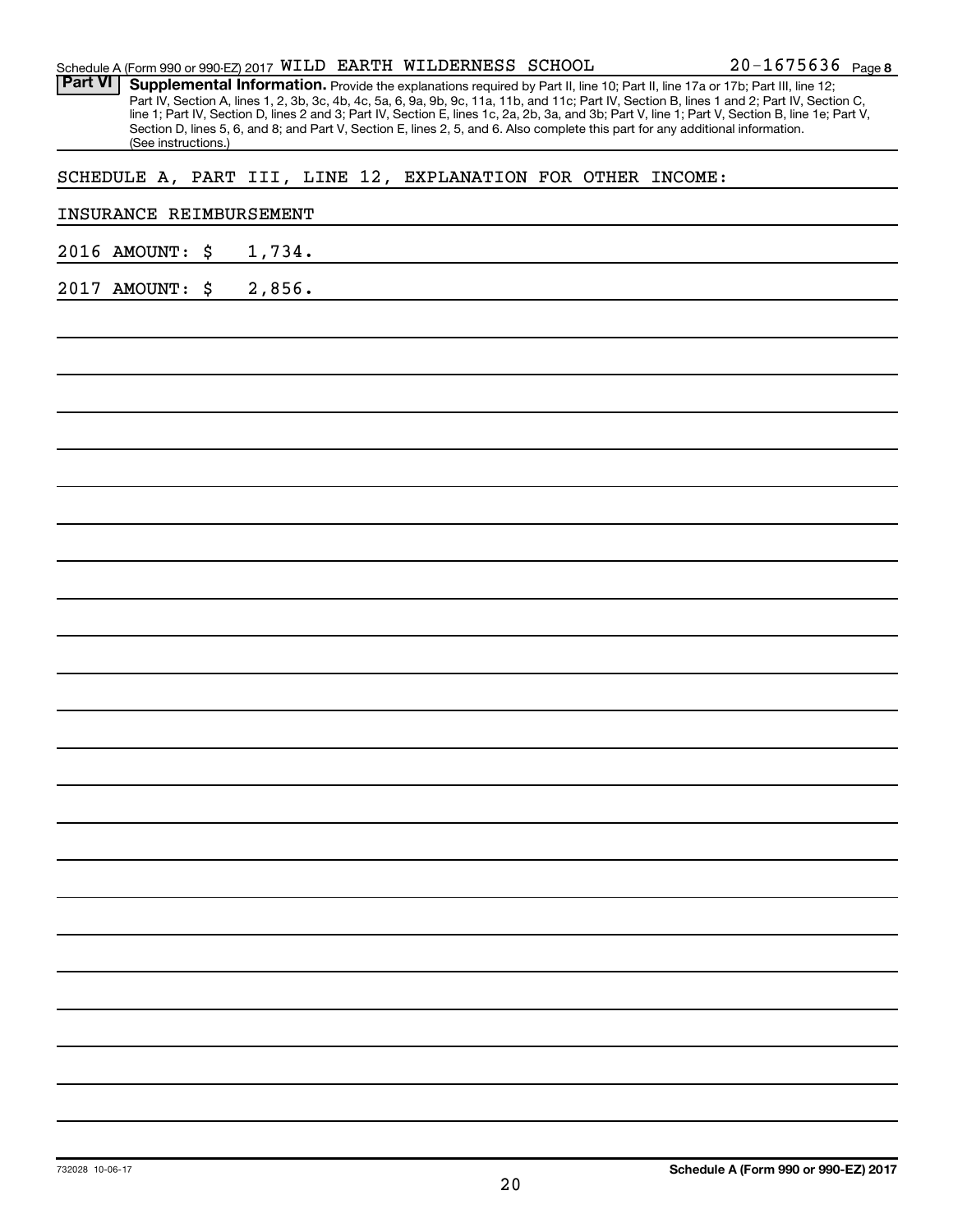| <b>SCHEDULE D</b> |  |
|-------------------|--|
|-------------------|--|

Department of the Treasury Internal Revenue Service

| (Form 990) |
|------------|
|            |

# **SCHEDULE D Supplemental Financial Statements**<br> **Form 990 2017**<br> **Part IV** line 6.7.8.9.10, 11a, 11b, 11d, 11d, 11d, 11d, 11d, 12a, 0r, 12b

**(Form 990) | Complete if the organization answered "Yes" on Form 990, Part IV, line 6, 7, 8, 9, 10, 11a, 11b, 11c, 11d, 11e, 11f, 12a, or 12b.**

**| Attach to Form 990. |Go to www.irs.gov/Form990 for instructions and the latest information.**



 $\overline{\phantom{0}}$ 

#### **Name of the organization Employer identification number** WILDERNESS SCHOOL

|         | MILD EARIH WILDERNESS SCHOOL                                                                                                                               |                                                    | 701012020                       |
|---------|------------------------------------------------------------------------------------------------------------------------------------------------------------|----------------------------------------------------|---------------------------------|
| Part I  | Organizations Maintaining Donor Advised Funds or Other Similar Funds or Accounts. Complete if the                                                          |                                                    |                                 |
|         | organization answered "Yes" on Form 990, Part IV, line 6.                                                                                                  |                                                    |                                 |
|         |                                                                                                                                                            | (a) Donor advised funds                            | (b) Funds and other accounts    |
| 1       | Total number at end of year <i>manually communically communical</i>                                                                                        |                                                    |                                 |
| 2       | Aggregate value of contributions to (during year)                                                                                                          |                                                    |                                 |
| 3       | Aggregate value of grants from (during year)                                                                                                               |                                                    |                                 |
| 4       |                                                                                                                                                            |                                                    |                                 |
| 5       | Did the organization inform all donors and donor advisors in writing that the assets held in donor advised funds                                           |                                                    |                                 |
|         |                                                                                                                                                            |                                                    | Yes<br>No                       |
| 6       | Did the organization inform all grantees, donors, and donor advisors in writing that grant funds can be used only                                          |                                                    |                                 |
|         | for charitable purposes and not for the benefit of the donor or donor advisor, or for any other purpose conferring                                         |                                                    |                                 |
|         | impermissible private benefit?                                                                                                                             |                                                    | Yes<br>No                       |
| Part II | Conservation Easements. Complete if the organization answered "Yes" on Form 990, Part IV, line 7.                                                          |                                                    |                                 |
| 1       | Purpose(s) of conservation easements held by the organization (check all that apply).                                                                      |                                                    |                                 |
|         | Preservation of land for public use (e.g., recreation or education)                                                                                        | Preservation of a historically important land area |                                 |
|         | Protection of natural habitat                                                                                                                              | Preservation of a certified historic structure     |                                 |
|         | Preservation of open space                                                                                                                                 |                                                    |                                 |
| 2       | Complete lines 2a through 2d if the organization held a qualified conservation contribution in the form of a conservation easement on the last             |                                                    |                                 |
|         | day of the tax year.                                                                                                                                       |                                                    | Held at the End of the Tax Year |
|         | a Total number of conservation easements                                                                                                                   |                                                    | 2a                              |
|         | <b>b</b> Total acreage restricted by conservation easements                                                                                                |                                                    | 2b                              |
|         | c Number of conservation easements on a certified historic structure included in (a) manufacture included in (a)                                           |                                                    | 2c                              |
|         | d Number of conservation easements included in (c) acquired after 7/25/06, and not on a historic structure                                                 |                                                    |                                 |
|         |                                                                                                                                                            |                                                    | 2d                              |
| З       | Number of conservation easements modified, transferred, released, extinguished, or terminated by the organization during the tax                           |                                                    |                                 |
|         | year                                                                                                                                                       |                                                    |                                 |
| 4       | Number of states where property subject to conservation easement is located >                                                                              |                                                    |                                 |
| 5       | Does the organization have a written policy regarding the periodic monitoring, inspection, handling of                                                     |                                                    |                                 |
|         |                                                                                                                                                            |                                                    | Yes<br><b>No</b>                |
| 6       | Staff and volunteer hours devoted to monitoring, inspecting, handling of violations, and enforcing conservation easements during the year                  |                                                    |                                 |
|         |                                                                                                                                                            |                                                    |                                 |
| 7       | Amount of expenses incurred in monitoring, inspecting, handling of violations, and enforcing conservation easements during the year                        |                                                    |                                 |
|         | $\blacktriangleright$ \$                                                                                                                                   |                                                    |                                 |
| 8       | Does each conservation easement reported on line 2(d) above satisfy the requirements of section 170(h)(4)(B)(i)                                            |                                                    |                                 |
|         |                                                                                                                                                            |                                                    | <b>No</b><br>Yes                |
| 9       | In Part XIII, describe how the organization reports conservation easements in its revenue and expense statement, and balance sheet, and                    |                                                    |                                 |
|         | include, if applicable, the text of the footnote to the organization's financial statements that describes the organization's accounting for               |                                                    |                                 |
|         | conservation easements.                                                                                                                                    |                                                    |                                 |
|         | Organizations Maintaining Collections of Art, Historical Treasures, or Other Similar Assets.<br>Part III                                                   |                                                    |                                 |
|         | Complete if the organization answered "Yes" on Form 990, Part IV, line 8.                                                                                  |                                                    |                                 |
|         | 1a If the organization elected, as permitted under SFAS 116 (ASC 958), not to report in its revenue statement and balance sheet works of art,              |                                                    |                                 |
|         | historical treasures, or other similar assets held for public exhibition, education, or research in furtherance of public service, provide, in Part XIII,  |                                                    |                                 |
|         | the text of the footnote to its financial statements that describes these items.                                                                           |                                                    |                                 |
|         | <b>b</b> If the organization elected, as permitted under SFAS 116 (ASC 958), to report in its revenue statement and balance sheet works of art, historical |                                                    |                                 |
|         | treasures, or other similar assets held for public exhibition, education, or research in furtherance of public service, provide the following amounts      |                                                    |                                 |
|         | relating to these items:                                                                                                                                   |                                                    |                                 |
|         |                                                                                                                                                            |                                                    | $\triangleright$ \$             |
|         | (ii) Assets included in Form 990, Part X                                                                                                                   |                                                    | $\blacktriangleright$ \$        |
| 2       | If the organization received or held works of art, historical treasures, or other similar assets for financial gain, provide                               |                                                    |                                 |
|         | the following amounts required to be reported under SFAS 116 (ASC 958) relating to these items:                                                            |                                                    |                                 |
| а       |                                                                                                                                                            |                                                    | $\blacktriangleright$ \$        |
|         |                                                                                                                                                            |                                                    | $\blacktriangleright$ \$        |

732051 10-09-17 **For Paperwork Reduction Act Notice, see the Instructions for Form 990. Schedule D (Form 990) 2017** LHA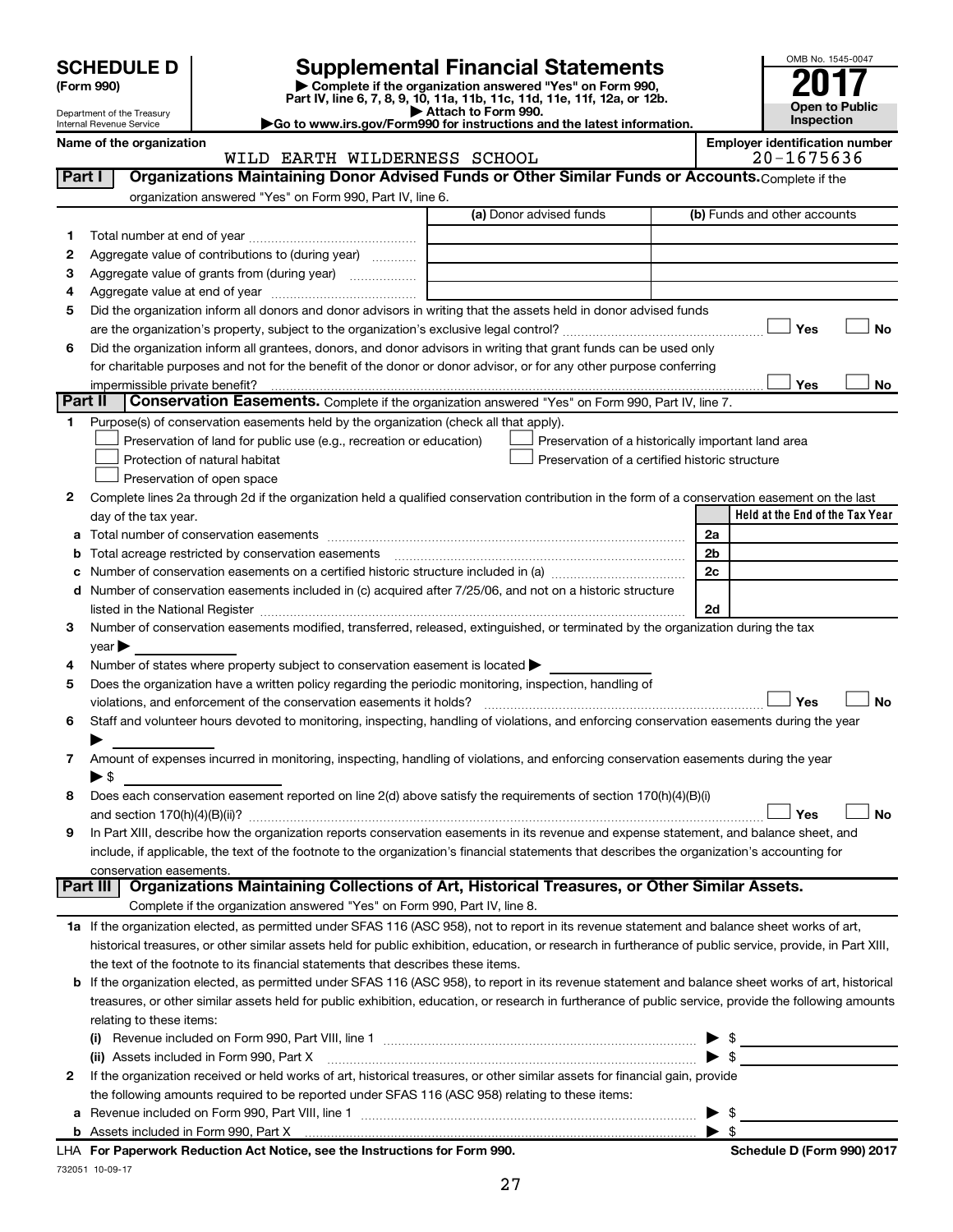|   | Schedule D (Form 990) 2017                                                                                                                                                                                                     | WILD EARTH WILDERNESS SCHOOL            |  |                                                                                                                                                                                                                               |                                                                             |  |                                 |                | $20 - 1675636$ Page 2 |
|---|--------------------------------------------------------------------------------------------------------------------------------------------------------------------------------------------------------------------------------|-----------------------------------------|--|-------------------------------------------------------------------------------------------------------------------------------------------------------------------------------------------------------------------------------|-----------------------------------------------------------------------------|--|---------------------------------|----------------|-----------------------|
|   | Part III<br>Organizations Maintaining Collections of Art, Historical Treasures, or Other Similar Assets (continued)                                                                                                            |                                         |  |                                                                                                                                                                                                                               |                                                                             |  |                                 |                |                       |
| 3 | Using the organization's acquisition, accession, and other records, check any of the following that are a significant use of its collection items                                                                              |                                         |  |                                                                                                                                                                                                                               |                                                                             |  |                                 |                |                       |
|   | (check all that apply):                                                                                                                                                                                                        |                                         |  |                                                                                                                                                                                                                               |                                                                             |  |                                 |                |                       |
| a | Public exhibition                                                                                                                                                                                                              | d                                       |  | Loan or exchange programs                                                                                                                                                                                                     |                                                                             |  |                                 |                |                       |
| b | Scholarly research                                                                                                                                                                                                             |                                         |  | Other and the contract of the contract of the contract of the contract of the contract of the contract of the contract of the contract of the contract of the contract of the contract of the contract of the contract of the |                                                                             |  |                                 |                |                       |
| с | Preservation for future generations                                                                                                                                                                                            |                                         |  |                                                                                                                                                                                                                               |                                                                             |  |                                 |                |                       |
| 4 | Provide a description of the organization's collections and explain how they further the organization's exempt purpose in Part XIII.                                                                                           |                                         |  |                                                                                                                                                                                                                               |                                                                             |  |                                 |                |                       |
| 5 | During the year, did the organization solicit or receive donations of art, historical treasures, or other similar assets                                                                                                       |                                         |  |                                                                                                                                                                                                                               |                                                                             |  |                                 |                |                       |
|   |                                                                                                                                                                                                                                |                                         |  |                                                                                                                                                                                                                               |                                                                             |  |                                 | Yes            | No                    |
|   | Part IV I<br><b>Escrow and Custodial Arrangements.</b> Complete if the organization answered "Yes" on Form 990, Part IV, line 9, or<br>reported an amount on Form 990, Part X, line 21.                                        |                                         |  |                                                                                                                                                                                                                               |                                                                             |  |                                 |                |                       |
|   | 1a Is the organization an agent, trustee, custodian or other intermediary for contributions or other assets not included                                                                                                       |                                         |  |                                                                                                                                                                                                                               |                                                                             |  |                                 |                |                       |
|   |                                                                                                                                                                                                                                |                                         |  |                                                                                                                                                                                                                               |                                                                             |  |                                 | Yes            | <b>No</b>             |
|   | b If "Yes," explain the arrangement in Part XIII and complete the following table:                                                                                                                                             |                                         |  |                                                                                                                                                                                                                               |                                                                             |  |                                 |                |                       |
|   |                                                                                                                                                                                                                                |                                         |  |                                                                                                                                                                                                                               |                                                                             |  |                                 | Amount         |                       |
|   |                                                                                                                                                                                                                                |                                         |  |                                                                                                                                                                                                                               |                                                                             |  | 1c                              |                |                       |
|   |                                                                                                                                                                                                                                |                                         |  |                                                                                                                                                                                                                               |                                                                             |  | 1d                              |                |                       |
|   | e Distributions during the year measurement contained and all the control of the set of the set of the set of the set of the set of the set of the set of the set of the set of the set of the set of the set of the set of th |                                         |  |                                                                                                                                                                                                                               |                                                                             |  | 1e                              |                |                       |
|   |                                                                                                                                                                                                                                |                                         |  |                                                                                                                                                                                                                               |                                                                             |  | 1f                              |                |                       |
|   | 2a Did the organization include an amount on Form 990, Part X, line 21, for escrow or custodial account liability?                                                                                                             |                                         |  |                                                                                                                                                                                                                               |                                                                             |  |                                 | Yes            | No                    |
|   | <b>b</b> If "Yes," explain the arrangement in Part XIII. Check here if the explanation has been provided on Part XIII                                                                                                          |                                         |  |                                                                                                                                                                                                                               |                                                                             |  |                                 |                |                       |
|   | <b>Part V</b><br><b>Endowment Funds.</b> Complete if the organization answered "Yes" on Form 990, Part IV, line 10.                                                                                                            |                                         |  |                                                                                                                                                                                                                               |                                                                             |  |                                 |                |                       |
|   |                                                                                                                                                                                                                                | (a) Current year                        |  | (b) Prior year                                                                                                                                                                                                                | (c) Two years back $\vert$ (d) Three years back $\vert$ (e) Four years back |  |                                 |                |                       |
|   | 1a Beginning of year balance                                                                                                                                                                                                   |                                         |  |                                                                                                                                                                                                                               |                                                                             |  |                                 |                |                       |
| b |                                                                                                                                                                                                                                |                                         |  |                                                                                                                                                                                                                               |                                                                             |  |                                 |                |                       |
| с | Net investment earnings, gains, and losses                                                                                                                                                                                     |                                         |  |                                                                                                                                                                                                                               |                                                                             |  |                                 |                |                       |
|   |                                                                                                                                                                                                                                |                                         |  |                                                                                                                                                                                                                               |                                                                             |  |                                 |                |                       |
|   | e Other expenditures for facilities                                                                                                                                                                                            |                                         |  |                                                                                                                                                                                                                               |                                                                             |  |                                 |                |                       |
|   | and programs                                                                                                                                                                                                                   |                                         |  |                                                                                                                                                                                                                               |                                                                             |  |                                 |                |                       |
|   |                                                                                                                                                                                                                                |                                         |  |                                                                                                                                                                                                                               |                                                                             |  |                                 |                |                       |
| g |                                                                                                                                                                                                                                |                                         |  |                                                                                                                                                                                                                               |                                                                             |  |                                 |                |                       |
| 2 | Provide the estimated percentage of the current year end balance (line 1g, column (a)) held as:                                                                                                                                |                                         |  |                                                                                                                                                                                                                               |                                                                             |  |                                 |                |                       |
|   | Board designated or quasi-endowment ><br>%<br>а                                                                                                                                                                                |                                         |  |                                                                                                                                                                                                                               |                                                                             |  |                                 |                |                       |
| b | Permanent endowment                                                                                                                                                                                                            | %                                       |  |                                                                                                                                                                                                                               |                                                                             |  |                                 |                |                       |
|   | <b>c</b> Temporarily restricted endowment $\blacktriangleright$                                                                                                                                                                | %                                       |  |                                                                                                                                                                                                                               |                                                                             |  |                                 |                |                       |
|   | The percentages on lines 2a, 2b, and 2c should equal 100%.                                                                                                                                                                     |                                         |  |                                                                                                                                                                                                                               |                                                                             |  |                                 |                |                       |
|   | 3a Are there endowment funds not in the possession of the organization that are held and administered for the organization                                                                                                     |                                         |  |                                                                                                                                                                                                                               |                                                                             |  |                                 |                |                       |
|   | by:                                                                                                                                                                                                                            |                                         |  |                                                                                                                                                                                                                               |                                                                             |  |                                 |                | Yes<br>No             |
|   | (i)                                                                                                                                                                                                                            |                                         |  |                                                                                                                                                                                                                               |                                                                             |  |                                 | 3a(i)          |                       |
|   |                                                                                                                                                                                                                                |                                         |  |                                                                                                                                                                                                                               |                                                                             |  |                                 | 3a(ii)         |                       |
|   |                                                                                                                                                                                                                                |                                         |  |                                                                                                                                                                                                                               |                                                                             |  |                                 | 3b             |                       |
| 4 | Describe in Part XIII the intended uses of the organization's endowment funds.                                                                                                                                                 |                                         |  |                                                                                                                                                                                                                               |                                                                             |  |                                 |                |                       |
|   | Land, Buildings, and Equipment.<br><b>Part VI</b><br>Complete if the organization answered "Yes" on Form 990, Part IV, line 11a. See Form 990, Part X, line 10.                                                                |                                         |  |                                                                                                                                                                                                                               |                                                                             |  |                                 |                |                       |
|   |                                                                                                                                                                                                                                |                                         |  |                                                                                                                                                                                                                               |                                                                             |  |                                 |                |                       |
|   | Description of property                                                                                                                                                                                                        | (a) Cost or other<br>basis (investment) |  | (b) Cost or other<br>basis (other)                                                                                                                                                                                            |                                                                             |  | (c) Accumulated<br>depreciation | (d) Book value |                       |
|   |                                                                                                                                                                                                                                |                                         |  |                                                                                                                                                                                                                               | 573,935.                                                                    |  |                                 |                | 573,935.              |
|   |                                                                                                                                                                                                                                |                                         |  |                                                                                                                                                                                                                               |                                                                             |  |                                 |                |                       |
|   |                                                                                                                                                                                                                                |                                         |  |                                                                                                                                                                                                                               | 19,257.                                                                     |  |                                 |                | 19,257.               |
|   |                                                                                                                                                                                                                                |                                         |  |                                                                                                                                                                                                                               |                                                                             |  |                                 |                |                       |
|   |                                                                                                                                                                                                                                |                                         |  |                                                                                                                                                                                                                               | 14,494.                                                                     |  | 6,316.                          |                | 8,178.                |
|   | Total. Add lines 1a through 1e. (Column (d) must equal Form 990, Part X, column (B), line 10c.)                                                                                                                                |                                         |  |                                                                                                                                                                                                                               |                                                                             |  |                                 |                | 601,370.              |

**Schedule D (Form 990) 2017**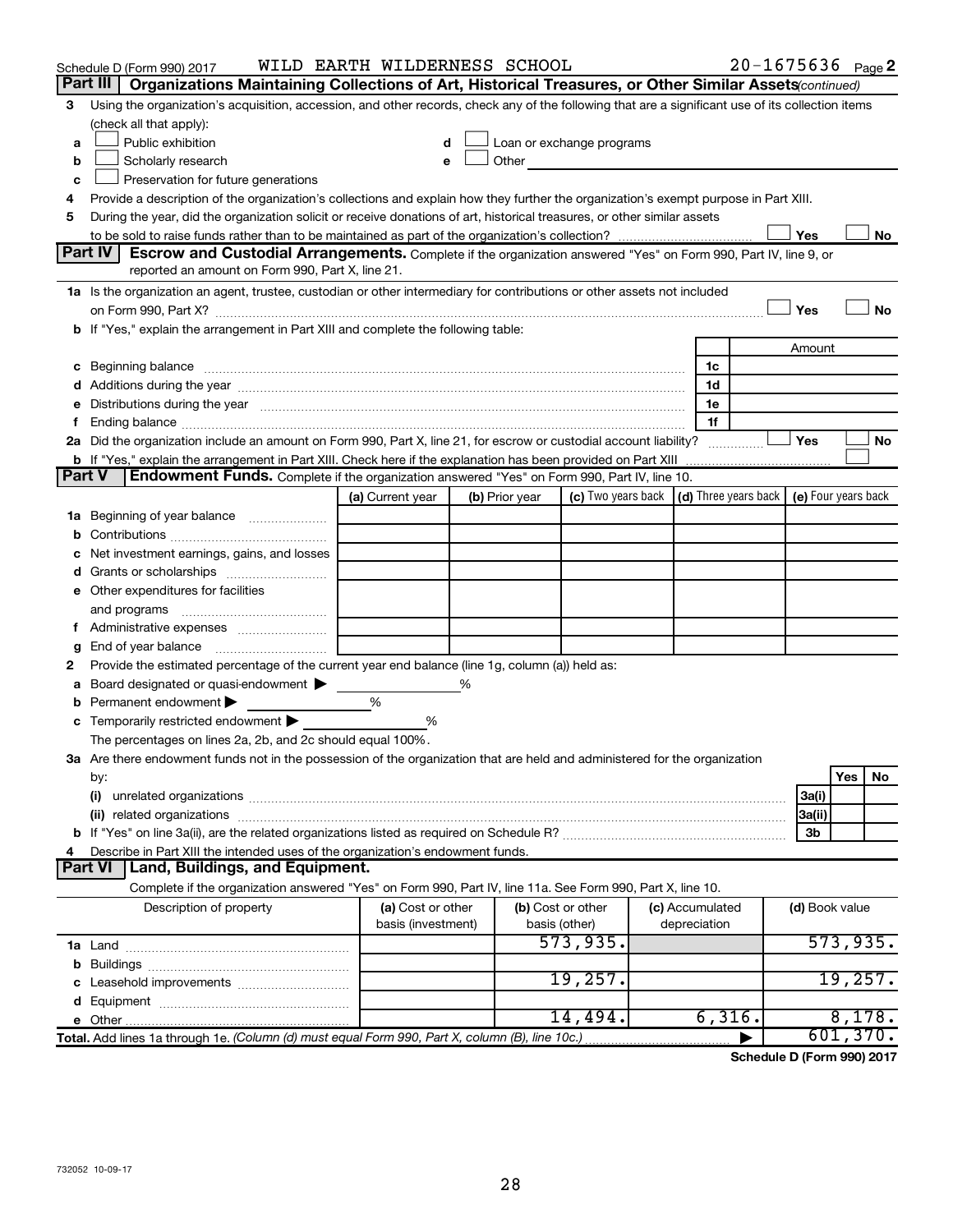| Schedule D (Form 990) 2017                      | WILD | EARTH WILDERNESS SCHOOL | 1675636<br>$20 -$ | Page 3 |
|-------------------------------------------------|------|-------------------------|-------------------|--------|
| <b>Part VII</b> Investments - Other Securities. |      |                         |                   |        |

| Complete if the organization answered "Yes" on Form 990, Part IV, line 11b. See Form 990, Part X, line 12.                                           |                 |                                                           |                |
|------------------------------------------------------------------------------------------------------------------------------------------------------|-----------------|-----------------------------------------------------------|----------------|
| (a) Description of security or category (including name of security)                                                                                 | (b) Book value  | (c) Method of valuation: Cost or end-of-year market value |                |
| (1) Financial derivatives                                                                                                                            |                 |                                                           |                |
|                                                                                                                                                      |                 |                                                           |                |
| (3) Other                                                                                                                                            |                 |                                                           |                |
| GOVERNMENT SECURITIES<br>(A)                                                                                                                         | 9,768.          | END-OF-YEAR MARKET VALUE                                  |                |
| CERTIFICATES OF DEPOSIT<br>(B)                                                                                                                       | 248,998.        | END-OF-YEAR MARKET VALUE                                  |                |
| (C)                                                                                                                                                  |                 |                                                           |                |
| (D)                                                                                                                                                  |                 |                                                           |                |
| (E)                                                                                                                                                  |                 |                                                           |                |
| (F)                                                                                                                                                  |                 |                                                           |                |
| (G)                                                                                                                                                  |                 |                                                           |                |
| (H)                                                                                                                                                  |                 |                                                           |                |
| <b>Total.</b> (Col. (b) must equal Form 990, Part X, col. (B) line $12$ .)                                                                           | 258,766.        |                                                           |                |
| Part VIII Investments - Program Related.                                                                                                             |                 |                                                           |                |
| Complete if the organization answered "Yes" on Form 990, Part IV, line 11c. See Form 990, Part X, line 13.                                           |                 |                                                           |                |
| (a) Description of investment                                                                                                                        | (b) Book value  | (c) Method of valuation: Cost or end-of-year market value |                |
| (1)                                                                                                                                                  |                 |                                                           |                |
| (2)                                                                                                                                                  |                 |                                                           |                |
| (3)                                                                                                                                                  |                 |                                                           |                |
| (4)                                                                                                                                                  |                 |                                                           |                |
| (5)                                                                                                                                                  |                 |                                                           |                |
| (6)                                                                                                                                                  |                 |                                                           |                |
| (7)                                                                                                                                                  |                 |                                                           |                |
| (8)                                                                                                                                                  |                 |                                                           |                |
| (9)                                                                                                                                                  |                 |                                                           |                |
| <b>Total.</b> (Col. (b) must equal Form 990, Part X, col. (B) line $13$ .)                                                                           |                 |                                                           |                |
| Part IX<br><b>Other Assets.</b>                                                                                                                      |                 |                                                           |                |
| Complete if the organization answered "Yes" on Form 990, Part IV, line 11d. See Form 990, Part X, line 15.                                           | (a) Description |                                                           | (b) Book value |
|                                                                                                                                                      |                 |                                                           |                |
| (1)                                                                                                                                                  |                 |                                                           |                |
| (2)                                                                                                                                                  |                 |                                                           |                |
| (3)                                                                                                                                                  |                 |                                                           |                |
| (4)                                                                                                                                                  |                 |                                                           |                |
| (5)                                                                                                                                                  |                 |                                                           |                |
| (6)                                                                                                                                                  |                 |                                                           |                |
| (7)                                                                                                                                                  |                 |                                                           |                |
| (8)                                                                                                                                                  |                 |                                                           |                |
| (9)<br>Total. (Column (b) must equal Form 990, Part X, col. (B) line 15.)                                                                            |                 |                                                           |                |
| <b>Other Liabilities.</b><br>Part X                                                                                                                  |                 |                                                           |                |
| Complete if the organization answered "Yes" on Form 990, Part IV, line 11e or 11f. See Form 990, Part X, line 25.                                    |                 |                                                           |                |
| (a) Description of liability<br>1.                                                                                                                   |                 | (b) Book value                                            |                |
| Federal income taxes<br>(1)                                                                                                                          |                 |                                                           |                |
| (2)                                                                                                                                                  |                 |                                                           |                |
| (3)                                                                                                                                                  |                 |                                                           |                |
| (4)                                                                                                                                                  |                 |                                                           |                |
| (5)                                                                                                                                                  |                 |                                                           |                |
| (6)                                                                                                                                                  |                 |                                                           |                |
| (7)                                                                                                                                                  |                 |                                                           |                |
| (8)                                                                                                                                                  |                 |                                                           |                |
| (9)                                                                                                                                                  |                 |                                                           |                |
| Total. (Column (b) must equal Form 990, Part X, col. (B) line 25.)                                                                                   |                 |                                                           |                |
| 2. Liability for uncertain tax positions. In Part XIII, provide the text of the footnote to the organization's financial statements that reports the |                 |                                                           |                |
| organization's liability for uncertain tax positions under FIN 48 (ASC 740). Check here if the text of the footnote has been provided in Part XIII   |                 |                                                           |                |

**Schedule D (Form 990) 2017**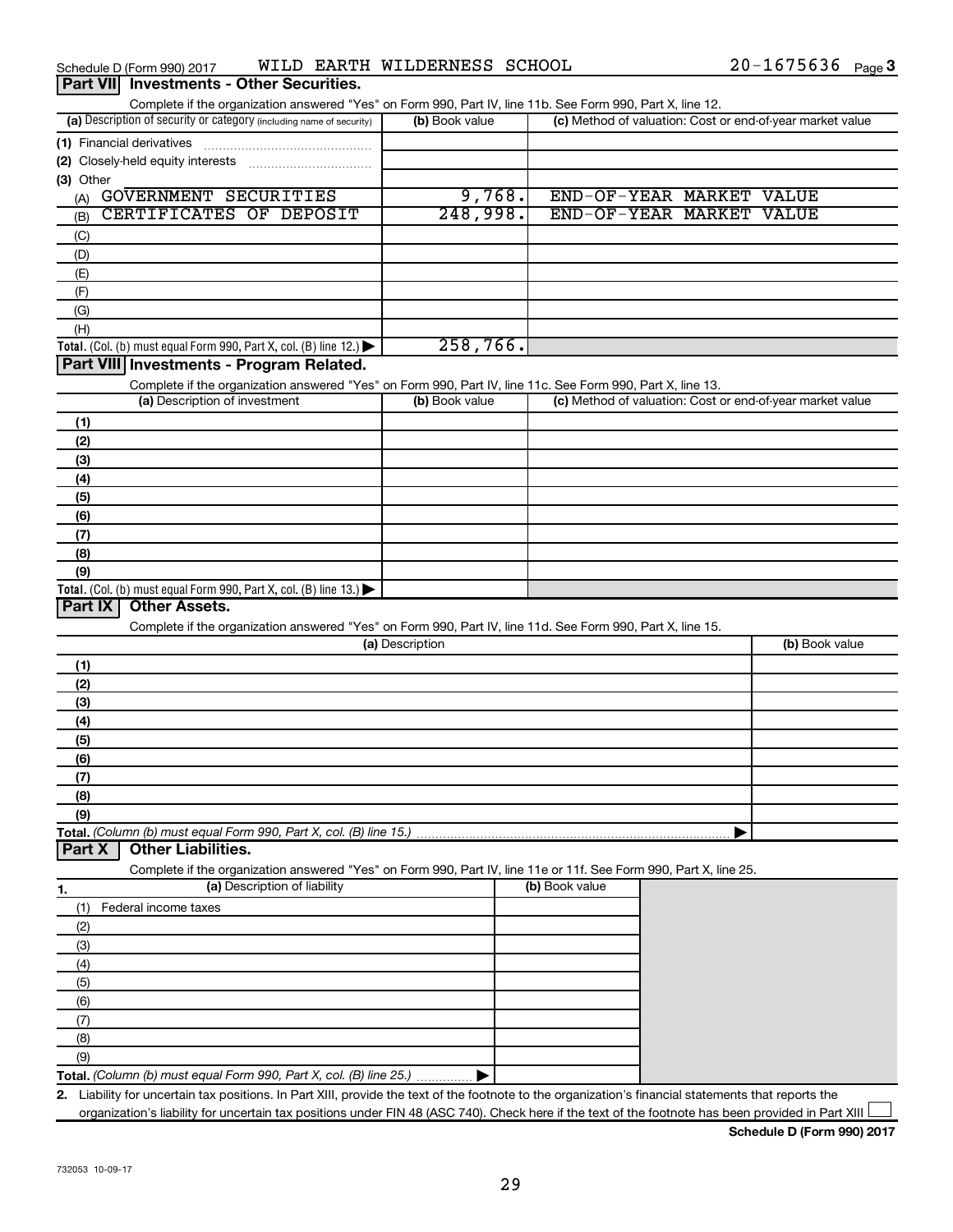|   | WILD EARTH WILDERNESS SCHOOL<br>Schedule D (Form 990) 2017                                                              |                |        |                | $20 - 1675636$ Page 4 |
|---|-------------------------------------------------------------------------------------------------------------------------|----------------|--------|----------------|-----------------------|
|   | Reconciliation of Revenue per Audited Financial Statements With Revenue per Return.<br><b>Part XI</b>                   |                |        |                |                       |
|   | Complete if the organization answered "Yes" on Form 990, Part IV, line 12a.                                             |                |        |                |                       |
| 1 | Total revenue, gains, and other support per audited financial statements                                                |                |        | $\blacksquare$ | 1,431,806.            |
| 2 | Amounts included on line 1 but not on Form 990, Part VIII, line 12:                                                     |                |        |                |                       |
| a |                                                                                                                         | 2a             | 34.    |                |                       |
|   |                                                                                                                         | 2 <sub>b</sub> |        |                |                       |
| c |                                                                                                                         | 2 <sub>c</sub> |        |                |                       |
| d | Other (Describe in Part XIII.) (2000) (2000) (2000) (2010) (2010) (2010) (2010) (2010) (2010) (2010) (2010) (20         | 2d             | 8,983. |                |                       |
| e | Add lines 2a through 2d                                                                                                 |                |        | <b>2e</b>      | 9,017.                |
| З |                                                                                                                         |                |        | 3              | 1,422,789.            |
| 4 | Amounts included on Form 990, Part VIII, line 12, but not on line 1:                                                    |                |        |                |                       |
| a | Investment expenses not included on Form 990, Part VIII, line 7b [11, 11, 1200, 13] 4a                                  |                |        |                |                       |
|   | Other (Describe in Part XIII.) (2000) (2000) (2000) (2010) (2010) (2010) (2010) (2010) (2010) (2010) (2010) (20         | 4b             |        |                |                       |
|   | c Add lines 4a and 4b                                                                                                   |                |        | 4с             | 0.                    |
| 5 |                                                                                                                         |                |        | 5              | 1,422,789.            |
|   |                                                                                                                         |                |        |                |                       |
|   | Part XII   Reconciliation of Expenses per Audited Financial Statements With Expenses per Return.                        |                |        |                |                       |
|   | Complete if the organization answered "Yes" on Form 990, Part IV, line 12a.                                             |                |        |                |                       |
| 1 |                                                                                                                         |                |        | $\mathbf{1}$   | 1, 125, 035.          |
| 2 | Amounts included on line 1 but not on Form 990, Part IX, line 25:                                                       |                |        |                |                       |
| a |                                                                                                                         | 2a             |        |                |                       |
| b |                                                                                                                         | 2 <sub>b</sub> |        |                |                       |
|   | Other losses                                                                                                            | 2c             |        |                |                       |
| d |                                                                                                                         | 2d             | 8,983. |                |                       |
| e |                                                                                                                         |                |        | 2e             | 8,983.                |
| з | Add lines 2a through 2d <b>continuum contract and all contract and all contract and all contract and all contract a</b> |                |        | $\mathbf{a}$   | 1, 116, 052.          |
| 4 | Amounts included on Form 990, Part IX, line 25, but not on line 1:                                                      |                |        |                |                       |
| a |                                                                                                                         | 4a             |        |                |                       |
|   | Other (Describe in Part XIII.)                                                                                          | 4 <sub>b</sub> |        |                |                       |
|   | Add lines 4a and 4b                                                                                                     |                |        | 4c             | 0.                    |
| 5 |                                                                                                                         |                |        | 5              | 1,116,052.            |
|   | Part XIII Supplemental Information.                                                                                     |                |        |                |                       |

Provide the descriptions required for Part II, lines 3, 5, and 9; Part III, lines 1a and 4; Part IV, lines 1b and 2b; Part V, line 4; Part X, line 2; Part XI, lines 2d and 4b; and Part XII, lines 2d and 4b. Also complete this part to provide any additional information.

# PART XI, LINE 2D - OTHER ADJUSTMENTS:

| COST OF SALES                         | 1,161. |
|---------------------------------------|--------|
| FUNDRAISING EXPENSES                  | 7,822. |
| TOTAL TO SCHEDULE D, PART XI, LINE 2D | 8,983. |

# PART XII, LINE 2D - OTHER ADJUSTMENTS:

| COST OF SALES                          | 1,161. |
|----------------------------------------|--------|
| FUNDRAISING EXPENSES                   | 7,822. |
| TOTAL TO SCHEDULE D, PART XII, LINE 2D | 8,983. |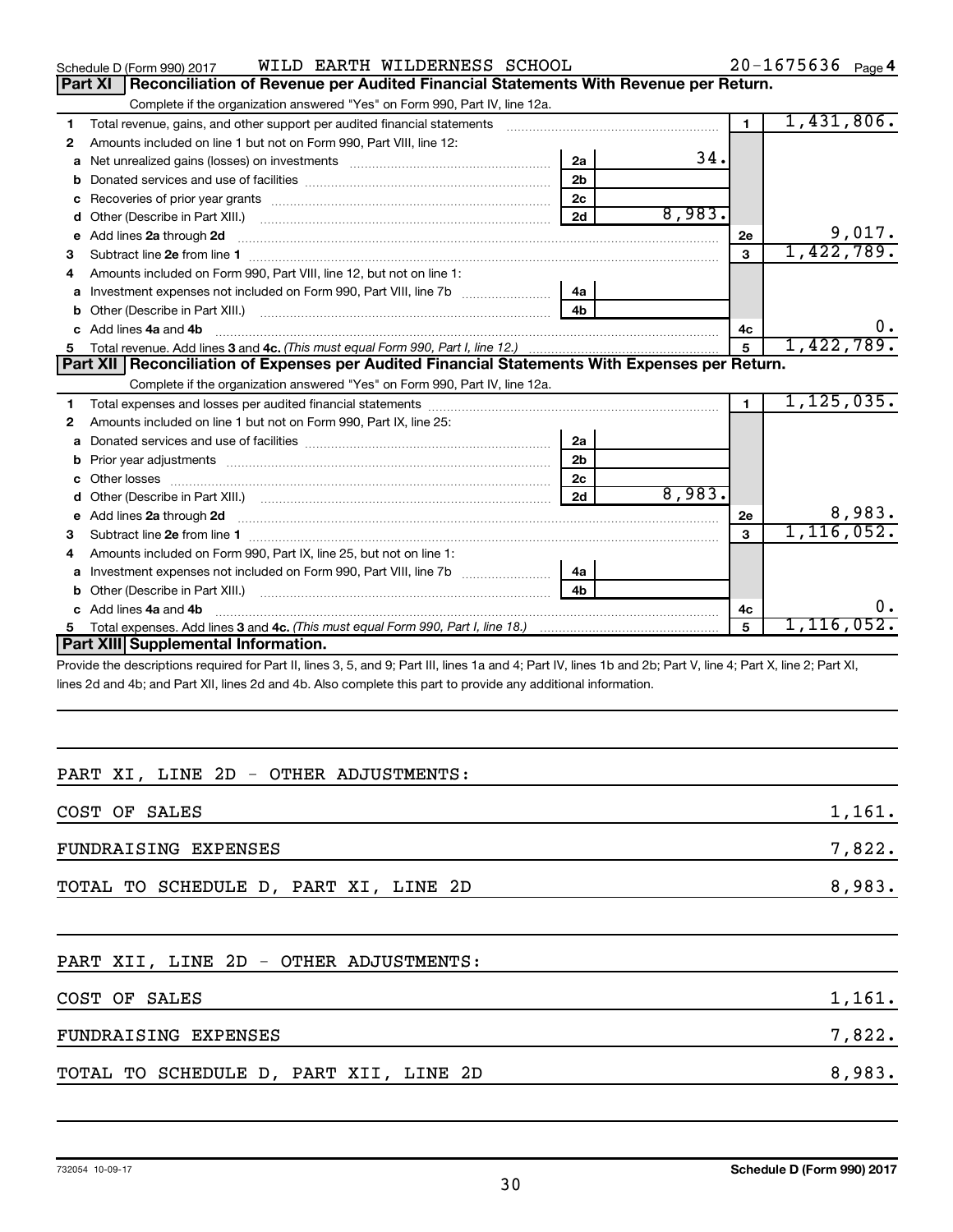| <b>Part XIII   Supplemental Information (continued)</b> |
|---------------------------------------------------------|
|                                                         |
|                                                         |
|                                                         |
|                                                         |
|                                                         |
|                                                         |
|                                                         |
|                                                         |
|                                                         |
|                                                         |
|                                                         |
|                                                         |
|                                                         |
|                                                         |
|                                                         |
|                                                         |
|                                                         |
|                                                         |
|                                                         |
|                                                         |
|                                                         |
|                                                         |
|                                                         |
|                                                         |
|                                                         |
|                                                         |
|                                                         |